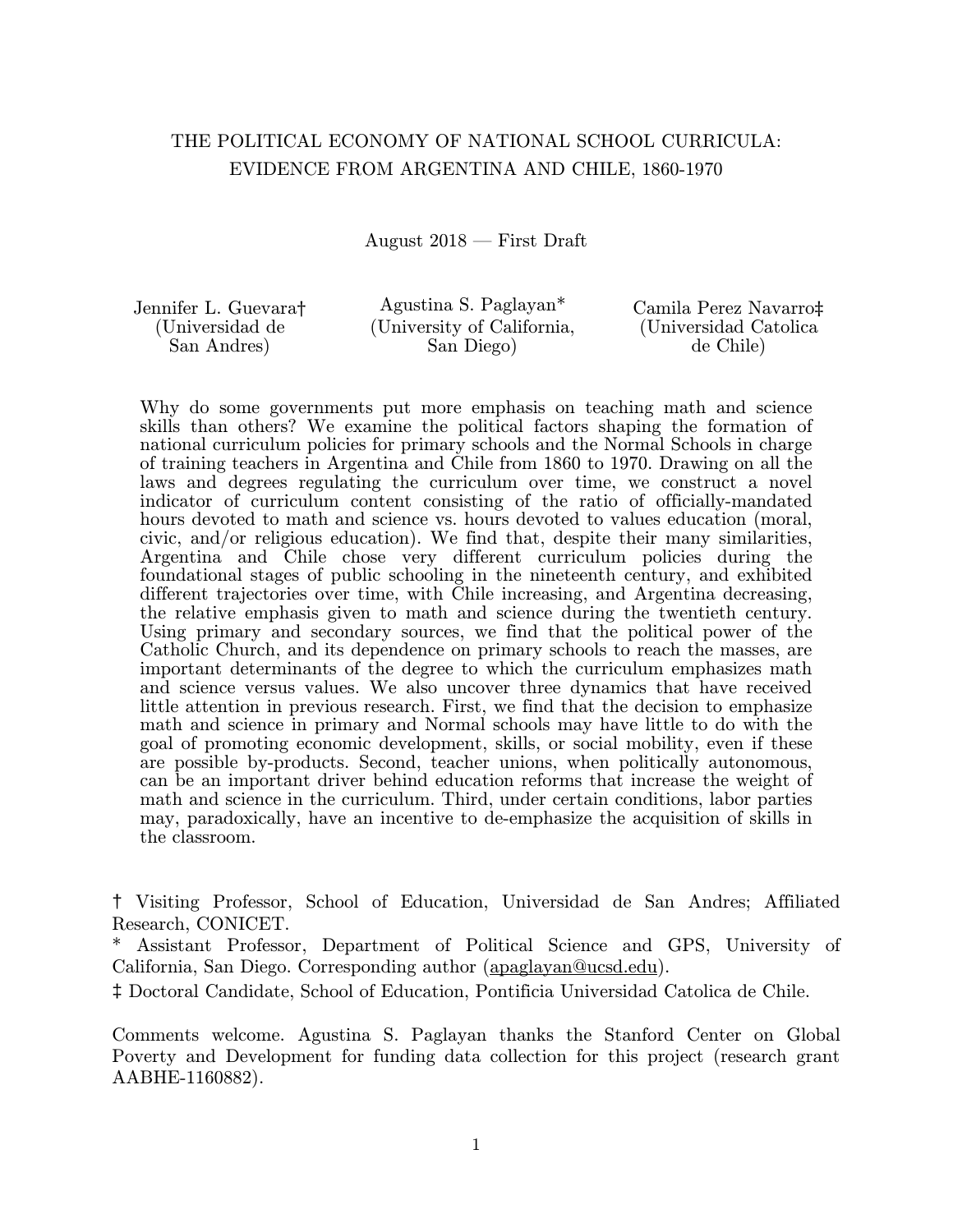# Introduction

The international development community faces a sobering reality: although almost all countries have attained universal primary education, hundreds of millions of children worldwide exit school "without the skills for calculating the correct change from a transaction, reading a doctor's instructions, or interpreting a campaign promise" (World Bank 2018: 3). This so-called global learning crisis has motivated a vast economics of education literature that, seeking to understand why some education systems are more conducive to the acquisition of skills than others, has focused on identifying what education policies help promote student achievement.<sup>[1](#page-1-0)</sup> But education policies are only proximate causes of learning. The real question is why some countries have policies that are more conducive to the acquisition of skills than others. This is, fundamentally, a political science question. Governments impact the degree to which schooling translates into the acquisition of skills through the choice of public policies that determine how teachers are trained and recruited, the length of the school year and school day, the content of the curriculum, and other consequential policy choices. These choices reflect the balance of power between political actors with competing interests—a balance determined partly by the political institutions that enable different actors to pursue their interests.

Although there is increasing awareness about the centrality of politics in shaping education policy and educational quality, there are many gaps in our understanding of how politics shapes education policy choices. This is largely due to the paucity of comparative politics research focusing on education (Gift and Wibbels 2014). Most existing studies seek to explain variations in school enrollment rates and education spending levels (e.g., Brown 1999; Stasavage 2005; Ansell 2010). These studies say little about the political economy of skills formation and human capital, because enrollment

<span id="page-1-0"></span><sup>&</sup>lt;sup>1</sup> For literature reviews, see World Bank  $(2018)$  and Ganimian and Murnane  $(2016)$ .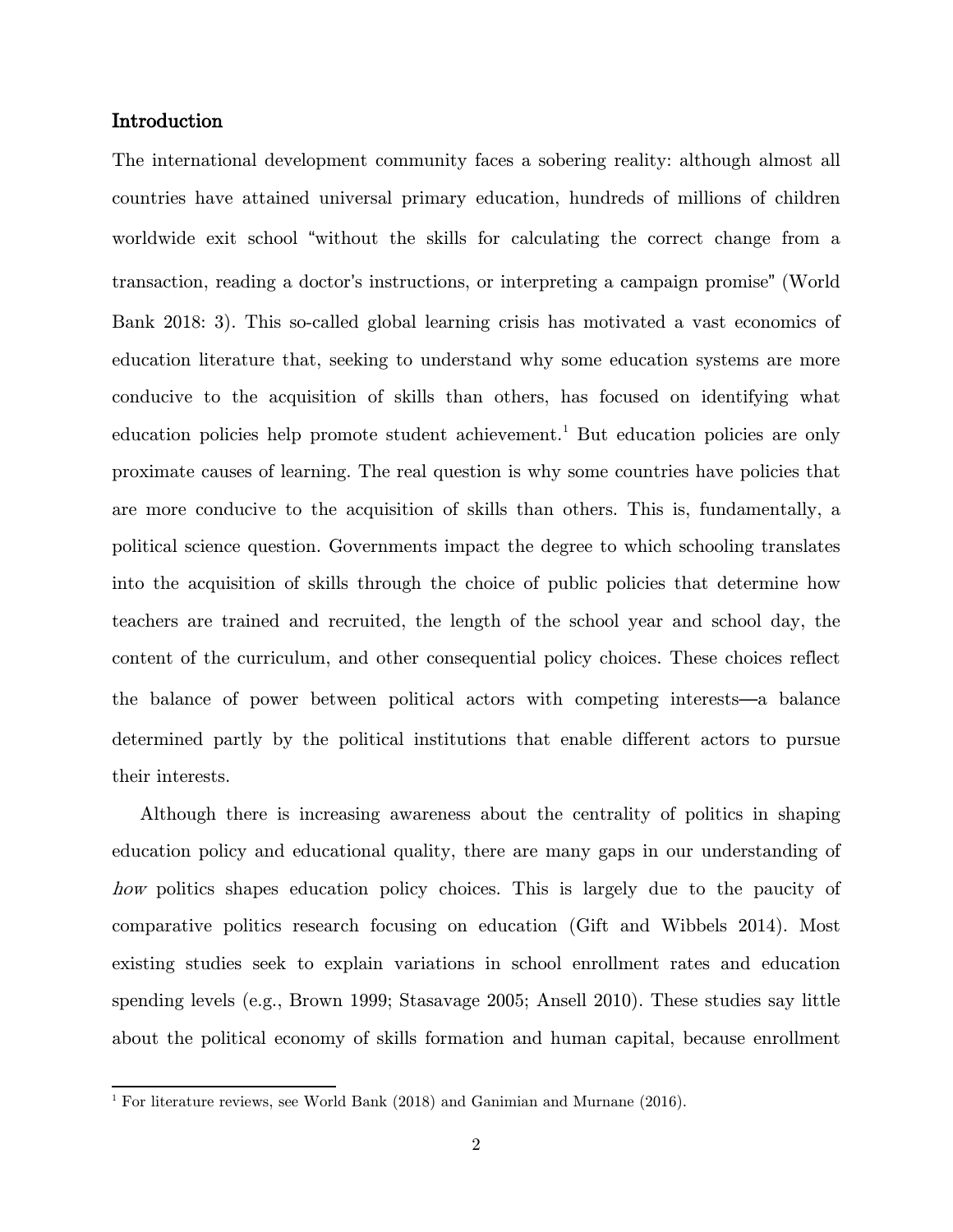rates and education spending are poorly correlated with the level of skills in the population (Paglayan 2018). Only a few studies examine the sources of variation in other outcomes besides enrollment rates and spending. Ansell and Lindvall (2013) seek to explain cross-country differences in the degree of centralization across primary education systems, whether the Church was involved in managing primary schools, and whether the state subsidized private primary education. While these are important markers of how educational authority is distributed, none of these institutional dimensions has clear implications for the development of skills. Studies stemming from the varieties of capitalism literature highlight the role of employers in the emergence of technical-vocational education and training (TVET) systems and the formation of skills at the tertiary education level (Thelen 2004; Estevez-Abe, Iversen and Soskice 2001). [2](#page-2-0) However, we know very little about the political factors that shape the formation of skills in primary education—the level of education that is most widely accessible, and which provides foundations for all subsequent learning.<sup>[3](#page-2-1)</sup>

In this paper, we seek to increase our understanding of how politics shapes education policies that influence the mass formation of skills. To do so, we focus on explaining a set of policy choices that directly influence what students learn: the content of primary education and the training of primary school teachers as determined by national curricula for primary schools and Normal Schools in charge of training primary school teachers. Political debates over the content of the curriculum are essentially a battle over the goals of schooling and the values that should be transmitted massively. For this

<span id="page-2-0"></span><sup>&</sup>lt;sup>2</sup> TVET takes place mostly at the tertiary education level, and therefore affects a minority of the population even in countries that have well-developed TVET systems such as Germany. According to World Bank statistics, only about 18% of secondary school students are enrolled in technical-vocational schools in Germany (the remaining 82% are enrolled in general education). By contrast, 90% of tertiary education students are in technical-vocational programs, but only 50% of the population has access to tertiary education to begin with.

<span id="page-2-1"></span><sup>&</sup>lt;sup>3</sup> A large neuroscientific literature establishes that the period from birth to the age of 8 years is the most important for the development of neural networks that affect lifelong learning (Shonkoff and Phillips 2000). This means that, in principle, preschools play a key role in shaping skills. However, even today, for most individuals the first formal educational experience is primary education, which begins between the ages of 5-7 depending on the country.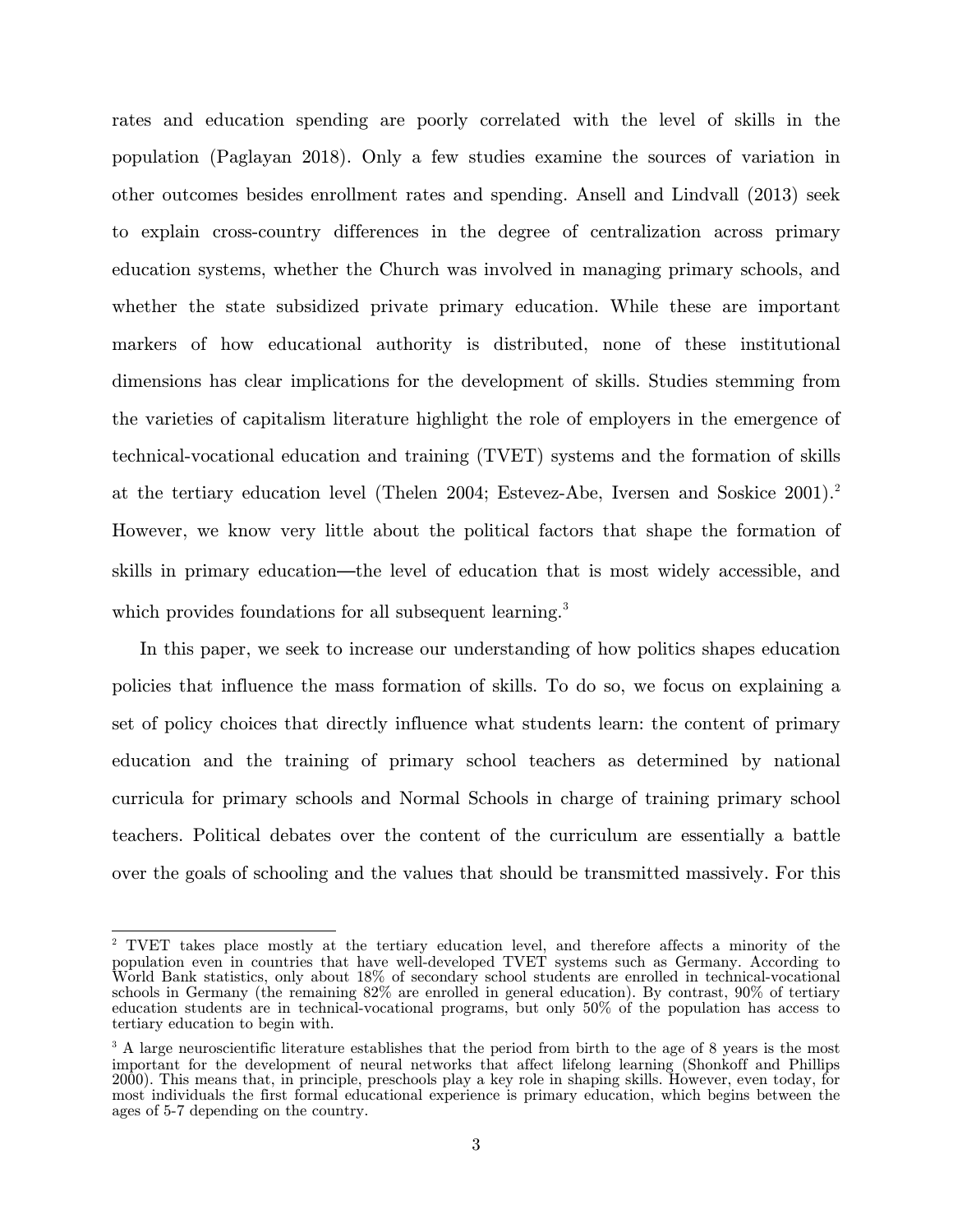reason, few education policy decisions have been as contentious as those concerning the curriculum, especially at the primary education level. Historically, important debates took place about what specific set of values should be taught by primary schools, and what the balance should be between teaching skills versus inculcating common values and beliefs. These debates, how they were resolved, and why they were resolved as they were, are the focus of our study.

To conduct our study of the politics of national curriculum policies, we focus on Argentina and Chile, two countries that, despite similar colonial legacies, cultural roots, state capacity, and aggregate income levels, nonetheless exhibit considerable differences in international standardized tests of student achievement. Today, Argentine students perform much worse than Chilean ones, again despite these countries' roughly equivalent income levels  $(OECD 2014).$  $(OECD 2014).$  $(OECD 2014).$ <sup>4</sup> Moreover, up until the mid-twentieth century, education experts considered the Argentine public school system to be among the best in the region alongside Uruguay and Costa Rica's systems, whereas Chile did not come anywhere close. Our hope is that by investigating the historical evolution of curriculum policy choices in both countries, we can shed some light on the political roots behind current differences in skills.

Our analysis proceeds in two parts. First, we assemble all relevant national laws, decrees and regulations establishing what subjects must be taught, and how many hours must be devoted to each subject, for both primary schools and Normal Schools, throughout the entire history of public schools systems in Argentina and Chile. Using these documents, we construct an indicator of the relative emphasis given to teaching skills versus values. Regardless of the degree to which these official mandates were implemented at the classroom, they give us valuable information about the intentions of policymakers designing national education systems for the masses.

<span id="page-3-0"></span><sup>4</sup> E.g., according to PISA 2012, 66% of Argentine high-school students have poor math skills compared to 50% of Chilean students.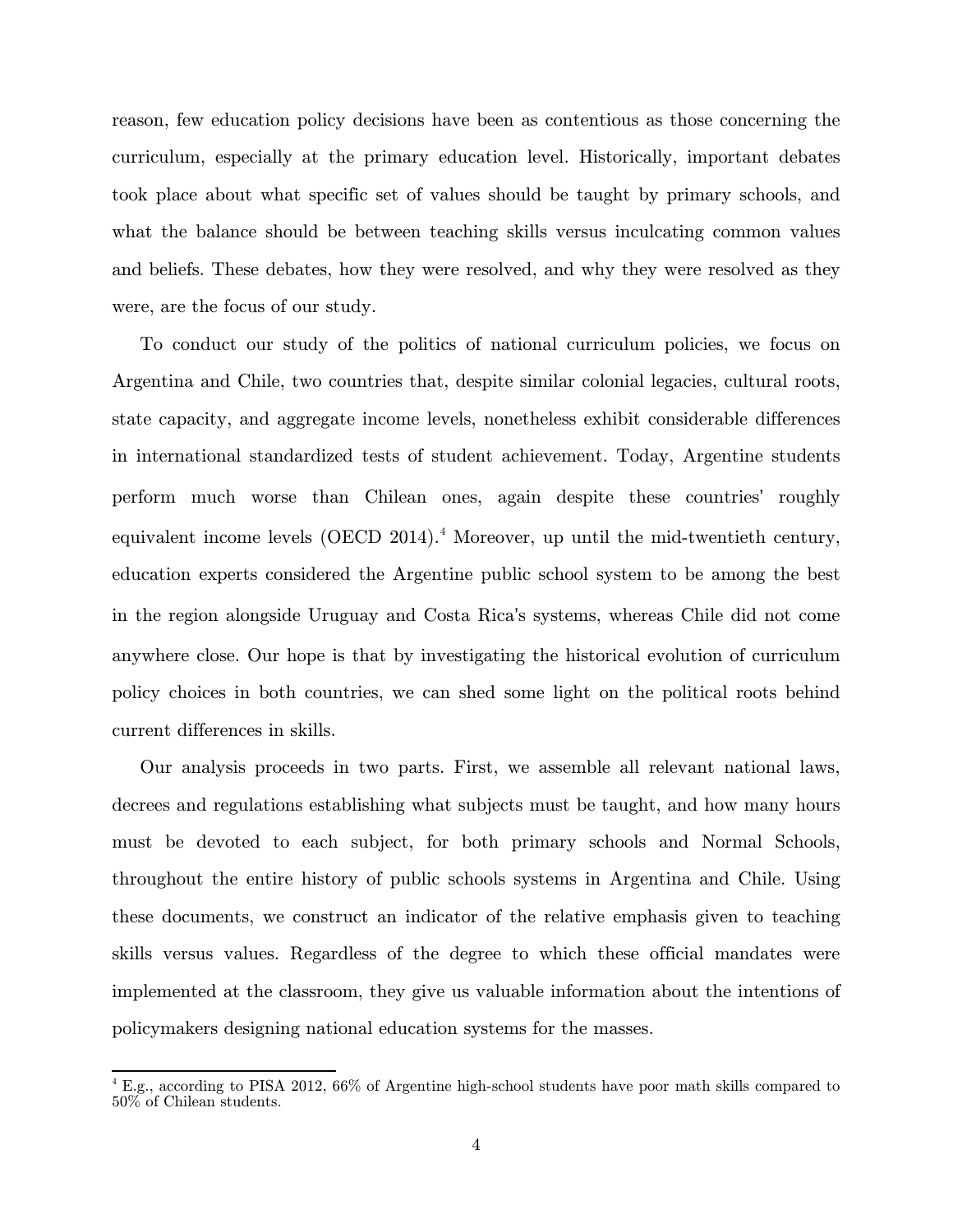The descriptive analysis reveals two main patterns that are the starting point for the second part of our paper. First, we identify stark cross-country differences in educational content during the initial stages of public schooling, with Argentina's curricula placing much more emphasis on skills (versus values) compared to Chile. Second, we identify critical junctures during the twentieth century that altered the trajectory of national curricula in both countries. We use primary and secondary sources to explain these initial differences in national curriculum policy choices (Section 4) and the reforms that took place in the twentieth century (Section 5).

We find that the political power of the Catholic Church and whether it depended on primary schools to reach the masses, together help explain the degree to which the national curriculum emphasizes math and science versus values. We also uncover three dynamics that have received little attention in previous research. First, we find that the decision to emphasize math and science in primary and Normal schools may have little to do with the goal of promoting economic development, skills, or social mobility, even if these are possible by-products. Second, teacher unions, when politically autonomous, can be an important driver behind education reforms that increase the weight of math and science in the curriculum. Third, under certain conditions, labor parties may, paradoxically, have an incentive to de-emphasize the acquisition of skills in the classroom. In Section 6, we discuss the implications of our findings for a large literature in comparative education and for the emerging literature on the comparative politics of education policymaking.

#### 2 Schools, Values, and Skills

When thinking about what schools do, and how that is reflected in the content of the curriculum, it is useful to classify the kinds of things that schools teach into two groups: skills and values. We define "skills" as knowledge, practical or abstract, that increases individual productivity and therefore has the potential to improve individual prosperity.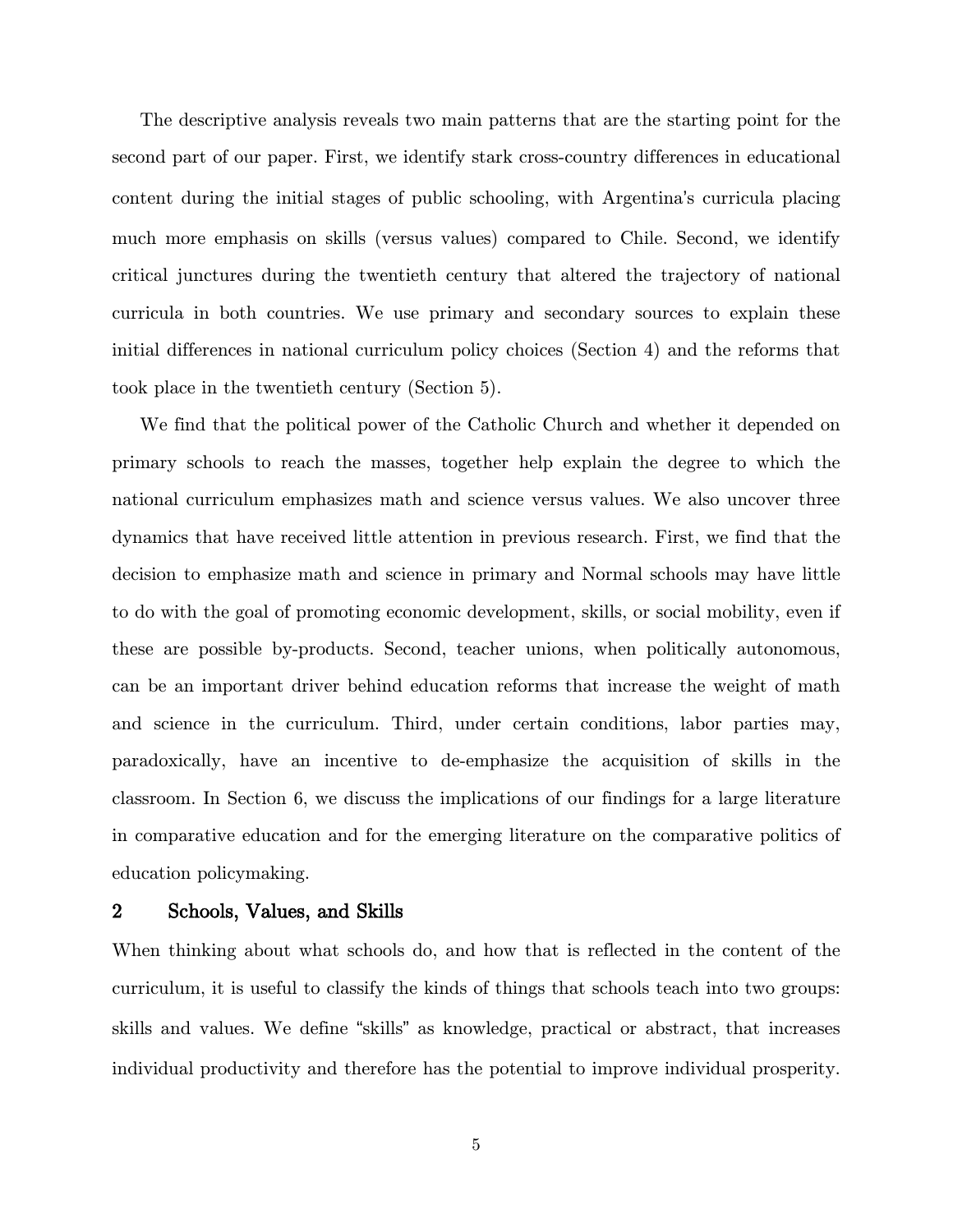We define "values" as the beliefs, attitudes, ideologies, and behaviors that form part of an individual's character.<sup>[5,](#page-5-0)[6](#page-5-1)</sup> Today, the idea that schools should teach skills that enable individuals to live prosperous lives is usually taken for granted, but this was not always so. During the early stages of state-controlled education provision, much emphasis was placed on teaching values. Schools, for instance, played a role in creating a common culture, forging a national identity and patriotic attitudes, disseminating a uniform language, and socializing the masses into specific values and beliefs to serve societal more than individual goals (Weber 1976; Anderson 1983; Gellner 1983; De Swaan 1988; Laitin 1992; Darden and Grzymala-Busse 2006; Paglayan 2017). This was true in autocracies and in democracies—primary schools sought to teach individuals how to be good subjects and good citizens.

Because school time is limited, there is a trade-off between how much time can be devoted to teaching skills vs. values. Understanding what leads policymakers to emphasize one more than the other is the goal of this study. The content of education is shaped by multiple actors, including those who influence the design of national curriculum plans, those in charge of developing textbooks, and those teachers and school principals who have varying levels of incentives and ability (qualifications and autonomy) to implement official curricula. We focus specifically on the design of national curriculum plans for primary schools and Normal Schools, and leave for future research an analysis of the factors that affect the fidelity of implementation. Our focus on these plans follows prior work by Benavot et.al. (1991), and we share their view that these plans provide, at the very least, important information about the knowledge intended to be transmitted by schools to the mass population.

<span id="page-5-0"></span><sup>&</sup>lt;sup>5</sup> The distinction, we think, is analytically useful, although we recognize that, in practice, the teaching of skills and values is often intertwined.

<span id="page-5-1"></span><sup>6</sup> Of course, our definition of "values" includes some attitudes and behaviors that may be helpful for promoting peace or a hard-working labor force, both of which may support economic development. From this perspective, our definition of "skills" would correspond to cognitive skills, while "values" would refer to non-cognitive skills.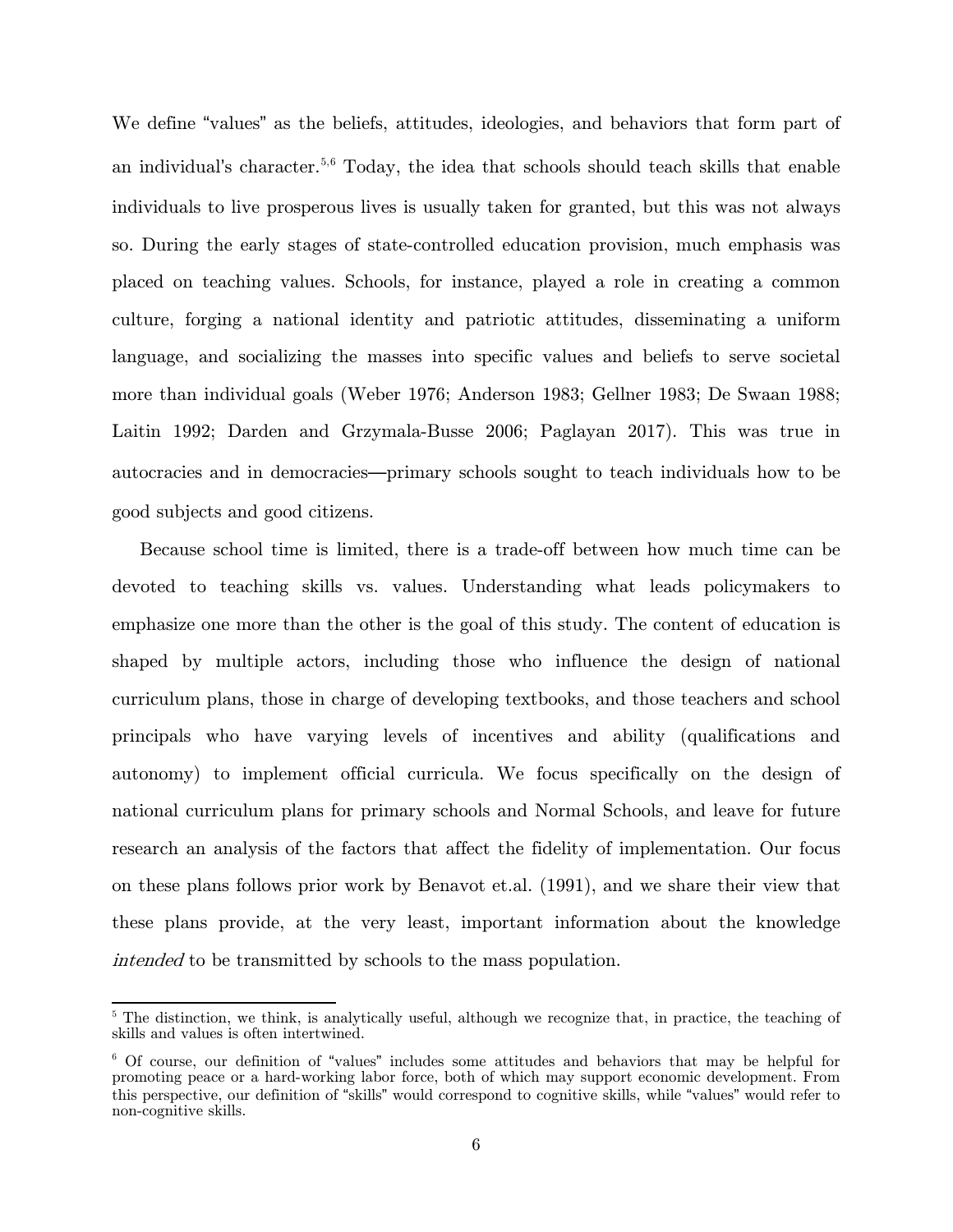Political economists have devoted some attention to the content of primary education, especially the dissemination of what we refer to as values. Much has been written about the process of emergence of a unifying national language and the state's role in spreading that language through a system of primary schools following a national curriculum imposed from the center to the periphery (Weber 1976; Gellner 1983; De Swaan 1988; Laitin 1992). The role of primary schools in constructing the notion of a shared national identity, disseminating a common culture, and instilling specific values and beliefs to legitimize the state has also received considerable attention (Weber 1976; Anderson 1983), with interest in this function of schooling reemerging in recent years (Darden and Grzymala-Busse 2006; Alesina and Reich 2013; Aghion et.al. 2014; Cantoni et.al. 2017; Paglayan 2017, 2018; Bandiera et.al. 2018). Finally, cross-national differences in the emphasis given to teaching specific as opposed to general skills in secondary and tertiary education institutions have been examined in the context of the varieties of capitalism literature (Thelen 2004; Estevez-Abe, Iversen and Soskice 2001). While important, none of these literatures say much about whether there are crossnational differences in the *balance* given to teaching values vs. skills, and if there are, what are the political origins behind those different approaches to education.

The most comprehensive studies of educational content stem from the work of sociologists John Meyer, Aaron Benavot, and others who have compared the content of national curricula for primary schools around the world, documenting both what subjects are officially mandated in each country and how much time must be devoted to each subject according to national regulations from 1920 to 1986 (Benavot et.al. 1991) and from 1980 to 2000 (Benavot 2004). The core argument of these studies is that there is a worldwide model of what a mass education system should look like, and the global diffusion of this model through a process of imitation has resulted in a remarkable level of "isomorphism" in education institutions. In particular, these studies argue that, at any given point in time from the late nineteenth century to the present, the national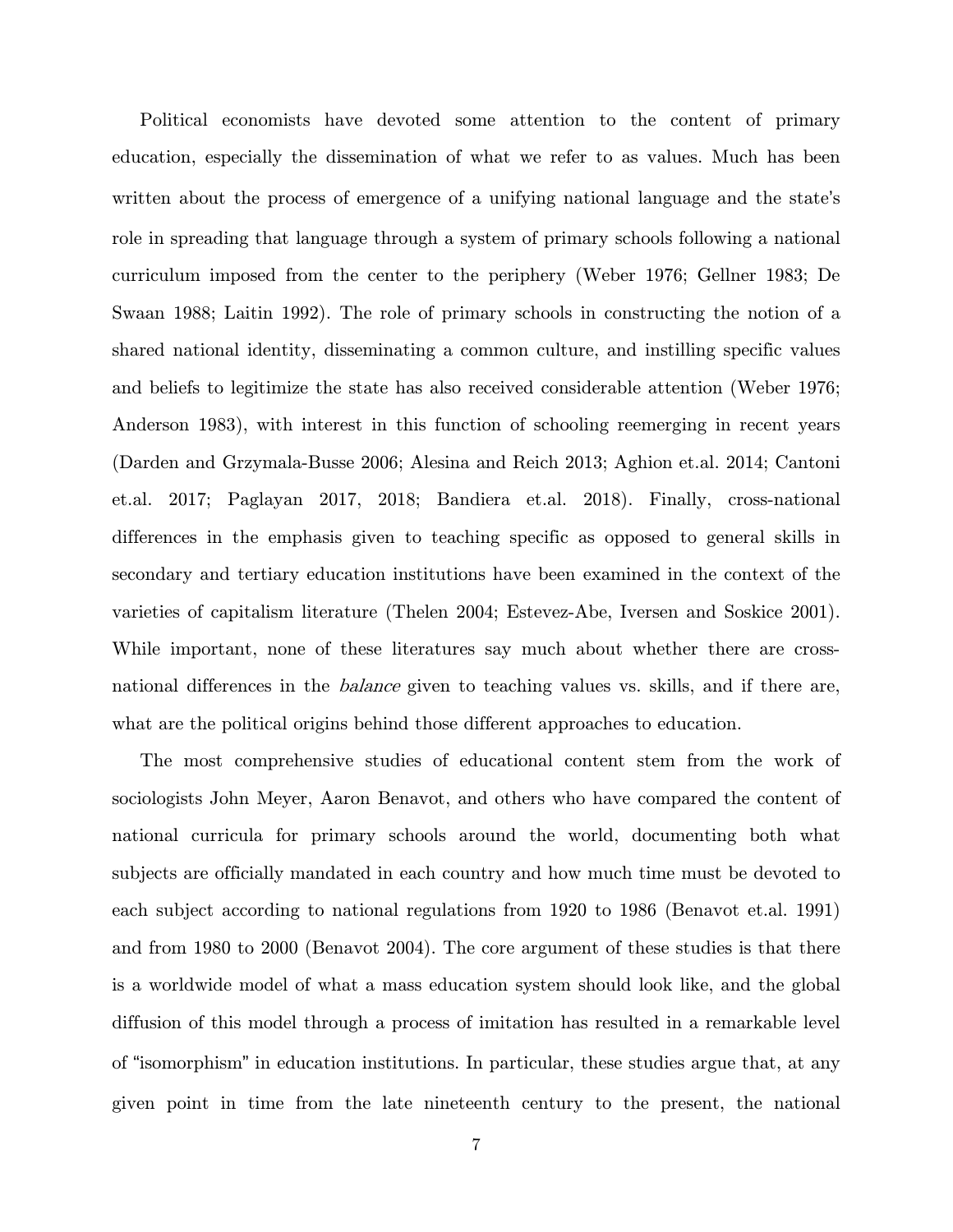curriculum looks very similar across countries, both in terms of what subjects are mandated and how much time is allocated to each—at least in the intended curricula outlined by state officials (Benavot et.al. 1991; Benavot 1992, 2004; McEneaney 2003; Meyer et.al. 2017).

Although the argument that education institutions look very similar across countries is often taken for granted (e.g., Pritchett 2018), when it comes to the content of the curriculum, there are three reasons why the argument deserves to be re-examined. First, Meyer, Benavot and colleagues relied on reports produced by UNESCO and other international organizations to classify and compare curricular content across countries. Governments seeking to be seen with favorable eyes by these organizations may have incentives to misreport information about their curricular content so that their systems appear to be converging toward some international standard of what an education system should look like—producing an exaggerated sense of the degree of convergence in curricular content. For these reasons, the original laws, decrees and other norms regulating the curriculum provide a more credible source for what was the intended curriculum in each country. Second, reliance on UNESCO's reports leads to a lot of missing information about the evolution of official curricula over time. For instance, in their analysis of national curricula from 1920 to 1986, Benavot et.al. (1991) typically have only four data points (i.e., four years) per country. Our analysis, by contrast, uses complete time-series data on the content of the curriculum, enabling us to identify whether and when changes in curricula took place over time. Third, close inspection of the results reported by Benavot et.al. (1991) in their comparison of primary school curricula across countries from 1920 to 1986 reveals that, contrary to the authors' claim, their own data suggests considerable degree of variation in the amount of time devoted to different subjects across countries. For instance, the average proportion of time allocated to teaching natural science across countries was 5.2% of the total teaching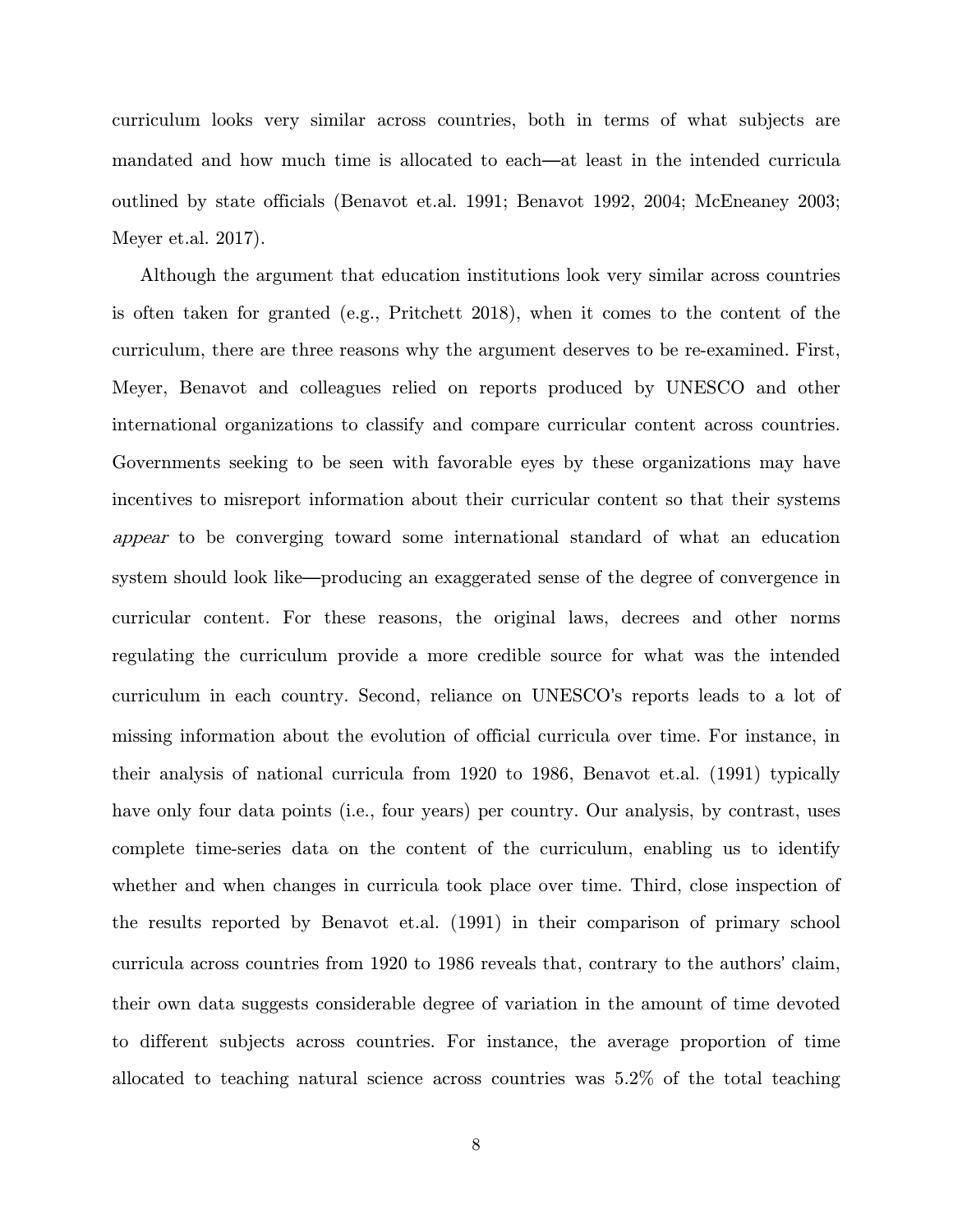time in 1920-44 with a standard deviation of 4; and the average proportion allocated in 1945-69 was 7.1 with a standard deviation of 4.6. The degree of heterogeneity across countries is even greater when considering the amount of time devoted to moral and religious education. Most of the existing variation in curricular content appears to stem from variation between countries of the same region rather than from differences between regions, suggesting that domestic political conditions play a more important role than colonial histories or global dynamics in shaping the content of primary education.

Against this backdrop, our paper seeks to document the degree of variation in national curriculum plans, and then explain the similarities or differences that we find, both across countries and within countries over time.

#### 3 Evolution of Educational Content in Argentina and Chile, 1860-1970

In this section, we compare the national curriculum for primary and Normal schools in Argentina and Chile over time. We assembled and reviewed all national laws, decrees, and other norms regulating these curricula, and coded the list of mandatory subjects to be taught in each country-year. Whenever possible,<sup> $7$ </sup> we also coded the number of hours that had to be devoted to each subject, and used this to construct an indicator of the relative emphasis placed on teaching math and science vs. values, consisting of the number of hours officially allocated to math and natural sciences divided by the number of hours officially allocated to moral, civic and/or religious education. In each country, our coding exercise starts in the first year when the national government began to regulate the curriculum (in Argentina, 1880 for Normal Schools and 1884 for primary schools; in Chile, 1860 for all schools), and extends all the way to 2015. However, in the 1970s the national government in Chile abolished Normal Schools and gave full autonomy to universities to design their own curriculum for teacher training. Given our

<span id="page-8-0"></span><sup>7</sup> National curricula do not always specify the number of hours to be devoted to each mandatory subject.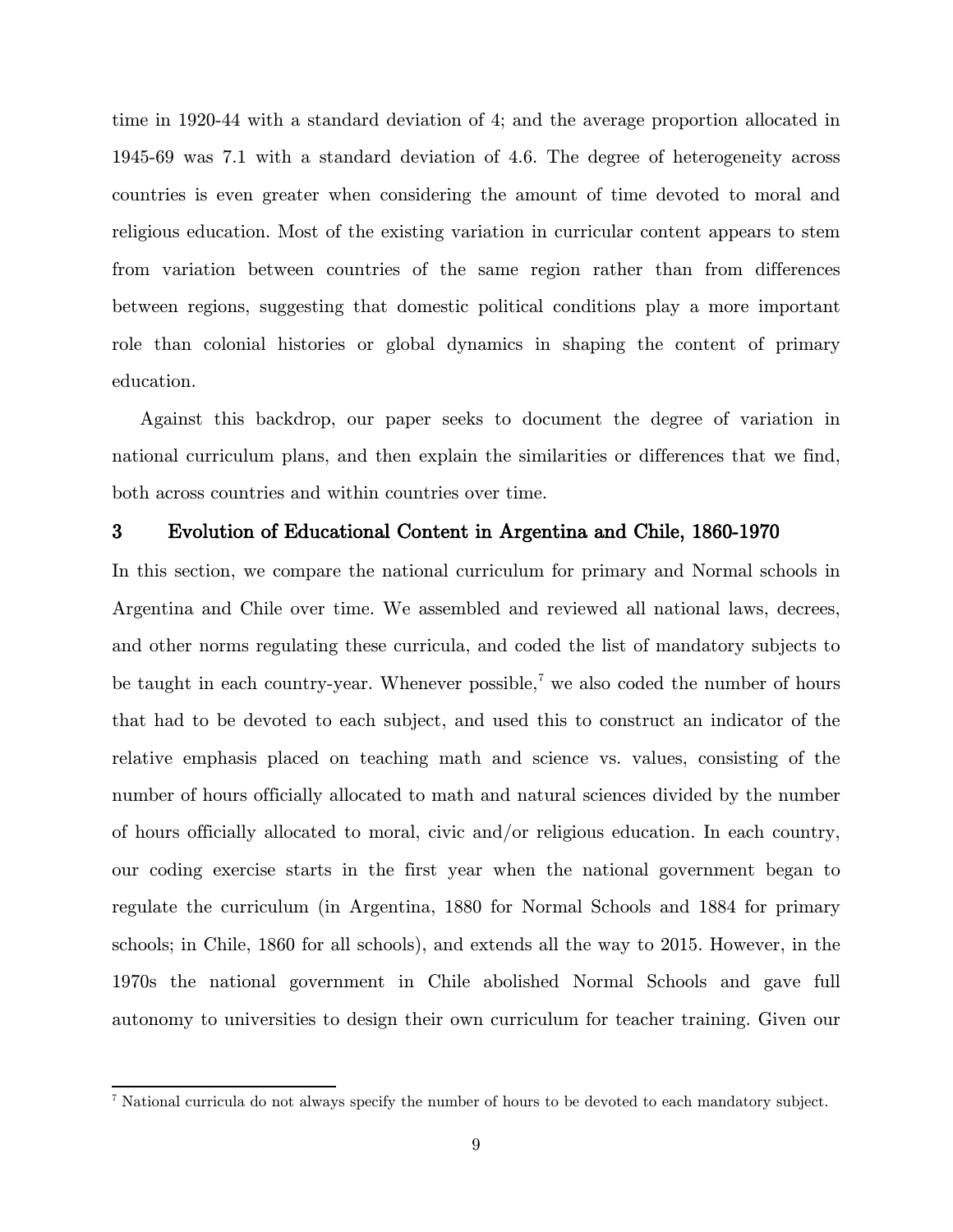interest in comparing national curricula across countries, our analysis focuses on the period 1860-1970.

Our analysis reveals important cross-country differences in the content of national curricula during the initial stages of public schooling (Table 1 and Figure 1) and critical junctures that dramatically altered the relative emphasis given to math and science vs. values in each country (Figure 1).

Beginning with the initial differences in curriculum policy, Table 1 shows that the curriculum in late-nineteenth century Chile was much narrower than in Argentina in terms of the topics covered. Chilean primary schools had to teach reading and writing in Spanish, a few elements of arithmetic, and moral education (which was based on Catholic doctrine). In Argentina, in addition to these subjects, primary schools had to teach geometry, natural sciences (including physics and chemistry), French, history, geography, singing, gymnastics, and home-related activities. Also, moral education was secular. The curriculum used by Normal Schools to train primary school teachers fits the same pattern in this initial period, with the Argentine curriculum covering more subjects and more complex knowledge than the Chilean one.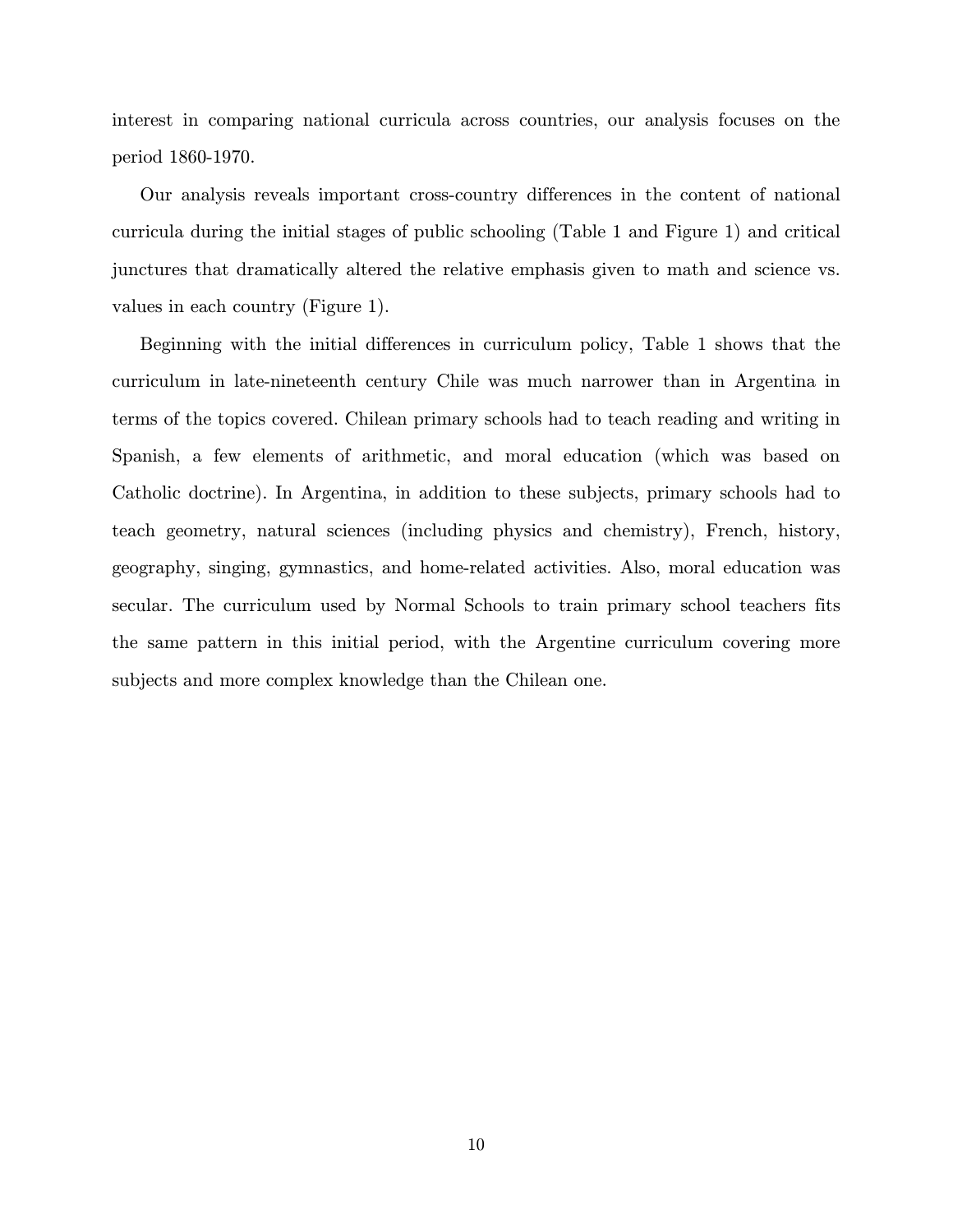|                 | Argentina                                                                                                                             | Chile                                                                                                     |
|-----------------|---------------------------------------------------------------------------------------------------------------------------------------|-----------------------------------------------------------------------------------------------------------|
| Primary schools | - Reading and writing<br>- National language<br>- French                                                                              | - Reading and writing in the patriotic<br>language                                                        |
|                 | - Arithmetic<br>- Drawing<br>- Geometry<br>- Map drawing<br>- Natural sciences                                                        | - Practical elements of arithmetic<br>- Legal measurement system                                          |
|                 | - Physics and Chemistry                                                                                                               |                                                                                                           |
|                 | - Moral education<br>- Civic Instruction<br>- Urban studies                                                                           | - Christian doctrine and morality                                                                         |
|                 | - History<br>- Geography                                                                                                              |                                                                                                           |
|                 | - Singing and Gymnastics<br>- Home Economics<br>- Housework                                                                           |                                                                                                           |
|                 | (Ley 1420 of 1884)                                                                                                                    | (Ley General de Instruccion Primaria of<br>1860)                                                          |
| Normal schools  | - Spanish language<br>- Grammar<br>- Notions of Literature<br>- Composition exercises<br>- Reading and Writing/Composition            | - Reading and writing                                                                                     |
|                 | - Arithmetic<br>- Geometry<br>- Cosmography<br>- Physics<br>- Chemistry<br>- Natural History<br>- Philosophy                          | - Practical elements of arithmetic<br>- Legal measurement system<br>- Elements of cosmography and physics |
|                 | - Moral and Manners<br>- Civic Instruction                                                                                            | - Christian doctrine and morality<br>- Sacred history<br>- Religious and moral dogma                      |
|                 | - Geography<br>- History                                                                                                              | - History of the Americas and Chile                                                                       |
|                 | - Home Economics and Crafts<br>- Anatomy, Physiology and Hygiene<br>- Drawing exercises<br>- Physical exercise<br>- Singing exercises | - Music<br>- Horticulture<br>- Drawing                                                                    |
|                 | - Pedagogy<br>- Observation at the School of Application<br>- Practice at the School of Application                                   | - Pedagogical theory and practice                                                                         |
|                 | (National Decree of January 24, 1880)                                                                                                 | (Ley General de Instruccion Primaria of<br>1860)                                                          |

Table 1. List of Mandatory Subjects in Argentina and Chile, circa 1880

SOURCE: Authors based on national laws, decrees and regulations.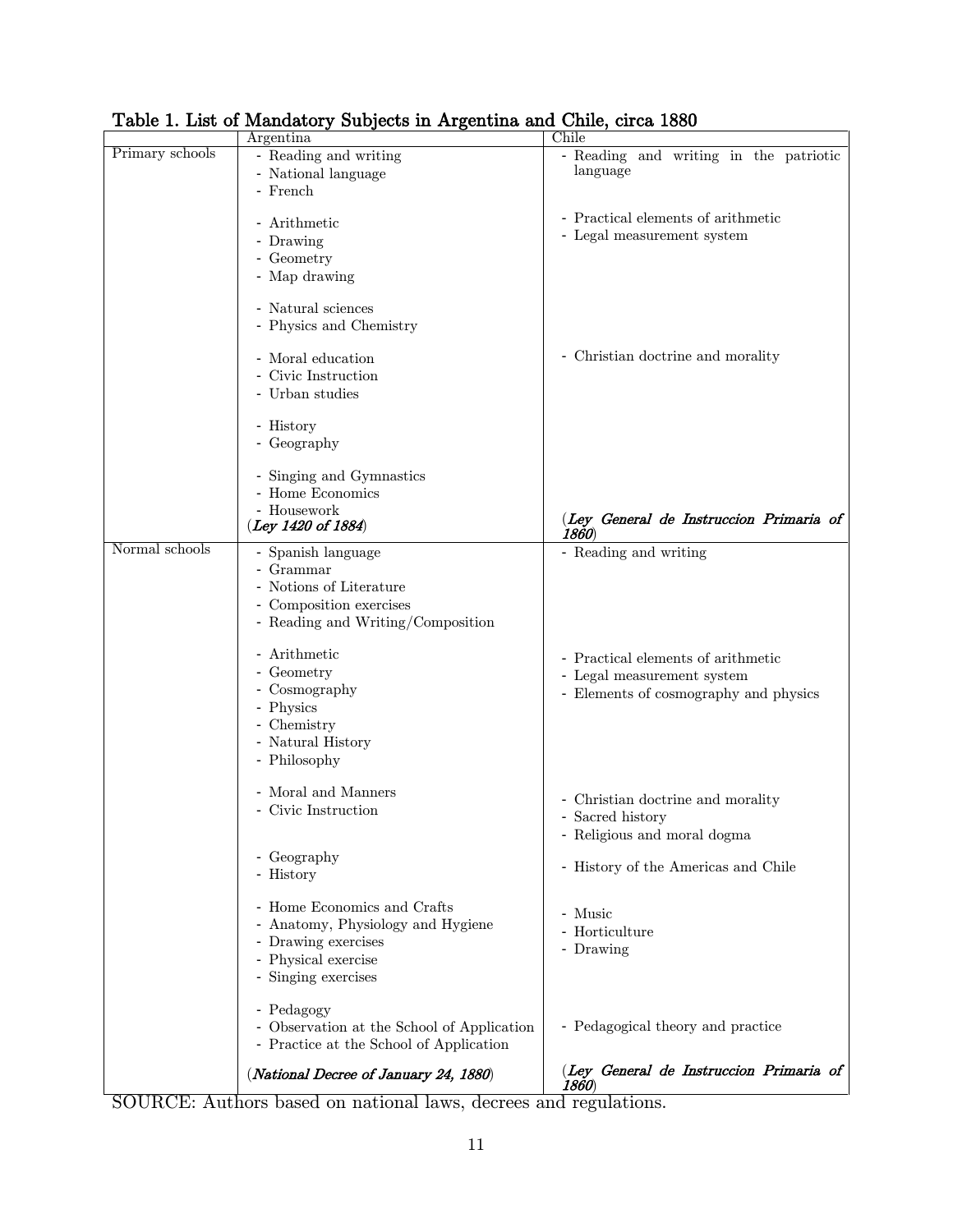These observations are further reinforced by Figure 1, which measures the ratio of hours officially allocated to math and natural science to hours officially allocated to moral, civic, and/or religious instruction in national curricula for primary schools (Panel A) and Normal schools (Panel B). In the late-nineteenth century, this ratio was considerably higher in Argentina than Chile, in line with our observation that Argentina taught a more complex curriculum and gave more relative emphasis to math and science skills than Chile, in both primary and Normal schools. For example, Argentine primary schools had to devote 24% of total teaching time to math and science (compared to 22% in Chile), and 8% to values (compared to 16% in Chile). Explaining what led to these initial differences in curricular content is the goal of Section 4.

# Figure 1. Relative Emphasis on Teaching Math and Science vs. Values in Argentina and Chile, 1870-1970



SOURCE: Authors based on national laws, decrees and regulations.

With respect to the evolution of the curriculum over time, Figure 1 reveals critical junctures that dramatically and persistently altered the trajectory of national curricula for both primary and Normal schools. Beginning first with Chile, in 1929 there was a sharp increase in the relative number of hours allocated to math and science compared to values education. In primary schools, the change in the content of the curriculum was introduced by Law No. 6039: in 1928, according to existing laws and regulations, schools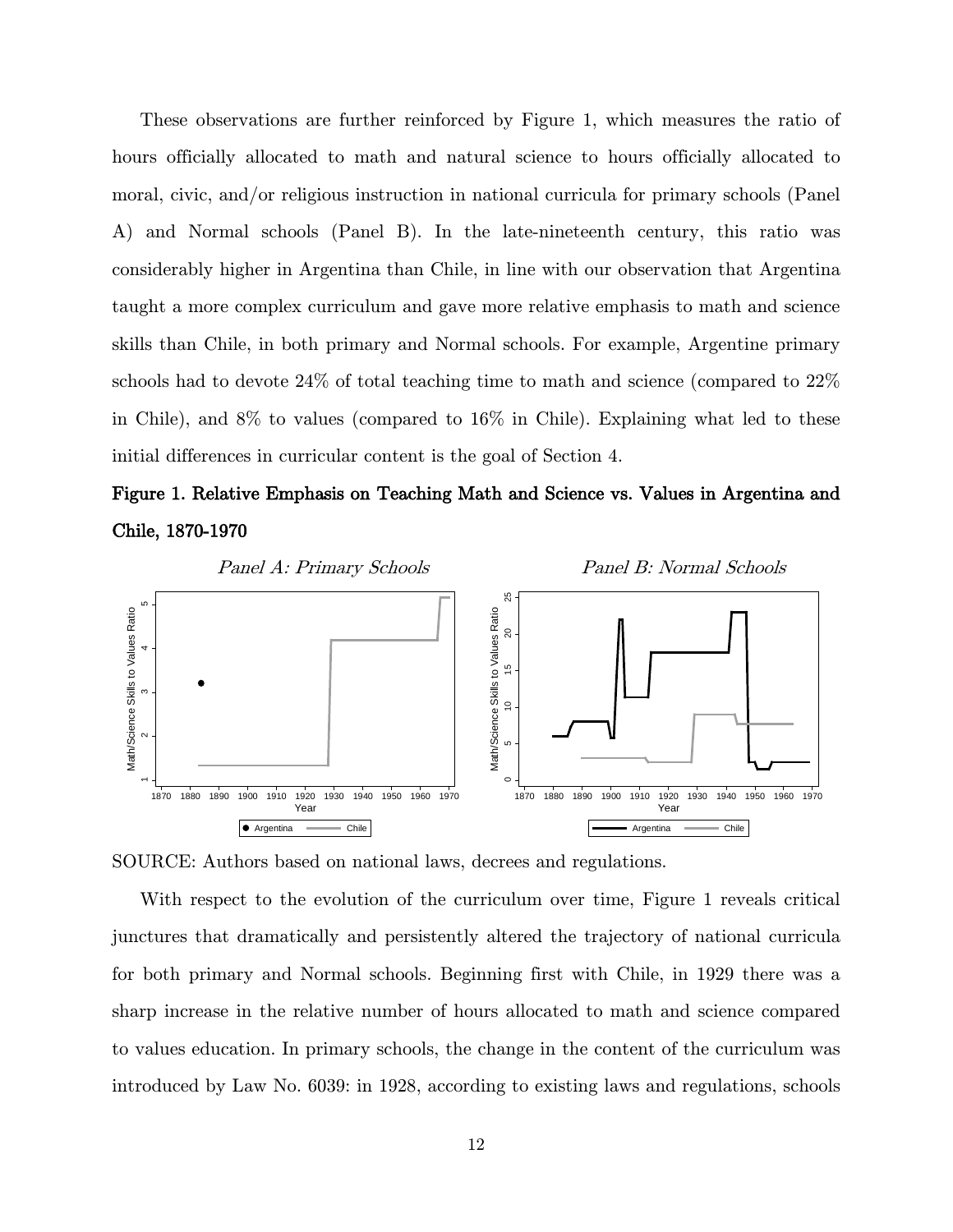had to devote 1.33 times as much time to math and science than to values education, but in 1929, that number climbed to 4.2 times as much math and science compared to values education. In Normal Schools, the change was introduced via the National Decree No. 6396 of 1929, and the ratio of hours devoted to math/science to hours devoted to values education climbed from 2.45 to 9. These increases were driven by a reduction in the proportion of time devoted to religious education and a slight increase in the proportion of time devoted to natural science. Religious and moral education had occupied a central role in schools during the first seven decades of the Chilean education system put in place in 1860. However, 1929 marked the beginning of a shift away from values and toward greater emphasis on skills—an emphasis that continued in later decades, with renewed emphasis in the 1970s. Explaining what led to the 1929 reforms in curricular content is the goal of Section 5.1.

In the case of Argentina, in 1948 there was a sharp reduction in the relative emphasis placed in teaching math and science versus education in Argentine Normal Schools (Panel B). For primary schools, throughout most of the period we can track what subjects were mandated but not official time allocations, as these were not specified; but we have good reasons to believe that, as in Chile, the general trends in the content of education exhibited by Argentine Normal Schools closely resembles the trends of primary schools. Normal Schools were in charge of training teachers for primary schools; so, unsurprisingly, changes in primary school curricula coincided or were soon followed by changes in teacher training. For example, in Argentina, curriculum reforms for primary schools and Normal Schools were introduced, respectively, in 1884 and 1886; 1901 and 1902; 1910 and 1914; 1937 and 1942; 1947 and 1948; 1955 and 1956; and 1972.

Specifically, in 1947 the mandatory curriculum for primary schools was reformed, leading, for the first time in Argentine history, to the introduction of religion as a nationally-mandated subject in primary schools. This change was followed in 1948 by National Decree No. 5114, which brought about, also for the first time in Argentine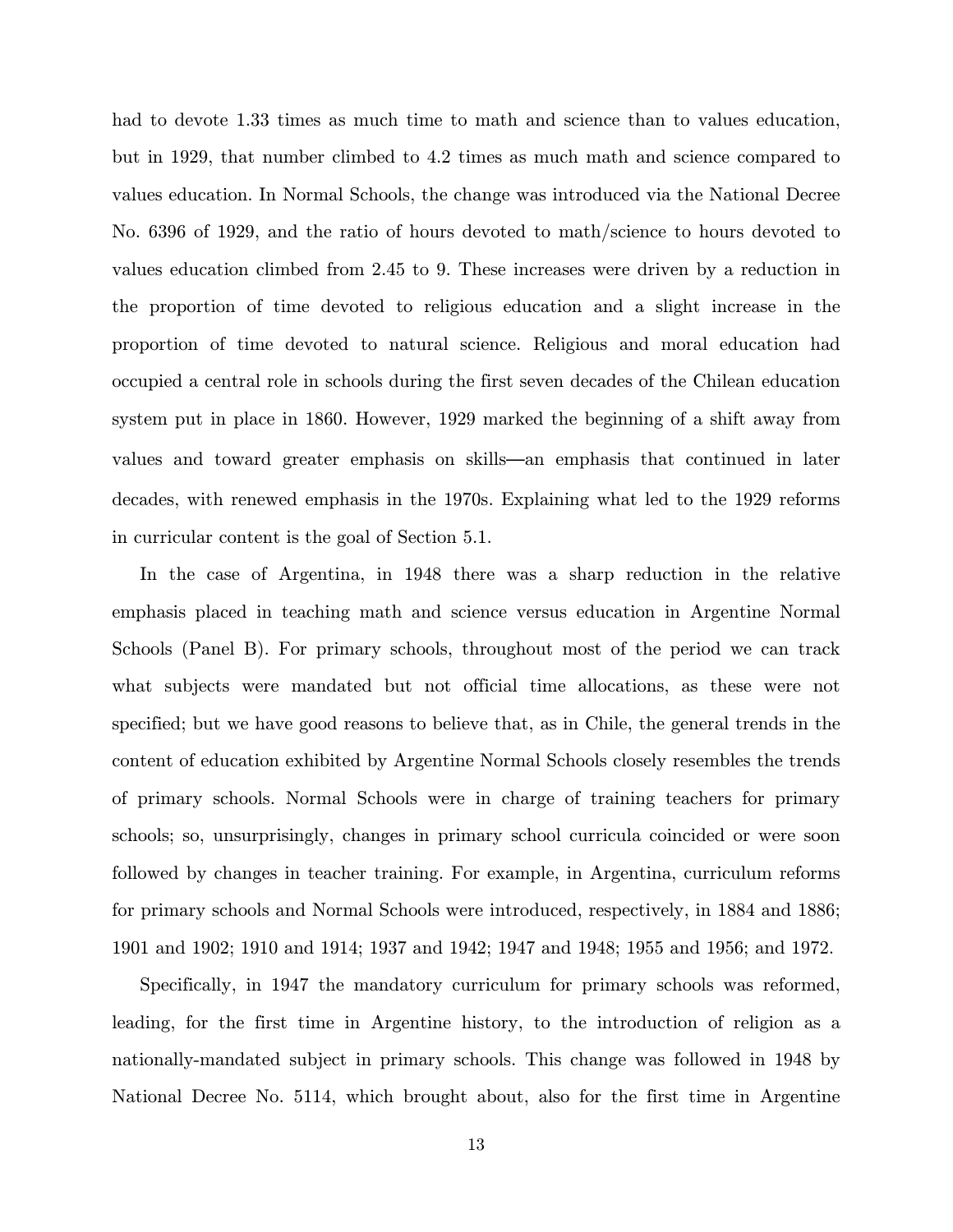history, the introduction of religion as part of the compulsory curriculum for aspiring teachers; and a sharp reduction in the relative emphasis placed on teaching math and science versus values education in Normal Schools. The change was so dramatic that it led Argentine teacher training to give even less relative emphasis to math and science than pre-1929 Chile. Explaining what led to the 1947 and 1948 reforms in curricular content is the goal of Section 5.2.

In sum, early on Argentina placed a lot more relative emphasis on teaching math and science (versus values) than Chile. In the twentieth century, the roles reversed as a result of, first, a de-emphasis on religious education in Chile in 1929, and later, the introduction of religious education and the de-emphasis on scientific education in Argentina in 1947-48.

Together, these findings underscore the limitations of past work arguing that national curricula exhibit a high degree of "isomorphism" across countries. Our analysis reveals that in two countries with similar resources, state capacity, colonial histories, and cultural values, national policymakers nonetheless made very different initial policy choices with respect to the content of education, and these initial policy choices evolved in different ways—not just in opposite directions but also at different times, suggesting that domestic factors specific to each country, more than global conditions common to both, were responsible for these changes.

The central questions we tackle in the rest of the paper are the following: Why did national policymakers in nineteenth-century Argentina decide to give more relative emphasis to teaching math and science than policymakers in Chile? Why did national policymakers in Chile reduce the emphasis on values education in 1929, breaking away from a seven-decade history in which religion had occupied a central place in official curricula? Finally, what led national policymakers in Argentina to introduce religious instruction in primary and Normal Schools in 1947 and 1948 respectively, and reduce the relative emphasis placed on teaching math and science?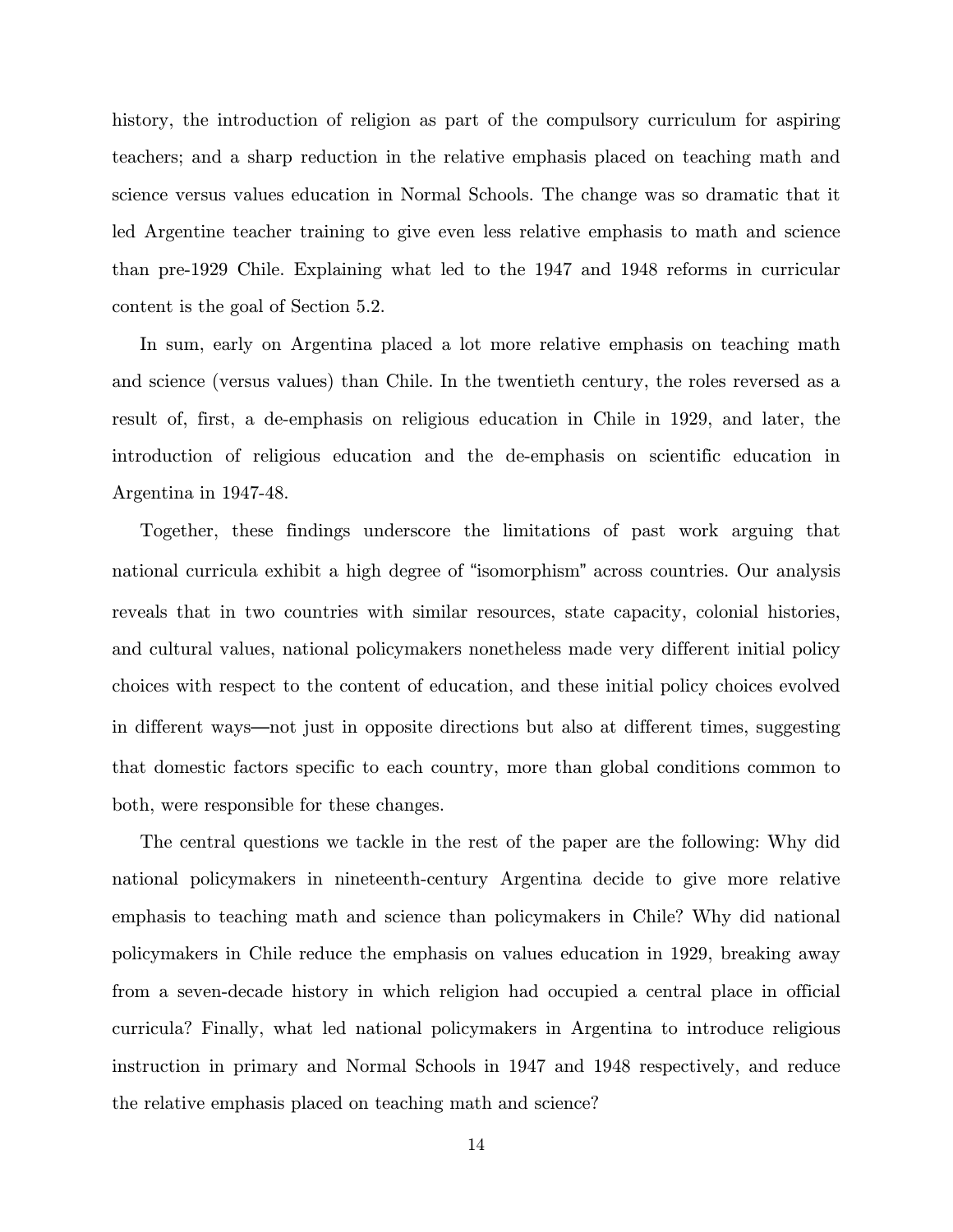#### 4 The Political Economy of Nineteenth-Century Curriculum Policy

Argentina and Chile shared many features in the late-nineteenth century. Following independence from Spain at the beginning of the century, both countries had established an oligarchic regime that maintained the hierarchical structures that had existed in the colonial period; and, in both, political elites expected to eventually and slowly extend the franchise. Both had a largely rural, illiterate, and Catholic population. Both faced the continuous challenge of maintaining order throughout an extensive territory. Both had an export-oriented economy that took advantage of rich natural resources and facilitated rapid economic growth. Both relied heavily on foreign investment and debt to finance railroads and other large infrastructure projects advanced by the state. And yet, despite their similarities, they made very different education policy choices, particularly, as we have seen, in the realm of curriculum design.

Understanding these initial differences in curriculum policy requires, first, understanding the main goals of the national primary education systems that emerged in these countries during the late-nineteenth century. In both countries, this emergence responded not to demand from below but to the interests of elites who saw in public primary education a means to shape the moral character of the lower classes to ensure the political sustainability of the state (Tedesco 1986; Oszlak 1997; Egaña Baraona 2000; Alliaud 2007; Serrano, Ponce de Leon and Rengifo 2012, 61-93; Paglayan 2017). After independence, a long period of state-building took place in which the national government sought to build the necessary legitimacy to impose its authority throughout the territory. Primary education was conceived as part of the strategy to attain this. In school, children would be taught to behave well, respect existing authorities and institutions, comply with rules and instructions, and accept their place in society. Both in Argentina and in Chile, the experience of domestic conflict—in the form of seditious behavior, crimes, and civil wars—helped forge a consensus among political elites that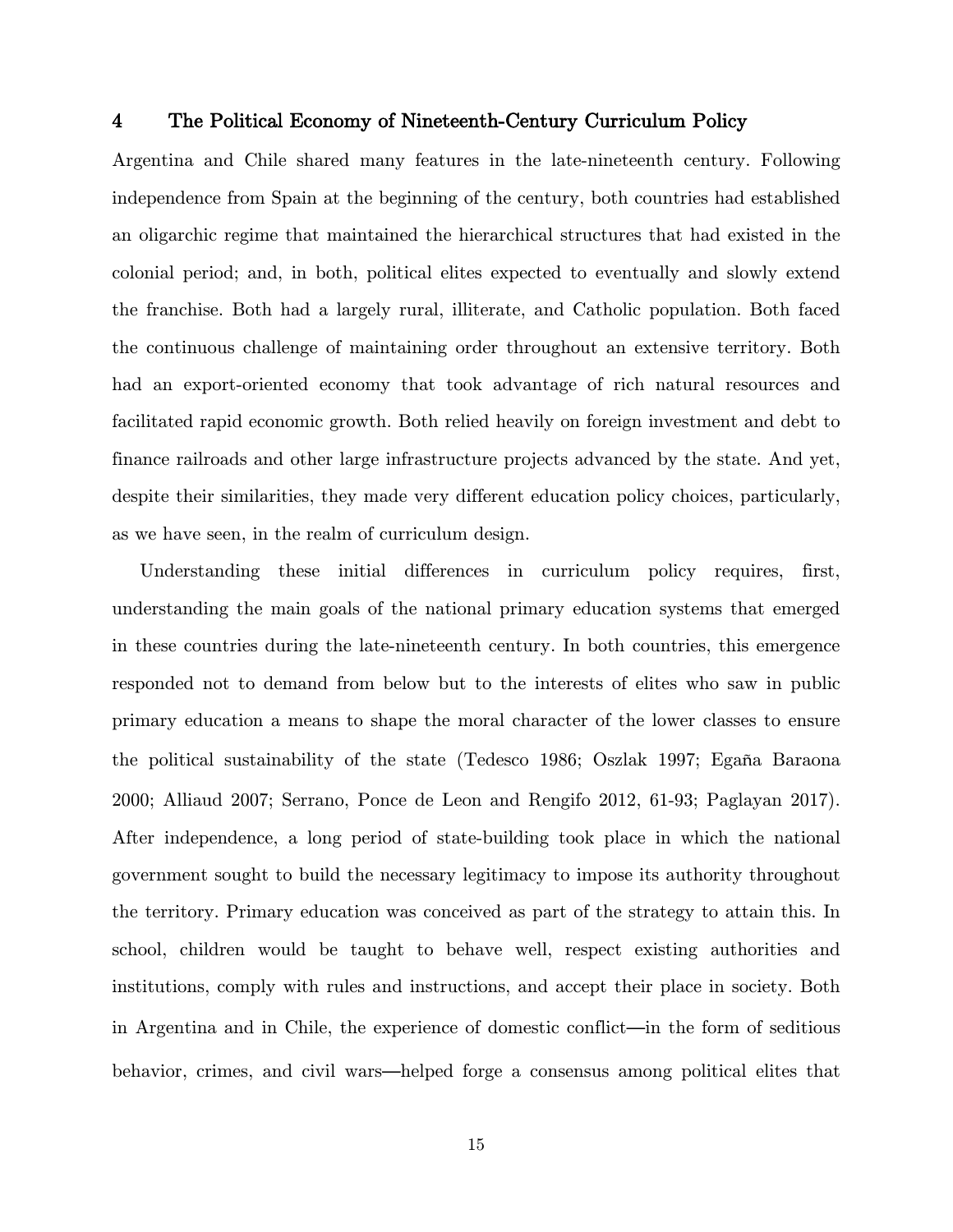new strategies and policy tools were needed besides repression to maintain order in the periphery and among the lower classes (Sarmiento 1849, 51; Paglayan 2017). The consensus that emerged among liberal and conservative politicians was that teaching the masses proper manners and values of obedience and respect for authority were crucial for the maintenance of peace in these emerging states. The hope of political elites at the center was that, if individuals learned these values and behaviors early on, when their minds were most susceptible to external influence, they would carry on those values of respect for authority and the rule of law throughout the rest of their lives.

An important concern among some members of the political elite was that, by educating the lower classes, they might actually empower them to become even more rebellious and defiant of the state's authority than before. The design of the curriculum played an important role in mitigating these concerns. In each country, national policymakers designed the curricula that they thought would best accomplish the goal of fostering orderly behavior in society.[8](#page-15-0)

At first sight, one might expect that, if the main goal of primary schooling was to foster proper behavior, discipline, and obedience, then the content of education should have focused mostly (or even exclusively) on moral, civic, and/or religious education, a common language, and possibly national history and geography, with only minimal effort to teach math or natural science. This was, indeed, the approach taken by Chile.

 $\overline{a}$ 

<span id="page-15-0"></span><sup>&</sup>lt;sup>8</sup> "In England, there was much debate on whether it was necessary or convenient to extend schooling. Mass education could subvert the existing order, [and] generate expectations [among peasants] leading them to abandon the rural labor force. … In the Chilean case, the political elite in general supported public primary schooling, with the exception of a few isolated but revealing voices. Maximo Arguelles, congressman and academic, argued that … reading, especially reading the press, would excite the people's passions as had happened in Chile in 1851 and in France in 1848. There was also a concern that the rural masses' expectations might change, but finally these voices did not have much political influence. Among the political elite, what prevailed was a sentiment of the urgency to expand schooling. On this front, consensus among conservatives and liberals existed" (Serrano et.al. 2012, 82).

In Argentina, some Congressmen expressed concern that transmitting "abundant knowledge can inadvertently produce generations who are physically and spiritually sick." Instead, schools should teach "firm but narrow knowledge" (Diario de Sesiones, 1899; cited in Alliaud 2007, 79). "The education system was configured with the interests of political groups in mind, and for that reason it took a form and goals that did not correspond with the promotion of freedom or emancipation" (Alliaud 2007, 59).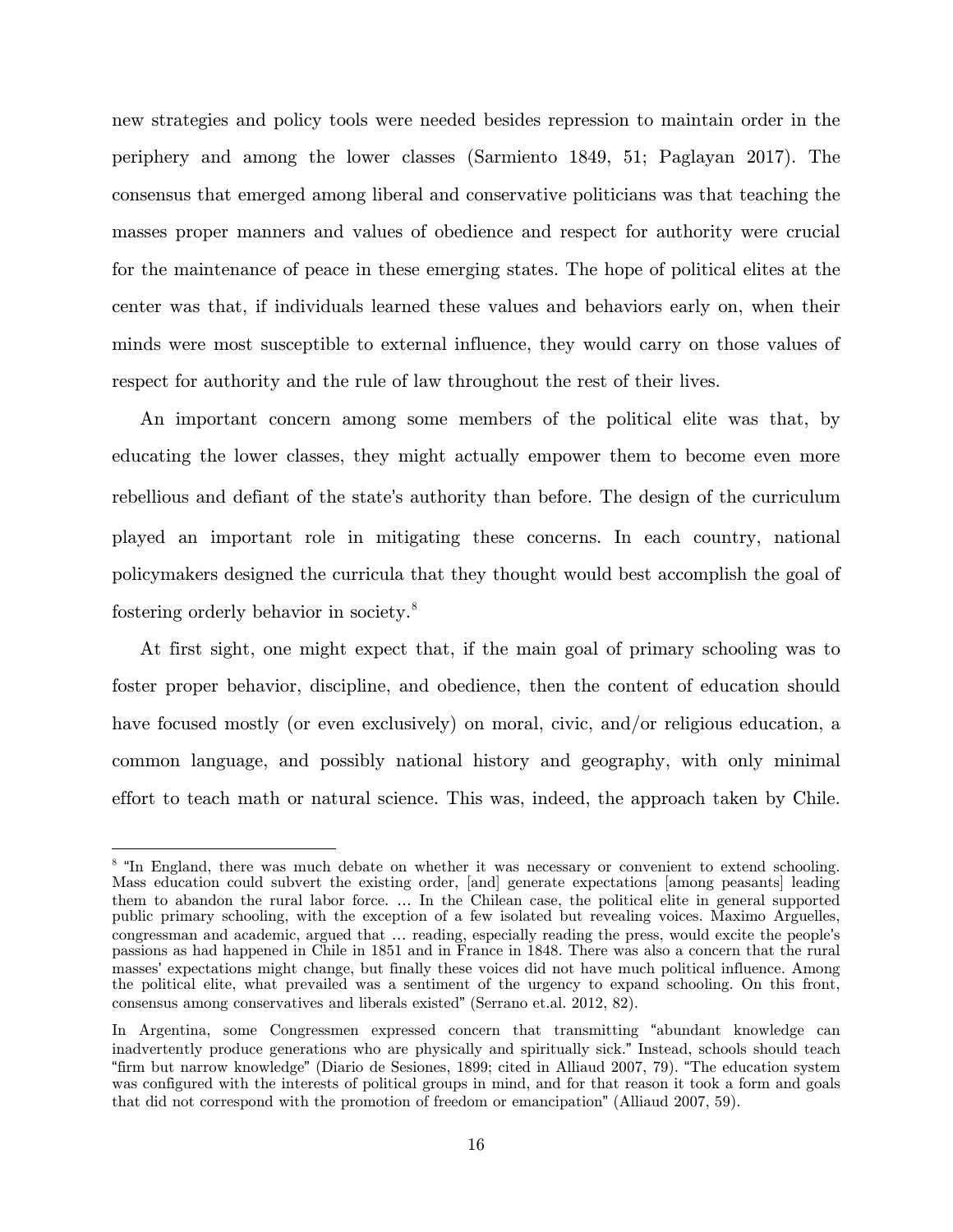In 1860, the Chilean Congress approved the General Law of Primary Instruction, the first national law granting the central government the authority to regulate primary education. Among other things, the law established a mandatory curriculum that had to be followed by all primary schools in the territory, consisting of only four subjects: reading, writing, Christian (Catholic) doctrine, and basic arithmetic (Ley General de Instruccion Primaria 1860, Article 3).<sup>[9](#page-16-0)</sup> The curriculum for Normal Schools was similarly narrow, focusing primarily on the moral education of prospective teachers (Nuñez 1883). The majority of textbooks approved for use in primary schools sought to shape the moral character of children. The textbooks emphasized "the strengthening of feelings of compassion, love, respect and obedience … to God and the fatherland;" and taught that a good student "does not laugh or talk with his neighbors, does not dare play, and maintains his eyes fixed on the teacher … to learn his teachings … and be the joy and glory of his parents;" and that "if you are a subject, you must obey and behave well" and "must not judge your superiors based on what you see; they have aims you may not understand" (Serrano et.al. 2012, 310-312).

In Chile, moral education was Catholic education. Not only did the mandatory curriculum establish "Christian doctrine" as one of the few subjects that had to be taught everywhere; in addition, the textbooks and exercises used to teach reading and writing often emphasized religious messages. School textbooks made a direct association between submission and obedience on one hand and the contents of Catholic doctrine on the other (Serrano et.al. 2012, 311). For instance, the textbook La conciencia de un ni*ñ*<sup>o</sup> ("the child's conscience") began by highlighting the importance of being obedient:<sup>[10](#page-16-1)</sup>

"Everything I have I owe to my parents. How can I express my gratitude? This is what I intend to do: I will behave in a way that always makes

<span id="page-16-0"></span><sup>9</sup> <http://www.memoriachilena.cl/archivos2/pdfs/MC0018152.pdf>

<span id="page-16-1"></span> $10$  [http://www.memoriachilena.cl/archivos2/pdfs/MC0056493.pdf.](http://www.memoriachilena.cl/archivos2/pdfs/MC0056493.pdf) See also Cherniavsky (2014).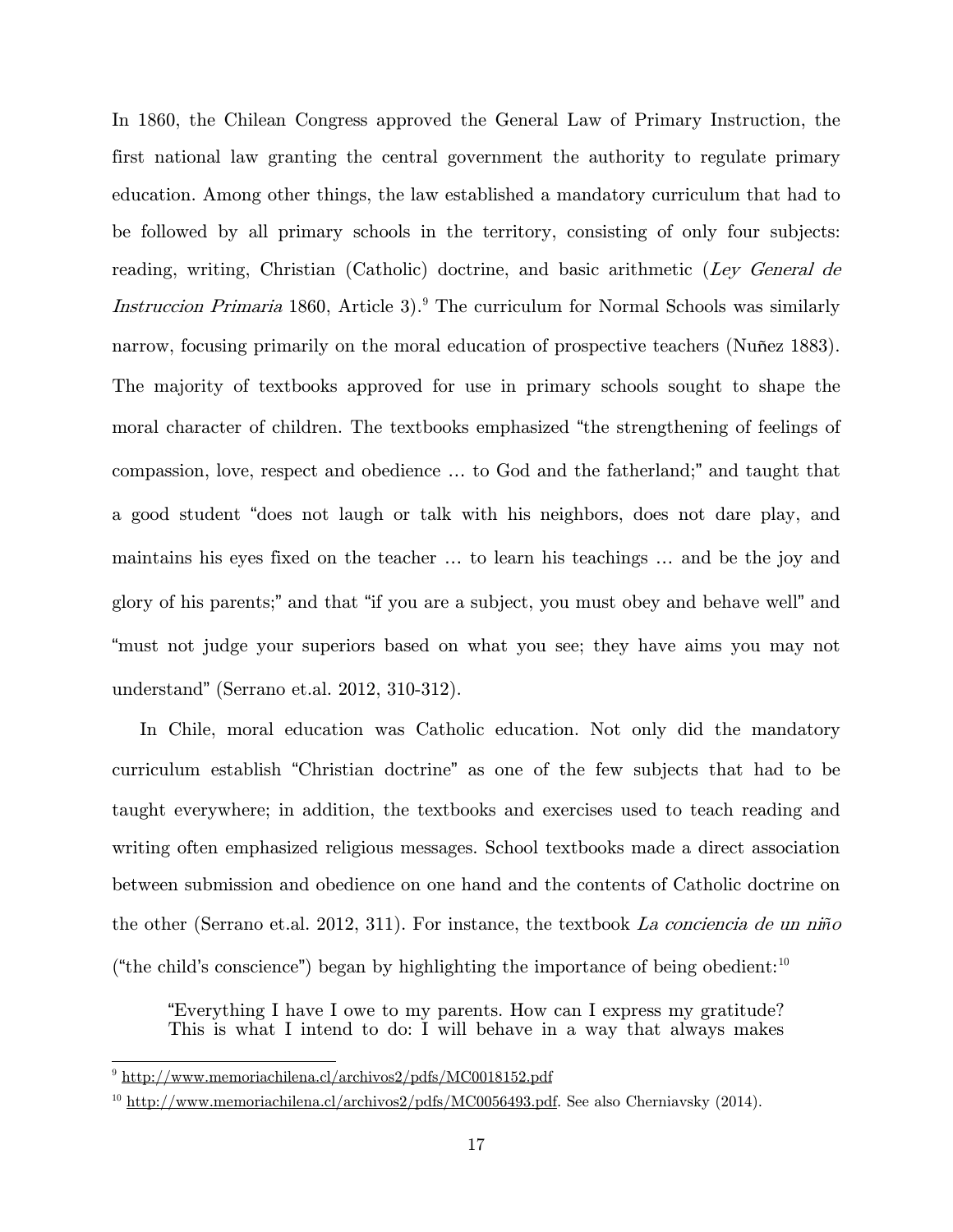them feel satisfied. My parents only make commands that are useful to me. If I obey them, everyone admires me and says "what an excellent child." This way, I not only satisfy my parents but also everyone who doesn't know me. My parents send me to school, where I can learn useful and good things. There, an instructor teaches us how to behave so we will gain the love of our parents and everyone else."

It continued by emphasizing that God's approval was the highest reward for good

behavior:

"I satisfy my parents by being good, kind, and very obedient. By behaving this way, I also satisfy God. Always invisible, always present, he sees and knows what I do and what I think in every instant. If I am good, he loves me. God will be the one who will reward me the most; it is for him that I must take advantage of what my teacher has to teach me."

It promised Heaven to children who accepted their lot on Earth:

"If I am happy with what my parents give me to eat and drink; … if I am nice to others, I will sow the seeds of my good behavior … If I behave well and satisfy God, when I die I will go to Heaven."

And it threatened children with punishment if they misbehaved:

"Jesus said it: those who do not obey the Church are ungodly pagans and public sinners."

Given that the main goal of the Chilean primary education system was to shape the moral character of the masses, it is not surprising that Congress established a narrow curriculum focused on Catholicism as the basis for moral behavior. The puzzle we need to explain is not why Chile taught no science and little math, but why Argentina taught a lot more. The 1884 Common Education Law (Ley de Educacion Comun), the first law establishing a centrally-regulated primary education system in Argentina, mandated the following subjects for primary schools: reading and writing, arithmetic, physics and natural science, Argentine geography and universal geography concepts, Argentine history and universal history concepts, national language, moral and urban studies, drawing, music, physical education, and knowledge of the Constitution.

One possibility is that the Argentine curriculum for primary schools placed relatively more emphasis on math and science than the Chilean curriculum because in Argentina,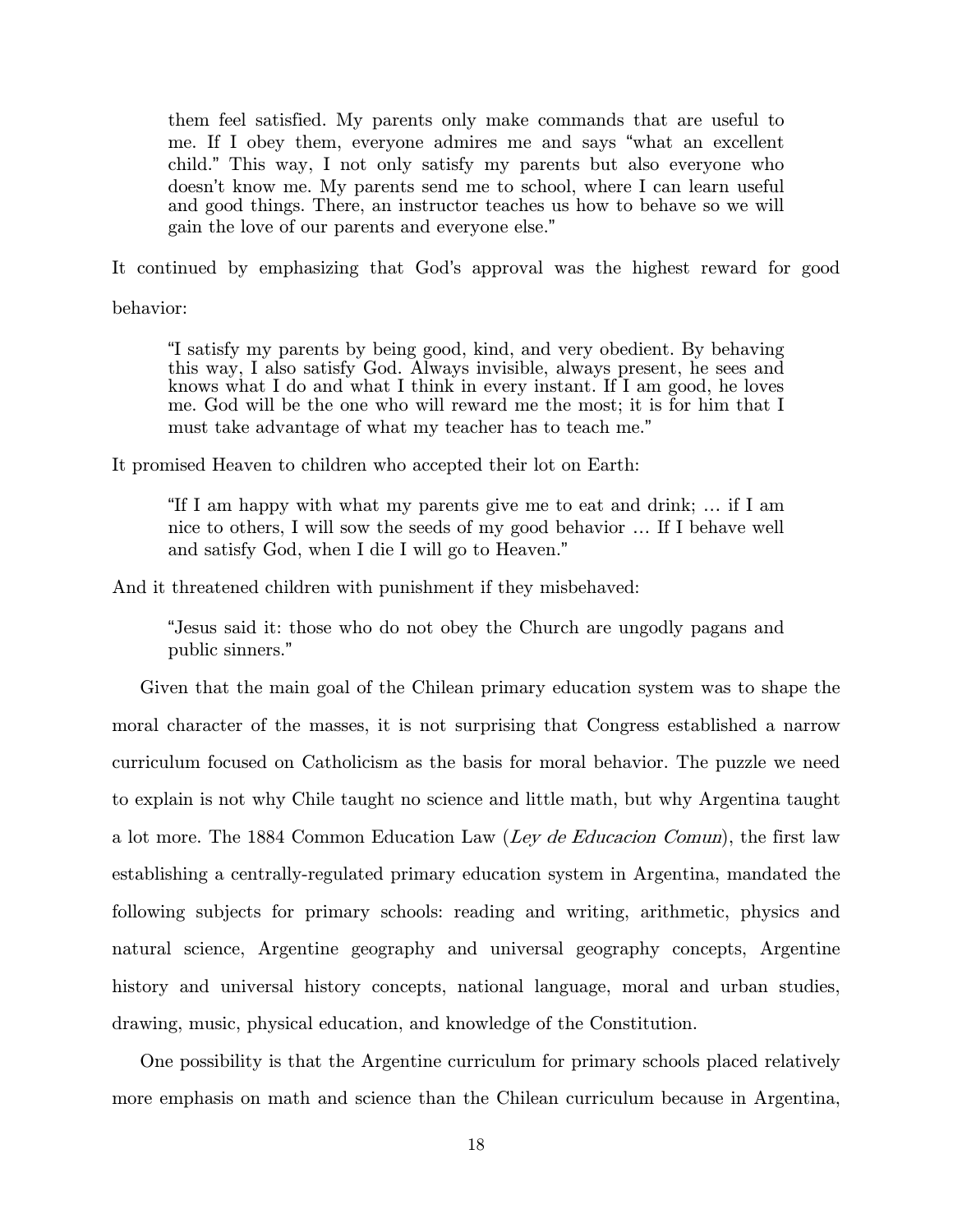more than in Chile, a key goal of primary schooling was to promote industrialization and economic modernization. While logically plausible, this hypothesis is not supported by the evidence. The transcripts of the parliamentary debates leading to the 1860 Chilean law and the 1884 Argentine law demonstrate that in both countries the chief goal of primary schooling, as envisioned by politicians, was to shape the moral character of the lower classes to ensure proper behavior, respect for authority, and respect for the rule of law.<sup>[11](#page-18-0)</sup> In both countries as well, the potential of primary schools to promote industrialization was rarely considered; and when it was, it was usually in reference to the role of primary education in shaping individuals' social behavior and attitude toward work, more than their technical skills.<sup>[12](#page-18-1)</sup> Economic development required investment, and to attract investments, the national government had to ensure peace and social order (Oszlak 1997)—and that required primary education (Sarmiento 1849; Tedesco 1986; Egaña Baraona 2000).

Domingo Sarmiento, the Argentine politician who most fervently advocated for a national primary school system, and who in the early 1880s played a decisive role in the design and implementation of the national government's first efforts to regulate primary schools, argued that educating the poor would reduce crime and help protect the upper classes' lives and property "through the moralizing effects attained during the acquisition of elemental instruction" (Sarmiento 1849, 55-56).<sup>[13](#page-18-2)</sup>

<span id="page-18-0"></span> $11$  During the parliamentary debates that took place in Argentina in 1883-84, there were 269 mentions to the word "moral" and only 7 mentions to words beginning with "industr", 41 mentions to words beginning with "trabaj" (work), and 26 to words beginning with "econom."

<span id="page-18-1"></span> $12$  "The project of modernization and development required a workforce that was capable not in terms of technical abilities (which were unnecessary in the context of an agrarian export-oriented economy) but in terms of workers' attitudes toward work" (Alliaud 2007, 63).

<span id="page-18-2"></span> $13$  "The dignity of the state, the glory of a nation, depend on the dignity of its subjects; and this dignity can only be obtained by elevating their moral character, developing their intelligence, and predisposing it to orderly and legitimate behavior. … The masses are less inclined to respect lives and property when their reasoning capabilities and moral sentiments are less cultivated. For selfish reasons, then, of those who today have greater advantages in society, we must temper their instinct to destroy" (Sarmiento 1849, 48).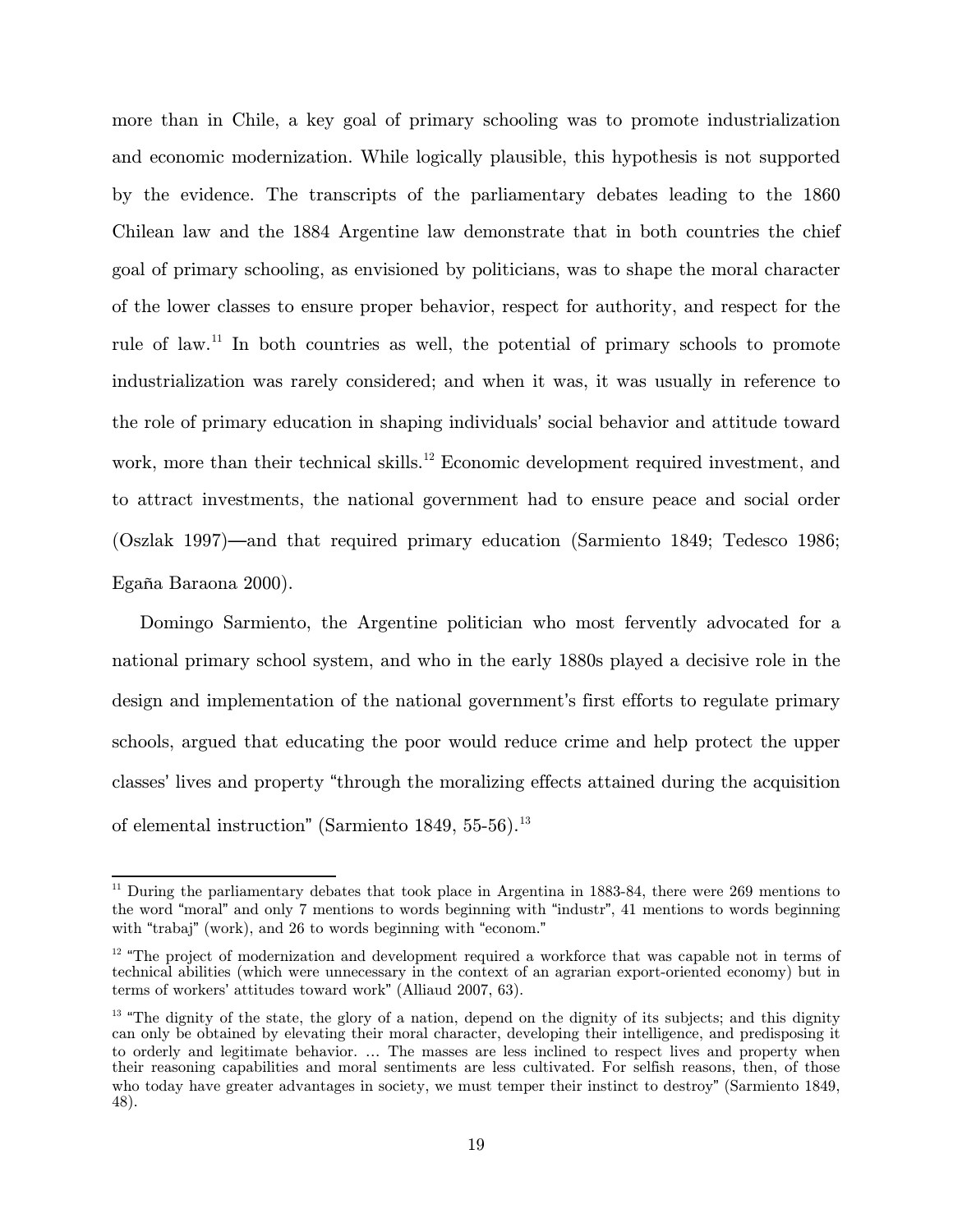What differed between Chile and Argentina were not the goals of primary schooling, but the composition of the ruling coalition at the time when the initial education and curriculum policy choices were made—more conservative in Chile, more liberal in Argentina—and the beliefs that these two groups had about what was the best curriculum to accomplish the goal of promoting order.

Conservatives thought that the way to accomplish order was to emphasize religion and the Catholic idea that, if we behave well in this world, we will be rewarded in an afterlife. In Chile, as discussed above, the idea that God would reward or punish good and bad behavior was very much present in primary schools and textbooks, reflecting the power that conservative groups tied to the Church had in the Chilean Congress in 1860. Conservatives in the Argentine Congress made similar arguments in their appeals to make Catholicism the basis of the moral education provided by schools.<sup>[14](#page-19-0)</sup>

 $\overline{a}$ 

<sup>&</sup>quot;The simple process of learning how to read and write, even if these are not subsequently used to acquire further instruction, is in and of itself sufficient to influence the moral character of the individual. … These mental faculties influence the moral character, soften the existing manners, and make individuals more averse to violence and blood" (Sarmiento 1849, 55).

<span id="page-19-0"></span><sup>&</sup>lt;sup>14</sup> "Even when the state accomplishes its functions, especially those functions to guarantee that the activity of each individual does not disturb others, and society, instead of becoming anarchic, maintains order and harmony, the state won't accomplish those functions in a convincing way if it forgets the guarantee of all guarantees, the basis of all individual and social safety, the supreme law, that is, religion. … Which of all the sentiments that move the human heart can be more important than the idea that we are all tied to God? … There has been no society, anywhere, anytime, without religion or without God. When religious sentiment languishes, man reaches his lowest instincts. … When we legislate on school issues, we legislate on the transformation of society, on the forces that will act on it; it is evident, then, that the law must promote those forces that are not blind, that are conscious and driven by a superior principle of morality, and therefore must promote religion in public schools. … To leave a great number of children without religious education, children whom we have a special interest to educate and civilize, children who do not have the family means to become more civilized, to leave them without religious instruction would lead to them becoming dangerous citizens" (Goyena, *Diario de Sesiones (Diputados)*, July 6, 1883, 491-492).

<sup>&</sup>quot;Education without religion will form … a generation of men without solid principles, without character, without conscience, weak, capable of the fall of the country. ... It will be necessary for the child to know that he cannot kill, and why; that he cannot steal, and why; that he must respect private property, and why. And all this cannot be demonstrated scientifically; it cannot stem from human reasoning alone. These are truths that we know because they have been revealed from above and directly by God. It is not possible, then, to suppress religious teaching from schools" (Achaval Rodriguez, Diario de Sesiones (Diputados), July 6, 1883, 507-508).

<sup>&</sup>quot;These truths [you shall not kill, you shall not steal], to be the basis of a moral order, must be rooted in the individual's intellect. But reason alone cannot take care of this; and therefore the Church says: it is not legitimate, even if we cannot prove it scientifically, to incline ourselves toward these mistaken behaviors; we must believe and submit ourselves to these revealed truths; we must believe there is an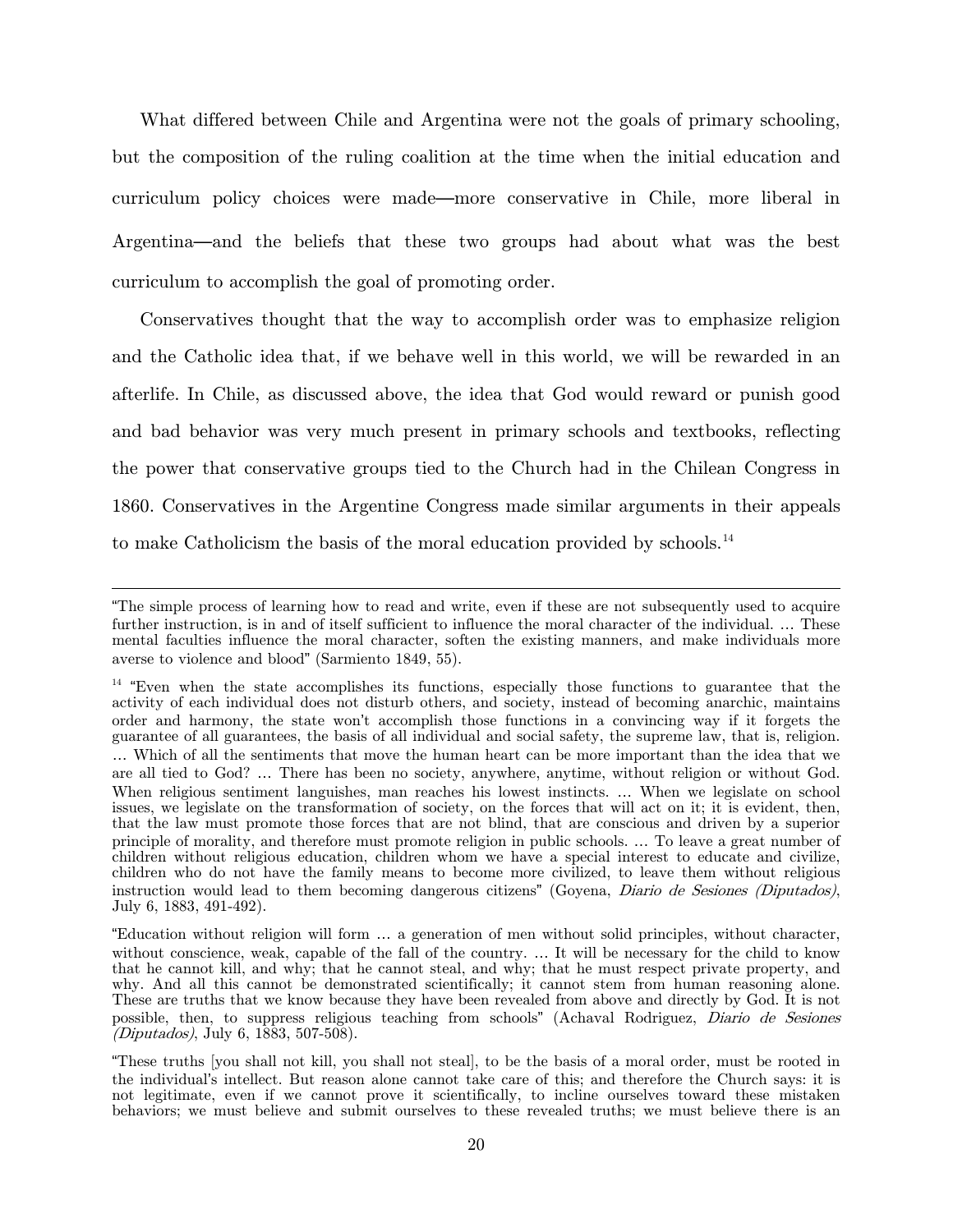Liberals, by contrast, thought that teaching Catholicism in public schools was likely to create conflict between those who ascribed to this religion and those who did not, defeating the purpose of public schools to unite the population and promote peace and order. They argued, instead, that by teaching children universal truths (e.g., principles of arithmetic, geometry or physics) that were true for everyone, regardless of their religious beliefs, schools could contribute to create unity among citizens and thus reduce disorderly behavior in society.<sup>[15](#page-20-0)</sup> Moreover, they argued that knowledge of what constitutes good and bad behavior precedes the emergence of Christianity; that morality

 $\overline{\phantom{a}}$ 

afterlife, because without it, all moral and social order will disappear" (Achaval Rodriguez, Diario de Sesiones (Diputados), July 14, 1883, 611).

<sup>&</sup>quot;Children should be taught … "one must not kill" "one must not steal" because God has prohibited it" (Centeno, Diario de Sesiones (Diputados), July 14, 1883, 634).

<sup>&</sup>quot;If we proceed [without religious education], we will form generations of criminals. … Study history, and … what will you find? The disappearance, ruin and decadence of all those societies that did not maintain their religious sentiment. … Our project begins by stating: "the teaching of morality will be mandatory." What does the study of morality entail? ... It is based on God, it is based on the principle of an immortal soul which is the basis of human responsibility. … The student will ask the teacher: why mustn't I kill? The teacher will respond: You mustn't kill because it is prohibited by God, … and if you did, you will be punished by God. This life on Earth is purely transitory; after it comes a life of eternal reward or punishment, based on good or bad behavior" (Gallo, Diario de Sesiones (Diputados), July 12, 1883, 538).

<span id="page-20-0"></span><sup>&</sup>lt;sup>15</sup> "History tells us that the state has specific ends. The state unites men to one another so that they will pursue common goals. The Church unites men to God so that they will pursue individual goals. … The state has the duty to form citizens; not jews, not catholics, because that would go against the ends of the state and the freedom of consciousness. Schools must teach universal ideas, not dogmas, and much less to those who do not desire the teaching of principles that go against their own beliefs. The ideas that must be taught in schools must be universal, and the Church is not universal, even if it pretends to be. The teaching of arithmetic, for example, is the same teaching for everyone; the teaching of geometry is the same for everyone, because its truths can be grasped by human intelligence; but the teaching of religion does not fall in that category. For the intelligent man, there is only one arithmetic and one geometry; but there are several religions. From this we can deduce that the state's duty to instruct with a social goal is fulfilled by teaching what is true everywhere and for everyone, by providing universal knowledge" (Minister of Justice, Worship, and Public Instruction, Diario de Sesiones (Diputados), July 13, 1883, 581).

<sup>&</sup>quot;The state, which governs inheritances, protects the lives and honor of its citizens, cannot neglect education; and with the same right that it can turn a child into a soldier, it can and must impose on children the duty to instruct themselves, because it matters for the wellbeing of the Nation. … We mustn't create divisions inside schools; we mustn't separate the protestant child from the catholic; we mustn't do so even if the physical infrastructure of the schools allow for it, because then we will engender fights and discord inside the school, and those will continue in the street, and enter the family, and then go back again from the families to the street, taken there not by the children but by their parents or adults, contributing to sow irreparable seeds of division among the people" (Minister of Justice, Worship, and Public Instruction, Diario de Sesiones (Diputados), July 13, 1883, 583).

<sup>&</sup>quot;We must call all men and imprint on them, whatever their origin, whatever their beliefs, a love of this land, which they will learn to consider as their own. Your project, members of the Commission, is contrary to these noble principles. The immigrant will stay away from us if we tell him we will oblige their children to learn catholic doctrine" (Gallo, Diario de Sesiones (Diputados), July 12, 1883, 540)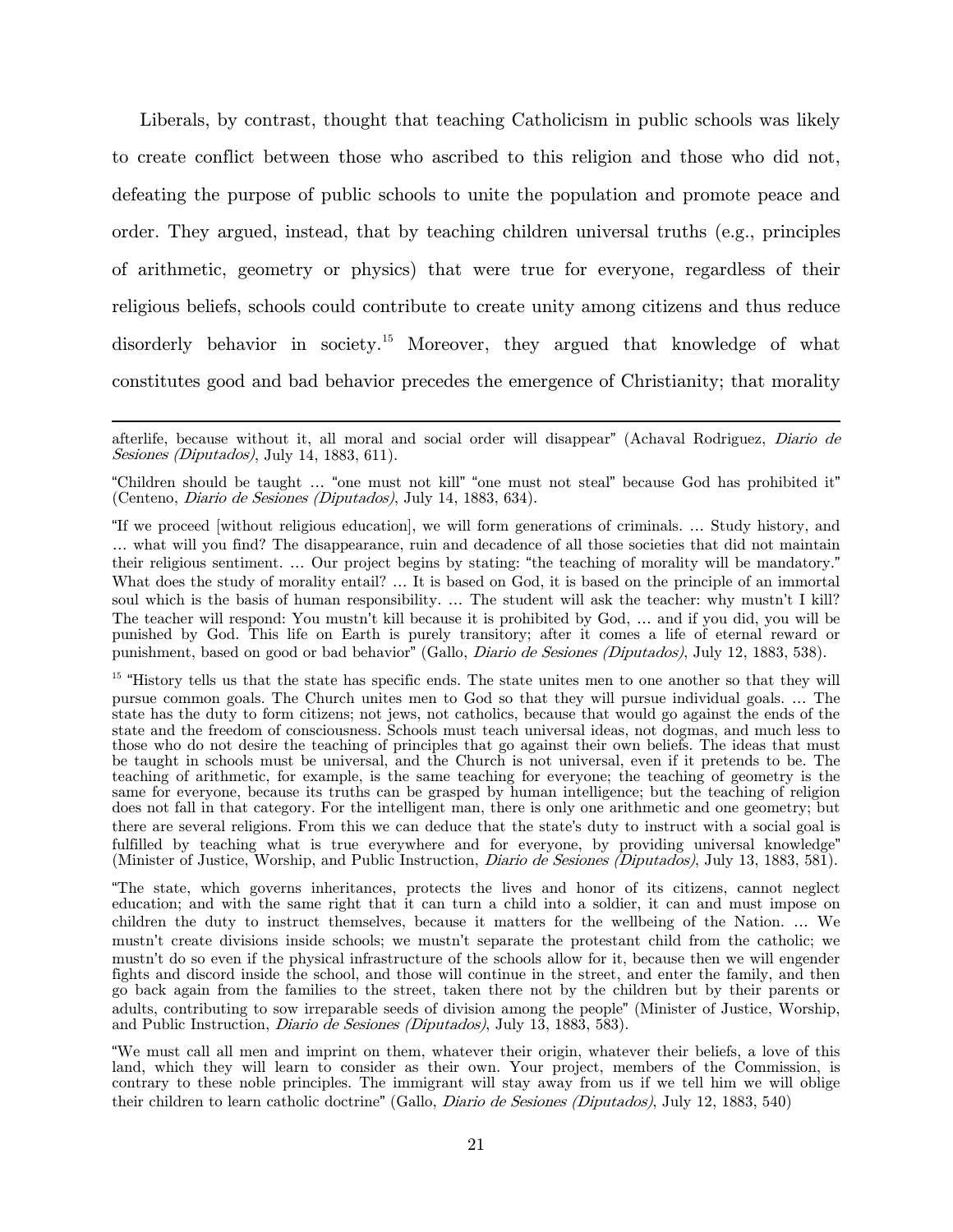is inherent to man, and that in order to enable men to access universal moral principles, the key was to develop their capacity for abstraction, logic and reasoning. [16](#page-21-0) This, they argued, would form the basis of good behavior.

The national curricula of Argentina and Chile, then, despite their important differences, reflected similar goals. Importantly, the Argentine emphasis on math and science was not rooted in a stronger interest to promote the productivity and well-being of the poor. It was a by-product of the particular beliefs that liberal elites held about how best to promote social order.

# 5 Explaining Critical Junctures in Curriculum Policy

#### 5.1 Chile 1929

l

The Chilean curriculum reforms of 1929, which marked a break from the past emphasis on religious and moral education and increased the emphasis placed on teaching scientific skills, were introduced during the authoritarian regime of Carlos Ibañez del Campo. Ibañez, a military officer, had become president in 1927 through elections in which he was the only candidate (Correa, Figueroa, Jocelyn-Holt, Rolle, and Vicuña 2015). His rule was "unquestionably authoritarian," including restrictions on the press, the forced exile of hundreds of politicians, and ruthless repression against labor unions and the Communist Party (which was outlawed one month after Ibañez assumed power) (Collier and Sater 1999, 216). With political parties silenced (Salazar and Pinto 1998;

<span id="page-21-0"></span><sup>&</sup>lt;sup>16</sup> "Philosophy demonstrates that morality is independent of religion, that the distinction between what is right and wrong, the distinction between rightful and wrongful doing, is a law inherent to man's nature. The teacher, for example, will tell its disciples: you shall not lie in the name of your own dignity, because if you lie others will think less of you, and so will you" (Civit, Diario de Sesiones (Diputados), July 11, 1883, 515).

<sup>&</sup>quot;We must teach morality. Moral principles are innate to men; things have been known to be moral since before the existence of Christianity. Some of those moral principles have been adopted by Christianity, but they are universal, and therefore civilizing, principles. … Morality can be taught without teaching religion because moral principles are abstract, they are present in all human minds, whereas religious principles refer to concrete things. Religious worship has external manifestations. There is no doubt that for certain levels of intelligence, it would be almost impossible to penetrate the mind with abstract principles. From that standpoint, the teaching of morality in schools will be deficient, but this difficulty is also present in all the sciences, and for that reason the teaching of science is so important" (Minister of Justice, Worship, and Public Instruction, *Diario de Sesiones (Diputados)*, July 13, 1883, 508).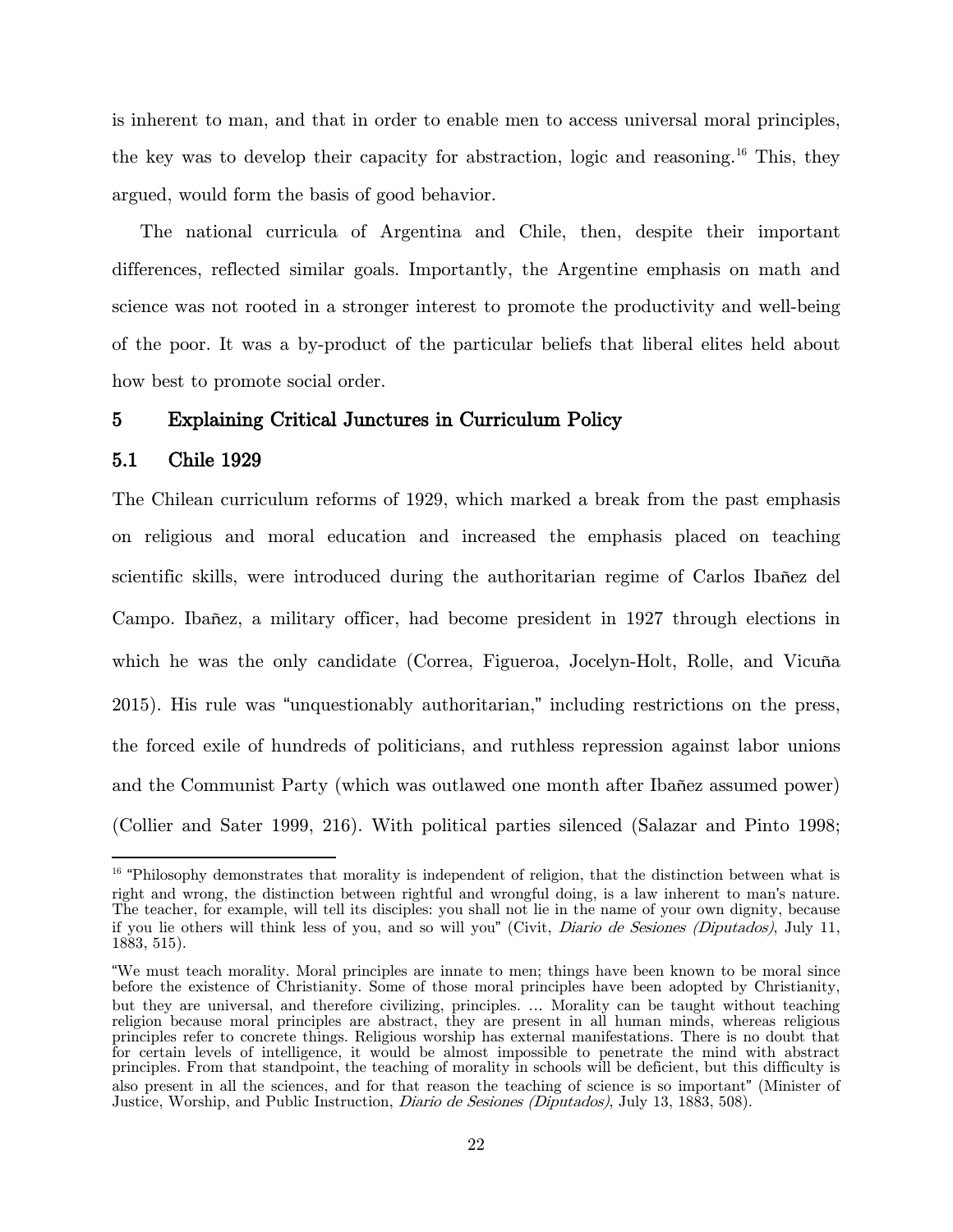Vial 1996), he took advantage of the special powers conferred to him by Congress in August 1927, and ruled by Decree.

Despite his authoritarian style, Ibañez had ample public support, partly because economic conditions were favorable from 1927 to 1930 (Bernedo 1989), and partly because he was perceived—even by liberal politicians—as a "true national leader" who would put an end to the turbulence of the previous decade, marked by mass strikes, economic crisis, and political instability (Collier and Sater 1999, 215).<sup>[17](#page-22-0)</sup>

To restore social and economic order, Ibañez relied on a multi-pronged approach which included repressing labor unions and giving legal recognition to unions that were sponsored by his regime (Collier and Sater 1999, 216). His success in reducing mass strikes and containing the threats stemming from communists and anarchists gained him the support of the Catholic Church (Rojas 1993).

However, Ibañez understood that ending the wave of mass strikes that had prevailed in previous years required addressing their root cause: the recurring economic crises affecting Chile. Indeed, much of Ibañez's efforts as President concentrated on economic reforms to reduce the country's vulnerability to foreign shocks—by reducing the dependence on agrarian and mining exports as a source of revenue, and the dependence on imports of inputs needed by the manufacturing industry (Gaete 2009). More than any of his predecessors, "he was an economic nationalist who believed that the government should resolve and execute, not postpone, the solution to the nation's problems" (Collier and Sater 1999, 219). He advanced the construction of a corporatist state, increasing the state's faculties and suppressing economic liberalism in policymaking (Gaete 2009). New development banks were created to encourage agrarian

<span id="page-22-0"></span><sup>&</sup>lt;sup>17</sup> During the 1910s and, especially, the first half of the 1920s, strikes and protests from labor unions, often in alliance with middle-class university students, communists, and anarchists, had brought about deep social divisions. A liberal president, Arturo Alessandri (1920-1924), had been unable to contain the spread of strikes and mass protests, largely because Congress, dominated by conservatives, blocked his attempts to introduce the redistributive reforms that had made him so popular during his campaign.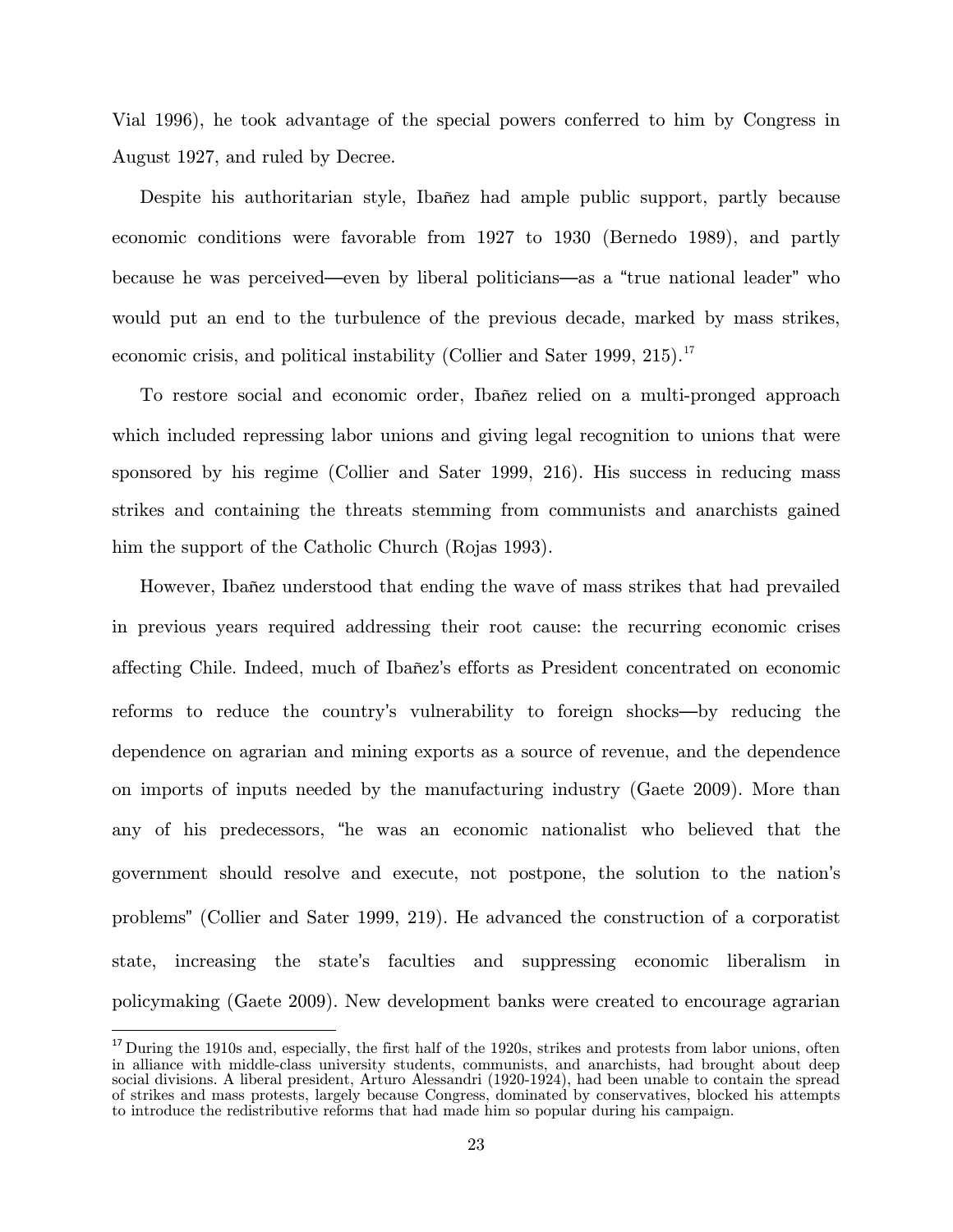and mining production. The government also lent money to industrialists through the newly-created *Instituto de Credito Industrial*, and made heavy investments in public works that industrialists demanded, including an improvement and extension of the railway system (Collier and Sater 1999, 220). True to his economic nationalism and his concern with maintaining high levels of employment to prevent strikes, credit from the government was only given to companies that employed mostly Chileans (Collier and Sater 1999, 219-220).

The education reforms introduced by Ibañez, first in 1927, and then in 1929, sought to support the goals of his administration: to encourage nationalism, sustained employment, and economic modernization and industrialization—all intimately linked to his encompassing goal of restoring and maintaining social order. Ibañez's diagnosis was that the educational system had to be reformed in order to contribute to these goals (Cariman 2012). First, schools had to "abandon the exaggeratedly humanist legacy" and create a "new mentality, productive and adapted to modern life" (Rojas 1993, 105). Second, education had to contribute to promote social order by encouraging the development of a "nationalist spirit" in students (Rojas 1993).

Ibañez's diagnosis that schools needed to be reformed in order to contribute to the country's economic modernization had several similarities with the critiques made by the AGP, the first national teacher union (Nuñez 1986, 46). In the AGP's proposal to teach more natural sciences and more practical-technical skills, Ibañez found a useful ally to reform the education system (Vial 1996). Founded in Santiago in 1922, the AGP's goals went well beyond wage demands; it became an influential pedagogical and professional movement. It argued that the expansion of access to primary education had not been accompanied by an improvement in the material conditions of the working class, because schools often failed to provide even basic skills such as literacy, and did not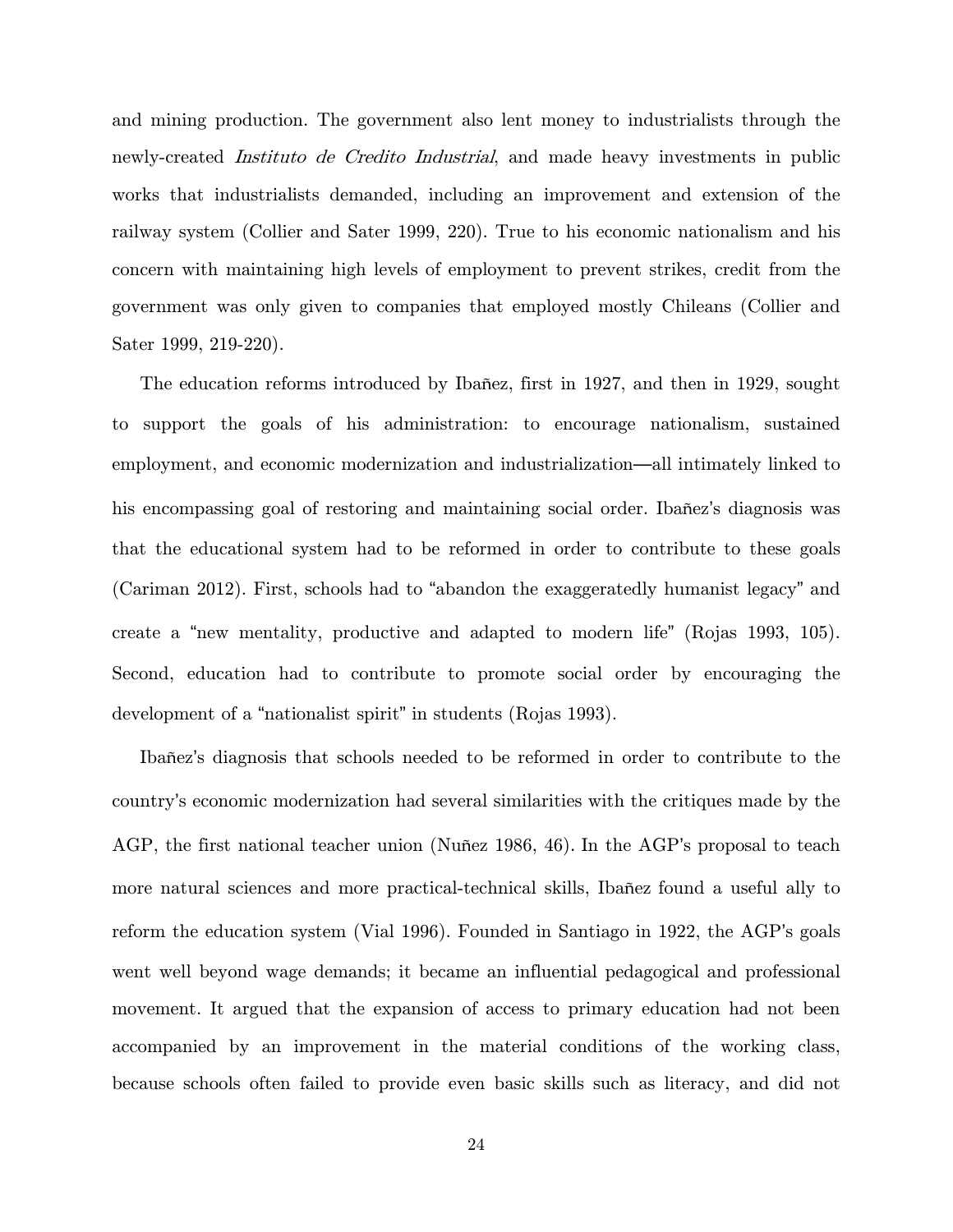teach practical skills that were relevant to individuals' everyday lives (Zemelman and Jara 2006; Reyes 2010). It blamed traditional pedagogies and the emphasis on children's stillness, silence, and rote memorization for these disappointing educational outcomes (Nuñez 2013, 68). Through its Educational Reconstruction Plan of 1926, the AGP proposed a large-scale education reform and a new pedagogy heavily influenced by John Dewey's ideas, that would take into account the biological stages of child development, stimulate the child's natural tendency toward exploration and curiosity, and ensure that all knowledge taught could be translated into practical, work-related skills (Nuñez 2013, 68-69; Nuñez 2011; Cox and Gysling 1990, 64). To ensure proper implementation of this pedagogy, the AGP also advocated for a reform of teacher training programs, including greater inclusion of natural sciences in these programs, arguing that an understanding of Biology was essential for teachers to be able to advance a child-centered pedagogy (Nuñez 2013, 66-69).

The reform of December 1927, introduced by Decree (No. 7500), drew heavily on the AGP's education reform proposal (Nuñez 2011, 2013). Like the AGP's proposal, Decree No. 7500 of December 1927 gave emphasis to "the integral development of the individual, in accordance with the vocations he manifests, for his maximum productive capacity, intellectual and manual" (Decree 7500). It did not reform the national curriculum—that would happen in 1929—but it established a pilot program of experimental schools and gave teachers nationwide increased autonomy to innovate in the classroom. This change in the Chilean educational system—which until then had been mainly dedicated to shaping children's moral character—would require a massive investment of resources; in particular to train new teachers to transform the classroom.

As part of his strategy of coopting labor unions, Ibañez gave the AGP a voice in the education reform of December 1927 not only by incorporating some of its proposals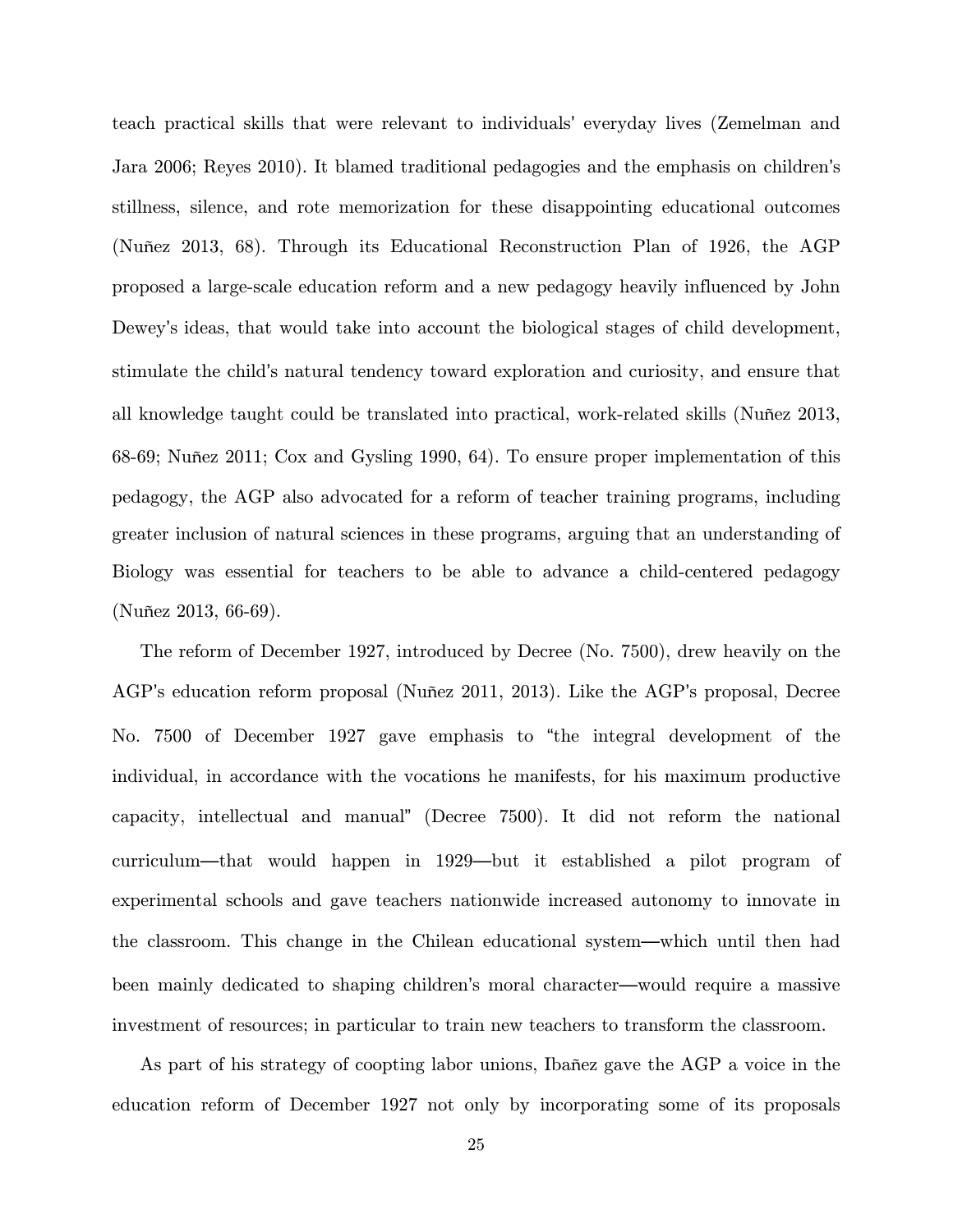(Mariategui 1970, cited in Nuñez 1986), but also by appointing several teachers to key positions in the Ministry of Education to oversee the implementation of the reform. For example, former teachers Luis Gomez Catalan and Luis Galdames assumed as General Director of Primary Education and General Director of Secondary Education, respectively (Nuñez 1986).

A few months after the reform was announced, however, opposition emerged from different groups: conservative sectors of teachers who resisted the new pedagogical practices<sup>18</sup>; the Ministry of Finance, which opposed efforts to allocate the necessary fiscal resources to implement the reform (Nuñez 1986; Vial 1996); and many teachers who questioned the opportunism of peers who had assumed positions in the Ministry of Public Education (Nuñez 1986). The growing tension between Ibañez and the AGP, "which was incubating underground" (Reyes 2010, 40), was reflected in the conflict that arose in August 1928 in the Normal Schools of Chillan and Angol, where students challenged teachers implementing the reform. This conflict derived in the closure of schools, the dismissal of their staff, the dismissal of Gomez Catalan and Galdames from the Ministry of Public Education, and the removal of the legal recognition previously awarded to the AGP and the National Teachers Association (Vial 1996).

As part of this conflict, the Minister of Finance, Pablo Ramirez, assumed an interim position as Minister of Education, and initiated a new reform (Nuñez 1986; Vial 1996). Between October [19](#page-25-1)28 and December 1929, Ibañez sanctioned a set of decrees<sup>19</sup> that

<span id="page-25-0"></span> $18$  The implementation of the reform caused some teachers to oppose the reform. According to Vial (1996), the budget and the implementation of Decree No. 7500 "eliminated two hundred primary school teaching jobs… The innovations, then, forced (or so the new authorities argued) to remove those who rejected them or were too old to implement them" (p. 416). Likewise, "two hundred primary and three hundred secondary school teachers were dismissed, including half of the secondary school principals. To make matters worse, the Treasury was stingy with their pensions and compensations" (Vial 1996, 416).<br><sup>19</sup> E.g., Decree No. 5319 of November 1928 reconfigured the General Directorate of Primary Education;

<span id="page-25-1"></span>Decree No. 5857 of December 1928 reorganized teacher training institutions; Decree No. 5794 of December 1928 approved new primary education study plans; Decree No. 3060 of August 1929 (later approved as Decree No. 6039 of December 1929) established "General Regulations for Primary Schools"; and Decree No. 5103 of November 1929 reorganized Normal Schools.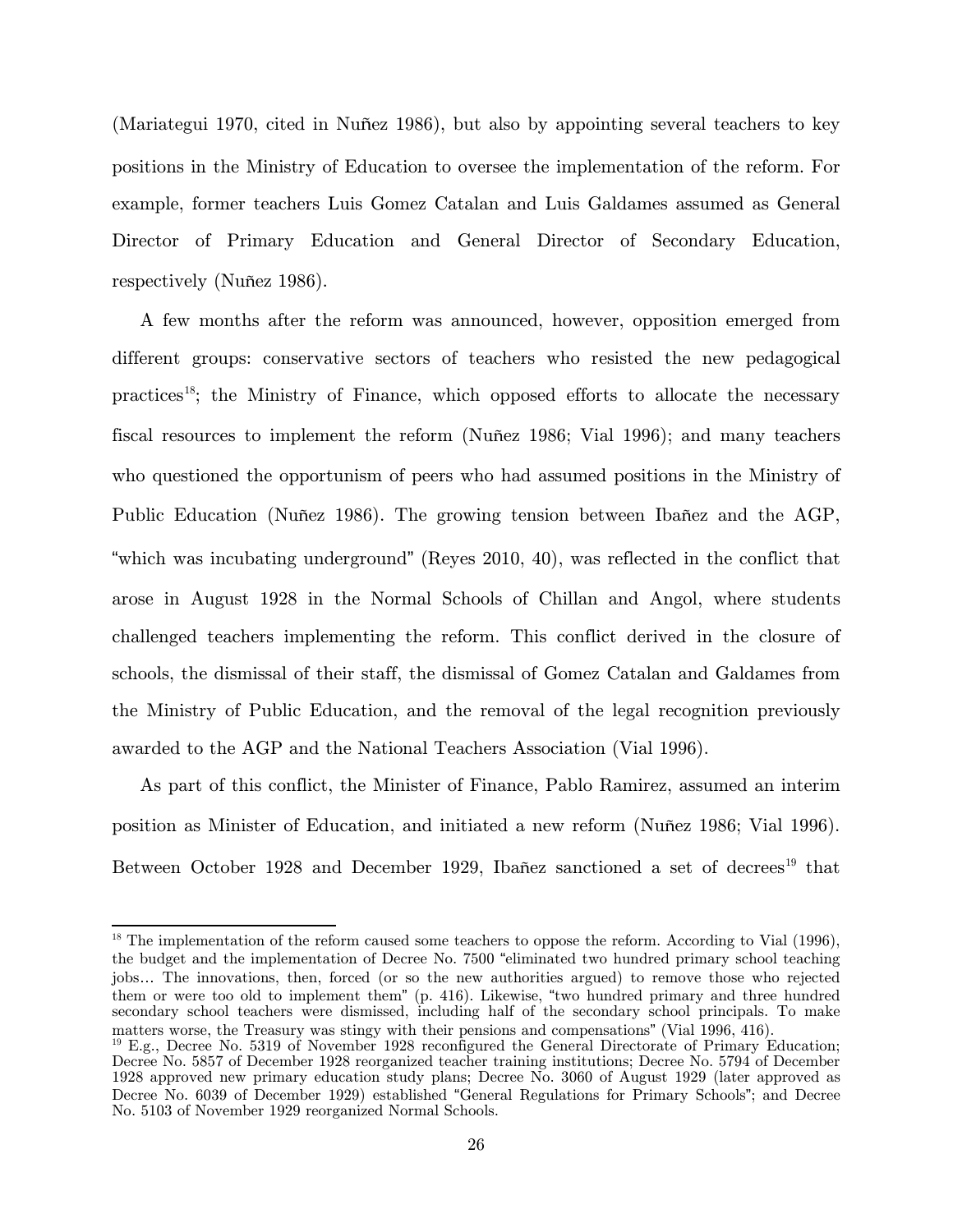recentralized educational authority under the Ministry of Education but maintained and consolidated the scientific-technical and nationalist orientation introduced in 1927. The main difference was that, while the 1927 reform had given teachers autonomy to incorporate this new orientation in the classroom, the 1929 reform established a new national curriculum that institutionalized this orientation (Nuñez 2011; Mayorga 2014; Serrano, Ponce de Leon and Rengifo 2013). Specifically, the General Regulations of Primary Schools of August 1929 introduced the following mandatory subjects and time allocations for primary schools: intellectual education (20% of total school time); math  $(16\%)$ ; natural studies  $(12\%)$ ; manual activities  $(12\%)$ ; social education  $(12\%)$ ; physical education  $(12\%)$ ; arts  $(11\%)$ ; and moral education  $(7\%)$ . That is, the reform increased the proportion of time allocated to math and science (from 22% before to 28% after the reform), and decreased that devoted to moral education (from 16% to 7%). The Directorate of Primary Education called on primary school teachers to "study and meditate on these programs" and to "try to interpret them scientifically," since "only then will our education cease to be a dead or static thing, and become a civilizing force capable of bringing back our old values of virility, honesty, dynamism and perseverance in productive firms" (Ministerio de Educacion Publica 1928, VI).

In addition to increasing the proportion of time devoted to natural science and reducing the time allocated to teaching values, the content of moral education also changed. The curriculum reforms implanted "a de facto laicism, by not associating religion with the moral dimensions of its pedagogical definitions" (Serrano, Ponce de Leon and Rengifo 2013). The old subject "Religion and Morality" changed its name to "Moral Education." It still included religious instruction, but its teaching was closely regulated by the Ministry of Public Education, which approved a specific curricular program for this subject at all levels of the school system (Salinas 2016). Priests and secular people wishing to teach religion were required to obtain a certificate of religious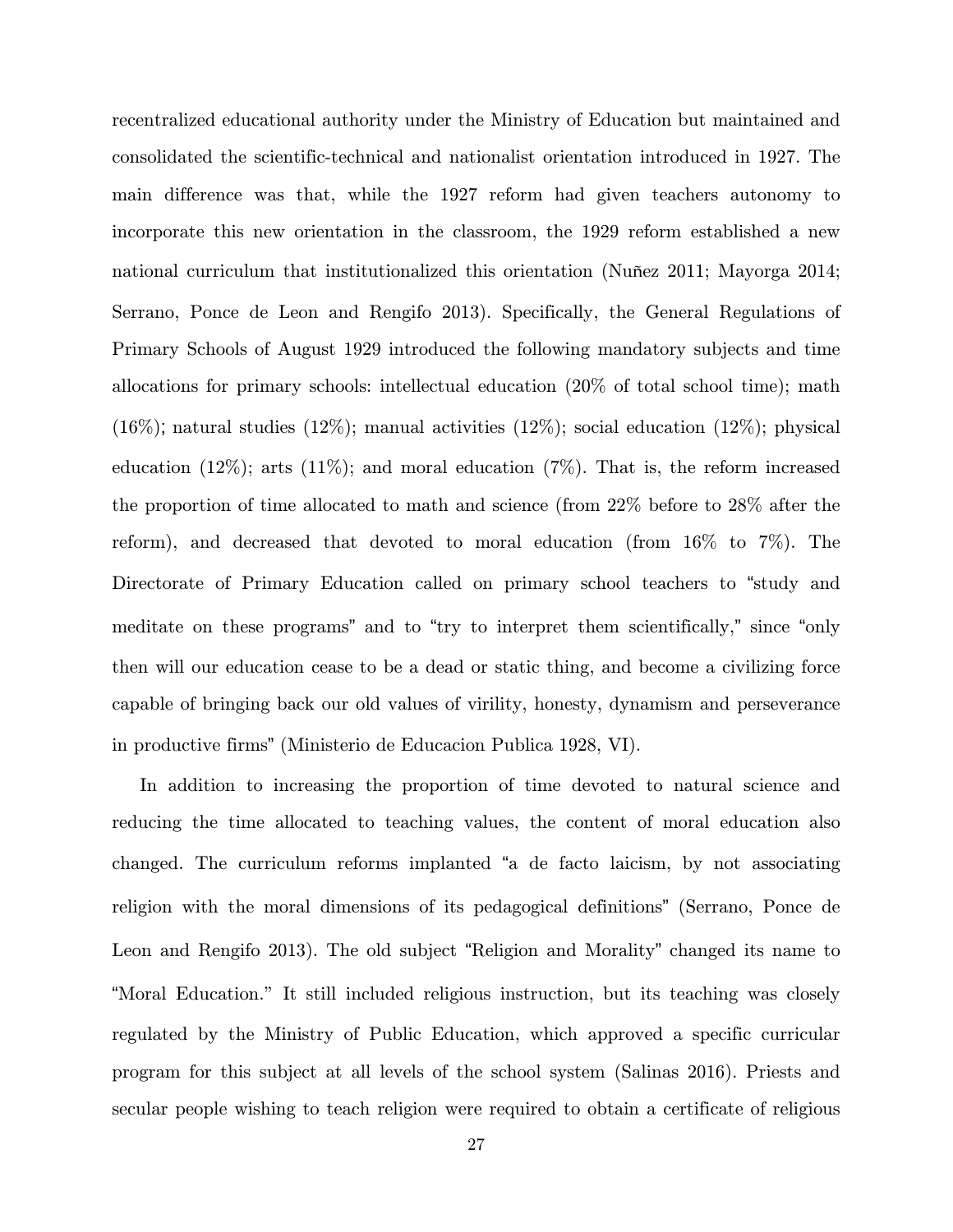suitability from the Ministry of Public Education (Decree No. 1029 of April 11, 1929; Garcia 2014, 204; Secretariado Catequistico de la Accion Catolica de Chile 1940, 4), which would be revoked if they did not comply with "the current programs and the hours that set the school timetable" for religious instruction in public schools (Decree No. 1029 of April 11, 1929).

It is important to highlight that the Church did not oppose these curricular reforms. We conducted an extensive review of newspaper sources of the period 1925-1929—La Revista Catolica, El Diario Ilustrado, El Mercurio or La Nacion—and found hardly any Church reaction to the curricular changes related to "Religion and Morality." The articles on education reform typically reported the changes introduced by the government without documenting any negative reactions by the Church—not even in La Revista Catolica. Three factors explain the Church's neutral reaction. First, in 1925, the Chilean Constitution had been reformed and, among the changes introduced was the separation between the state and the Church. As a result, the latter already anticipated for some time that the educational system would be reformed in the direction it took under Ibañez. Second, in order to maintain its power despite the constitutional changes, the Church had already modified its strategy of social insertion: sheltered by the social doctrine, it tried to recruit parishioners by becoming embedded in labor unions, cooperatives, mutualist associations, and other civic associations, decreasing its dependence on education as a mechanism to spread religion (Huerta 1988). Third, the Church maintained a certain capacity to use education to spread religion, particularly through private schools, which were subsidized by the state.<sup>[20](#page-27-0)</sup> Our own calculations

l

<span id="page-27-0"></span><sup>&</sup>lt;sup>20</sup> When Ibañez was vice president, in May 1927, he had announced the suppression of state funding for religion classes "in accordance with the constitutional provisions in force and for economic purposes" (Salinas 2016, 333). But, as a measure of tolerance, the government authorized the operation of the class as long as they were privately funded. These measures were included in the General Regulations for Primary Education of 1929.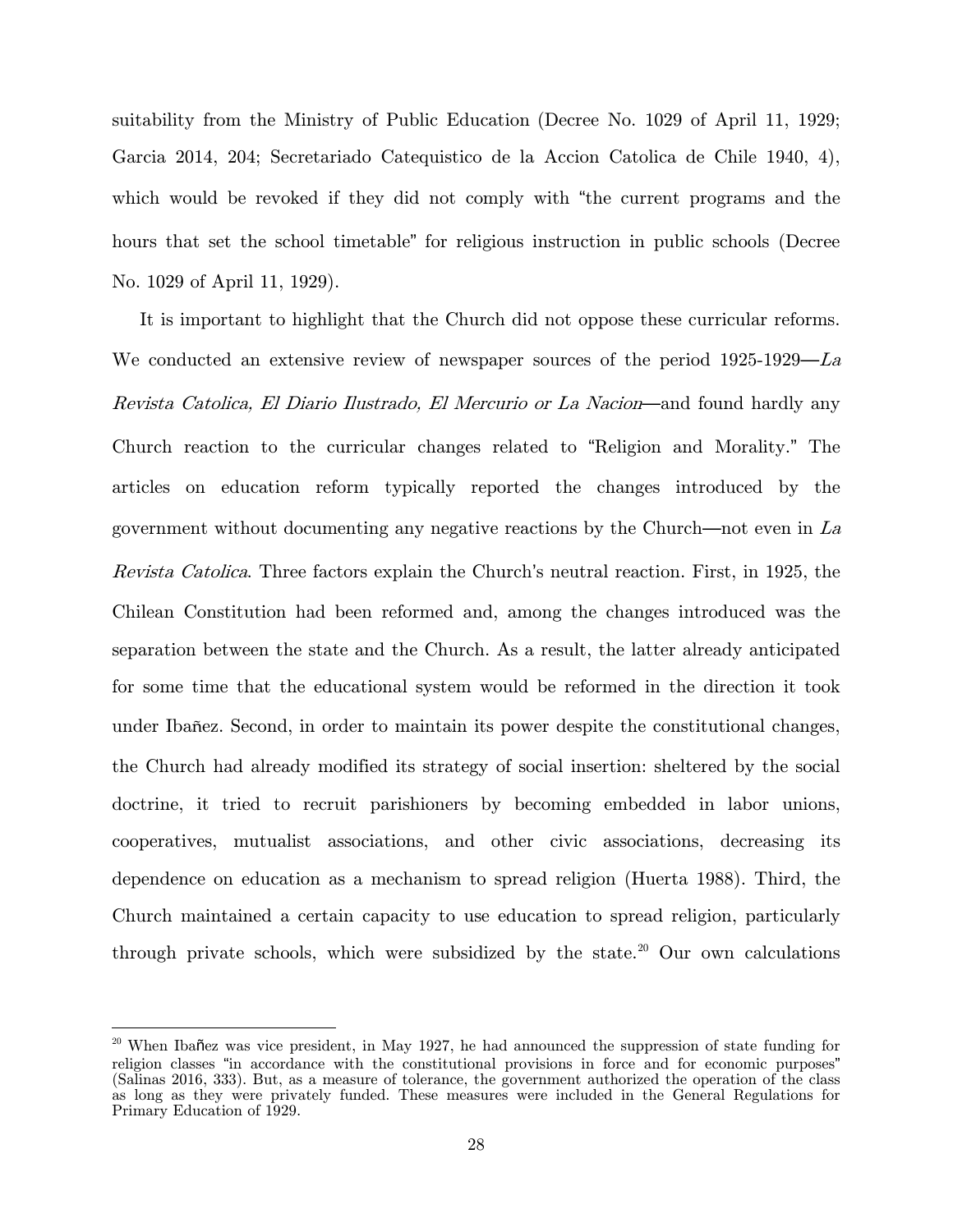based on budget laws show that public subsidies for private schools did not decline after 1925.<sup>21</sup>

In sum, the reform of curricular contents in Chile in 1929 took place in the context of an authoritarian regime and corporatist state where the Executive advanced educational reforms in order to promote economic development and nationalism. Through the use of repression, the Executive did not need to make compromises with traditional political parties to carry out these reforms. The alignment between Ibañez's economic objectives, the AGP's preferences for promoting greater technical-scientific skills in the school, and the cooptation of teachers by incorporating them into the Ministry of Public Education, gave Ibañez an important initial ally for the design and implementation of the reform. The fact that the Church had already started to develop a new strategy to maintain power following the Constitutional reform of 1925—a strategy that diminished the degree to which the power of the Church depended on its influence in schools—made it easier for Ibañez to introduce these reforms.

# 5.2 Argentina 1947-48

During the 1930s, profound economic, social, and political changes occurred in Argentina. First, the rapid growth of the industrial sector in metropolitan Buenos Aires led to a sudden inflow of immigrants from the Interior and to the formation of a large, urban working class in need of political representation (Rock 1985, 232-261). Second, the Catholic Church embarked on a project to become more embedded in society, known as recatolizacion de la sociedad (Plotkin 1994; Bianchi 2001). Third, the relative political stability experienced since 1880—even after the extension of the franchise in 1912, which resulted in power-sharing between the urban middle class and the traditional upper class—was suddenly interrupted in 1930 by a succession of military coups that gave the military an unprecedented role in the national government (Rock 1985, 214-261; Plotkin

<span id="page-28-0"></span> $^{\rm 21}$  Authors based on budget laws 1925-1935.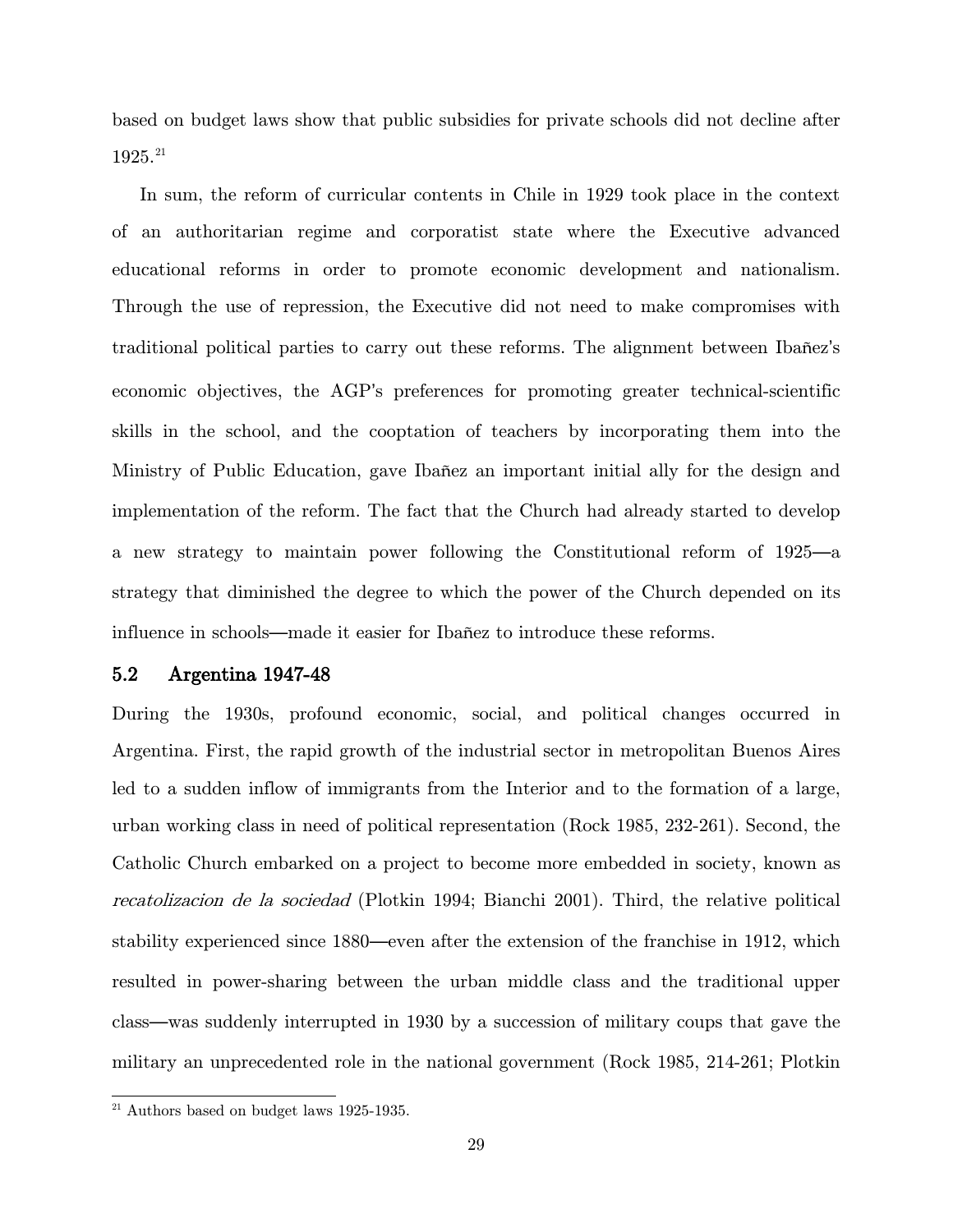1994; J.C. Torres 2002). Fourth, during the Great Depression and especially during World War II, Argentina found itself unable to place its grain exports in continental Europe, and unable to import the coal, oil, and heavy industry goods it needed. In this context, the national government turned to a confrontational relationship with the rest of the world, especially Britain and the United States, and used propaganda to exacerbate nationalist sentiment and justify its isolationism (Rock 1985, 238-261). It also introduced a set of economic policies to promote industrialization and import substitution, and strengthen the domestic capacity to produce arms.

Over this decade, "nationalism emerged as a major force in Argentine politics" (Rock 1985, 228). It was a particular type of nationalism, imbued with military authoritarianism, clericalism and Catholicism, anti-Semitism, antianarchism, anticommunism, corporatism, and anti-imperialism (Rock 1985, 230; Plotkin 1994; J.C. Torres 2002; G. Torres 2014). These ideologies signified a sharp departure from the liberal, secular and republican principles that had prevailed since 1880; and for that reason, they were not easily accepted by the urban middle class and by some members of the upper class (especially landowners who were harmed by high export tariffs and those members of the elite who preferred to keep a distance from the Catholic Church).

It was in this context of social division, industrialization, and political reconfiguration that General Juan Domingo Peron was elected president in 1946. A member of the military, between 1943-1945 he had held powerful positions in government. As Minister of War, he gained credibility as a leader in the country's struggle again dependence on "imperialist forces." As Secretary of Labor, he began cultivating a broad base of political support that extended well beyond the right-wing nationalists in the army and the Church. By selectively granting legal status to labor unions who sided with the national government, and resolving in their favor during labor disputes through the enactment of improvements in workers' conditions (e.g., paid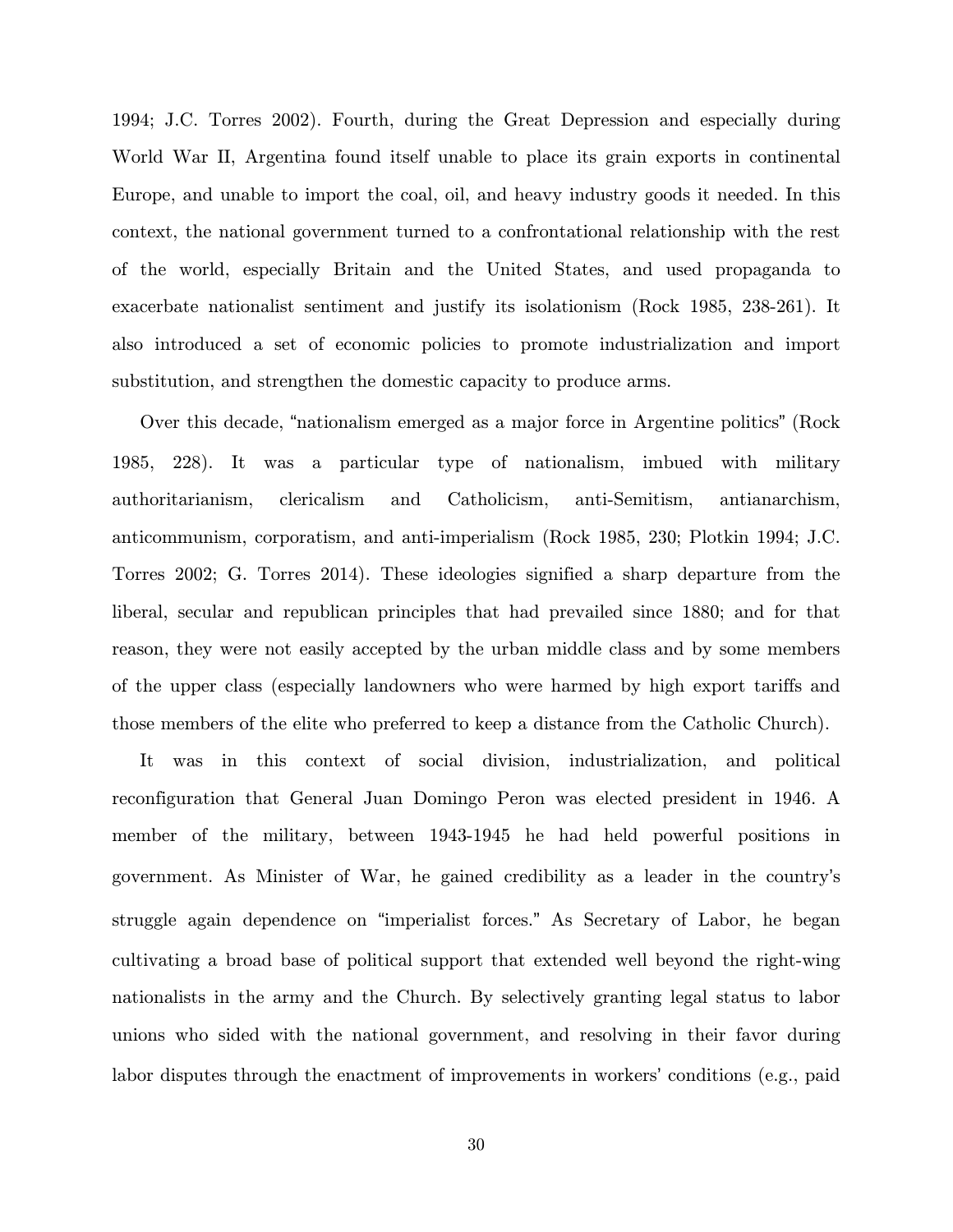vacation and sick leave, pensions, accident compensation), Peron cultivated a quid pro quo relationship with supportive unions, while isolating the rest. Despite his corporatist approach, he gave a political voice to the working class that they had never had before, and emerged as the "defender and protector of the working class" (Rock 1985, 254).

When Peron became president in 1946, he did so with ample support from the working class. Although he was elected in competitive elections, once in power he continued the authoritarian practices of the military governments that preceded him, persecuting and jailing opponents, closing newspapers and radios, and reforming the Constitution to remain in power.

As president, he continued to cultivate the support of union leaders and the working class by extending the corporatist state and introducing a battery of redistributive policies. Amongst these was the expansion of access to secondary and tertiary education (Tedesco 1980; Fiorucci 2012), which, he argued, had been reserved to the urban elites (Cammarota 2011). In addition, under his government, the number of teaching jobs grew exponentially<sup>[22](#page-30-0)</sup>—a politically convenient growth considering that women were granted the constitutional right to vote in 1949.

Peron's working class support contributed, ironically, to his gaining the support of right-wing Catholics. The Church welcomed an end to threats of violence from anarchists and communists, and Peron's cooptation of labor unions helped put an end to those threats and maintain labor peace (Rock 1985, 257-258). But the Church demanded more from him. In 1943, a military regime seeking to obtain the support of the Catholic Church (G. Torres 2014, 174) had introduced catholic education in public schools by Decree (No. 18411/43), breaking down the secular tradition that had prevailed in Argentina's educational system since 1884. This increased the Church's ability to advance its project of recatolizacion (Bianchi 2015, 28). However, aware of the

<span id="page-30-0"></span> $22$  Between 1946 and 1955, the number of primary school teachers increased by 50%, compared to a 38% increase in the number of primary school students (Ferreres 2005).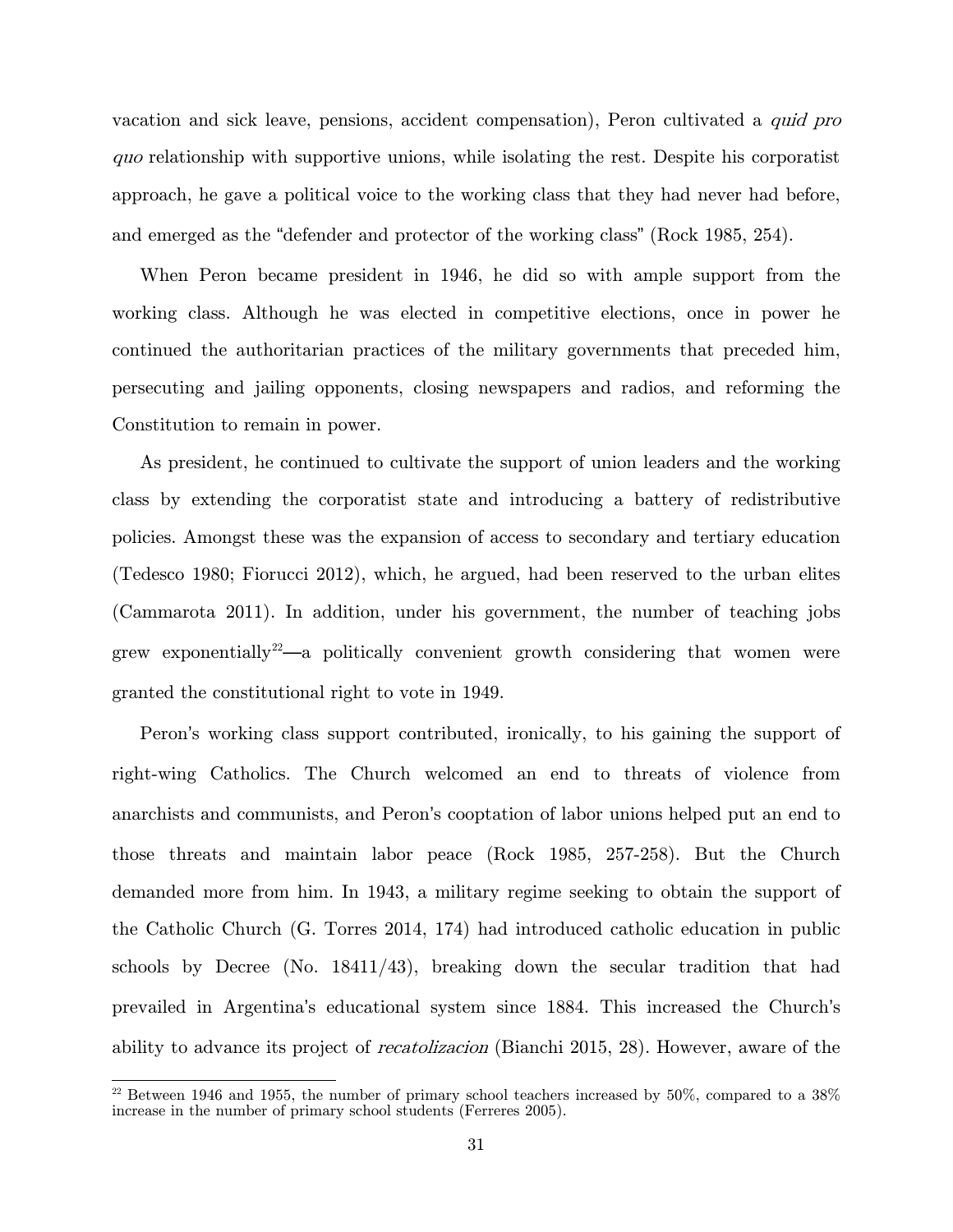frailty of Executive Decrees, which could be undone by any president, the Church conditioned its support of Peron's presidential candidacy on the passage of a law of Congress that guaranteed religious education in public schools (Bianchi 2015, 28). In August 1946, two months after Peron assumed power, the Senate approved a bill that gave legal force to all decrees issued in 1943. After extended parliamentary debates in the Chamber of Deputies, the bill was passed in April 1947 (Caimari 2010, 161).

The Peronist Deputies founded their support for the Law in the principles of Catholic nationalism:

"Our tradition is Christ and to confront her is to confront Christ. God is the national soul" (Senator Lasciar, Diario de Sesiones (Senadores) 1946, 146).

They argued that the 1884 Law was "a violent break from the purest Argentine tradition" (Senator Diaz de Vivar, Diario de Sesiones de la Camara de Senadores 1946, 12), and that the introduction of religious education represented a return to Argentina's roots: "between a tradition of three and a half centuries and another of only sixty years, the first is the true one, grown on the back of centuries, initiated from the moment in which the great navigator sank his knee in America" (Guillot, *Diario de Sesiones de la* Camara de Senadores 1946, 99).

Moreover, religious education was considered an element of social order:

"Religious education, by smoothing the rough edges between men, contributes to the destruction of any sign of anarchy and outrage" (Senator Lasciar, Diario de Sesiones de la Camara (Senadores) 1946, 146).

Peronists' interest in religious education was part of their broader interest in using the education system to disseminate moral values, patriotic attitudes, nationalist sentiment, and loyalty to Peronism. They believed future citizens needed to be educated in a set of ethical and moral values to serve national interests. The reorientation of education was one of the goals of the First Five-Year Plan (1946-1952):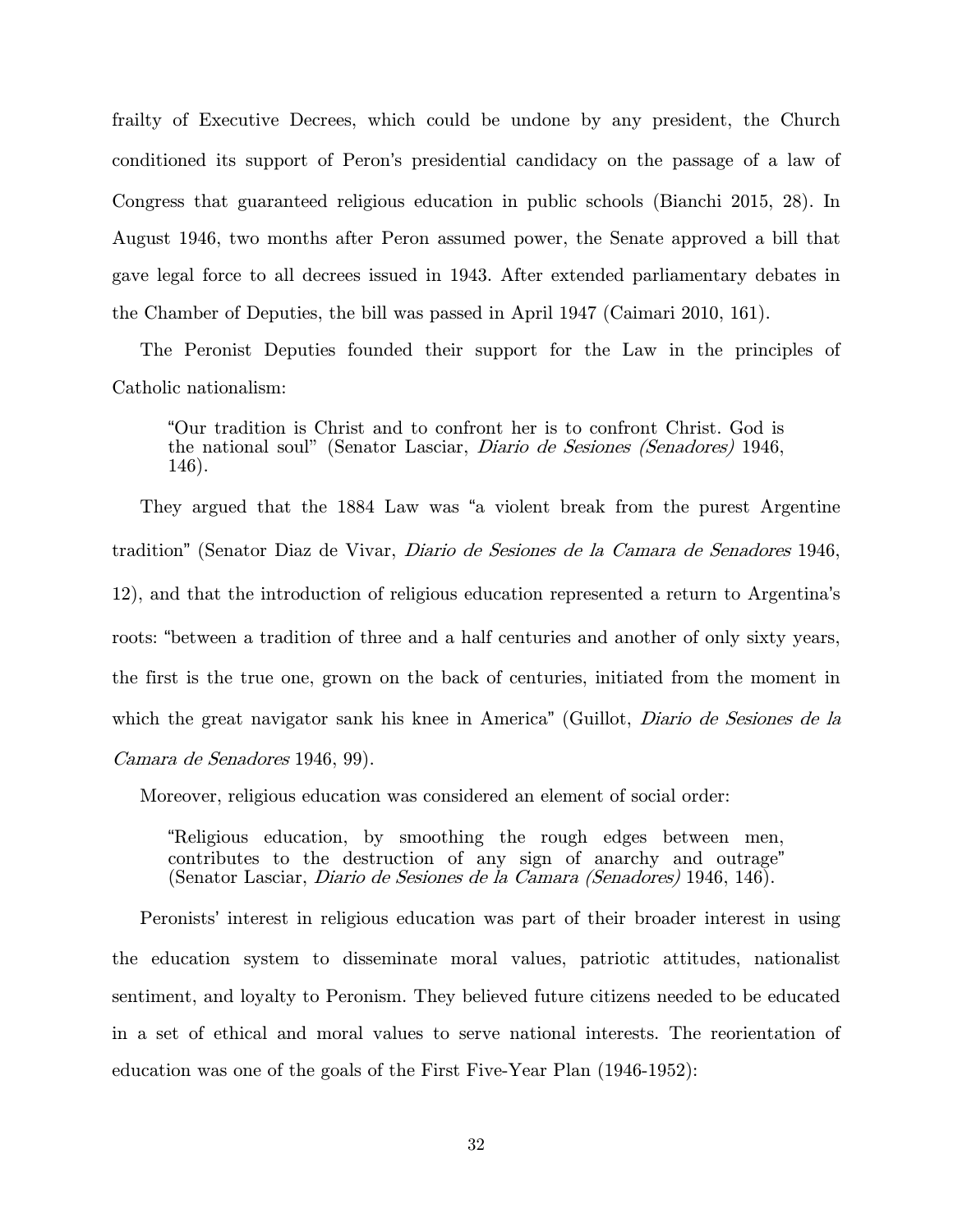"If we are going to teach in the Argentine Republic, it is not possible to teach without always having in mind what Argentina wishes to achieve in future times [...] You cannot teach or train men who are not oriented to the national needs" (*El Monitor de la Educacion Comun* 1948 (67), 8).

Peron's government wanted to create a new educational system that abandoned the emphasis on teaching skills and replaced it with greater emphasis on moral values to reorient children towards the values of the new national project: nationalism, Catholicism, anti-imperialism, and loyalty to Peron. The emphasis was on producing "good" students rather than "wise" students, respectful of the traditions of their country, among which Catholic religion was included, and alignment with the needs of the Nation (Iglesias 2012). They blamed encyclopedism and positivism for focusing more on "instructing" skills than on "educating" the "integral" child—by which they meant cultivating spirituality, morality, and values. This can be seen in the speech of Miguel Mordeglia, who intervened the National Council of Education: "[It is necessary] for the Argentine School (...) to abandon the molds of sterile encyclopedism; we cannot disguise the faults and fatal results of a school that instructs without educating" (El Monitor de la Educacion Comun 1948 (65), 67).

The pedagogues and Ministers of Education of the period emphasized the "integral" role of schools. In the Second Five-Year Plan  $(1953-1957)^{23}$  $(1953-1957)^{23}$  $(1953-1957)^{23}$  the goals of schooling were defined as:

- 1. To worship God in the consciences, exalting the spiritual over the material;
- 2. To suppress the class struggle to reach a single class of Argentines: well-educated Argentines. Comprehensive education of the soul and the body; moral, intellectual and physical education;
- 3. To unite in a single wish, in a single will, all the Argentines. In order for this national feeling to deepen and have deep roots throughout the Republic, we have extended the classroom to the four corners of the country…;
- 4. Every Argentine must seek to own a piece of land and a piece of the sky of his homeland. Owner in the material of a piece of the soil to fertilize it with his effort and embellish it with his intelligence; in the

<span id="page-32-0"></span> $23$  Its implementation was interrupted when Peron was overthrown in 1955.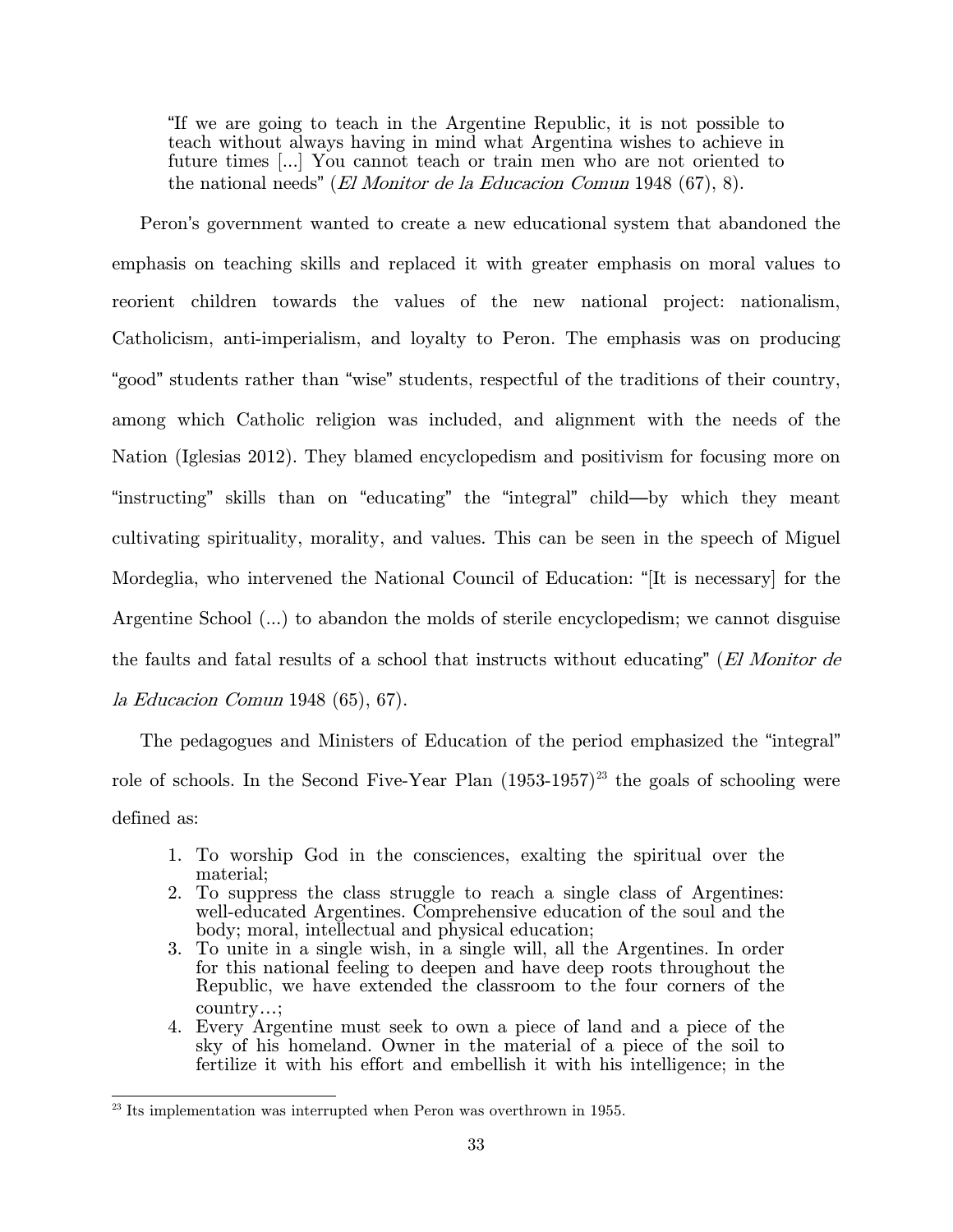spiritual, of a piece of ground so that the desire for moral perfection can fit;

5. To disseminate the doctrine of economic and political independence to strengthen national and international peace for the reign of justice (Segundo Plan Quinquenal, 77)

The introduction of religious education in public schools came along with new curricula for primary schools (Decree No. 26944/47). The new curricula were designed from an "integral education" perspective:

"It is indisputable, from the point of view of the present national interests, that education should contribute to forge and consolidate the unity of the people in the moral, economic, political and cultural aspects, respecting and stimulating men to unfold their own possibilities" (Ministerio de Educacion de la Nacion 1952, Labor desarrollada durante la primera presidencia del General Juan Peron, 63-64)

The curriculum included the need to teach the love of God as the center and axis of moral life, to love the country and to have the basic techniques for the development of intellectual life (De Luca 2015).

Different historians have supported the idea that both the introduction of religious education and the implementation of a new curricula were part of a larger process of politicization of school curriculum (Bianchi 1996; Gvirtz 2014). This phenomenon meant the introduction of partisan-political contents within mandatory education. For instance, school textbooks started to worship the character of Peron and the first lady, Maria Eva Duarte de Peron (known as "Evita"), who was designated by the Congress as the Spiritual Leader of the Nation. In some textbooks the traditional reference "My mother loves me" was replaced by "Evita loves me" (Wainerman and Raijman 1987, 73). After Evita passed away, in 1952, her autobiography La razon de mi vida became mandatory reading in all the schools of the country.<sup>[24](#page-33-0)</sup> Although it is true that since the organization of the educational system the state had expected teachers to play a political and ideological role, serving as agents of the state in the construction of social

<span id="page-33-0"></span><sup>&</sup>lt;sup>24</sup> Research suggests some teachers were reluctant to follow these mandates (Gvirtz 2014). They would use the partisan-political aspects of the curricula for activities such as underlining, summarizing, copying, and dictation. They followed the curriculum but overlooked their partisan-political aspect as much as possible.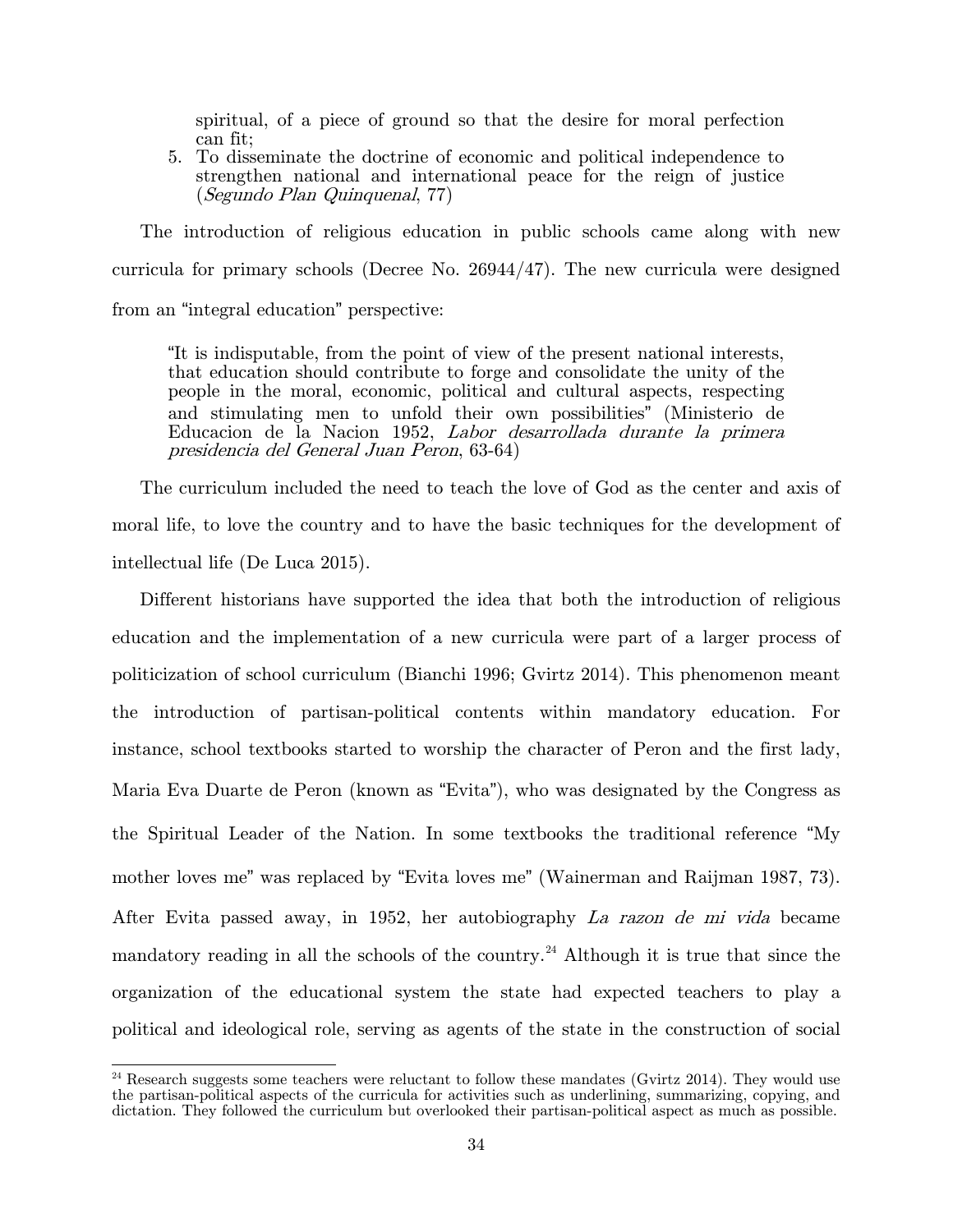and political order, their role had always been non-partisan (Fiorucci 2013). This neutrality fell apart during Peronism.

To implement the education system that Peron had in mind, his administration sought to transform the teaching profession: "the specific purpose of the teacher is the spiritual, Christian and patriotic work of educating the Argentine child" (El Monitor de la Educacion Comun 1948 (67), 905-908). It was particularly concerned with creating a teaching body loyal to the ideological principles of Catholic nationalism and, later, Peronist doctrine (Fonte 2016):

"…for the recognition and respect of the fruitful work —always difficult and sometimes heroic— of the teacher; with its greater dignity (...) But we also say that the revolution (...) fairly claims the collaboration and loyalty of the teachers (...) The mission of a teacher cannot be limited to a 'job'. The country has placed in their hands the future, embodied in the soul and heart of children..." (El Monitor de la Educacion Comun 1946 (65), 885-886).

Peron himself argued: "the teacher of the new Argentine school must be an example of citizen faith with a strong sense of its mission and clear understanding of the problems that concern the present and the future of the nation" (Presidential speech of August 4, 1947).

While some teachers were co-opted by the regime—specially by the creation of the first national teachers' union in 1947—others opposed it (Fonte, 2016). For the first time in Argentine history, teachers who opposed Peronism were exposed through summary proceedings (Fiorucci 2013, 5), and some were purged from the teacher workforce for being *antiperonists*.

In this context, teacher education programs underwent reforms in terms of both their admissions criteria and their curricula. For admission into teacher education programs, a new examination was introduced (Decree No. 31653/47) to screen applicants based not on their academic merit but on their "vocational" spirit (Gvirtz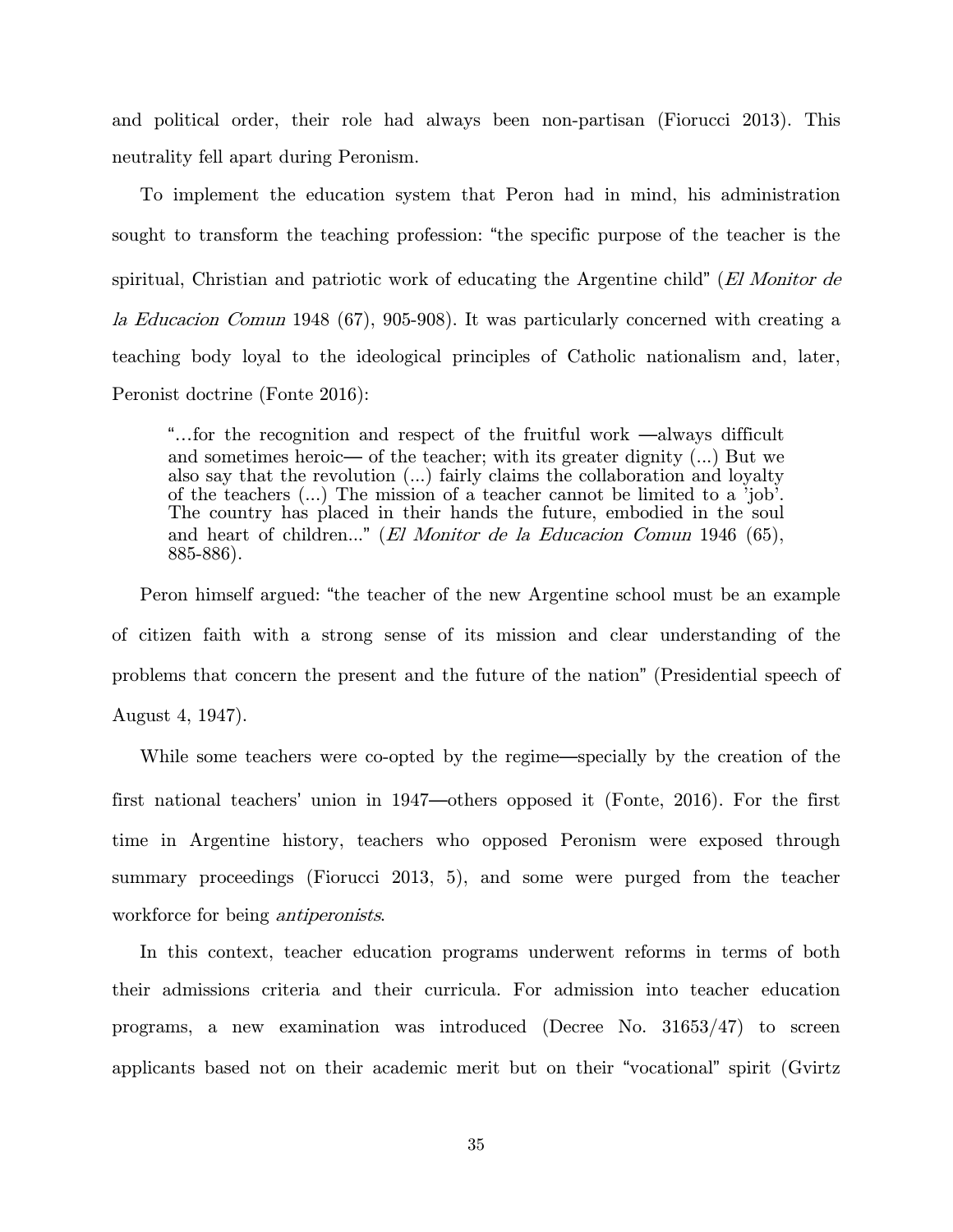1991). A new curriculum was introduced (Decree No. 5114/49) based on the following diagnosis:

"the prevailing positivist orientation had overestimated natural scientific knowledge over the spiritual disciplines that take into account the development of the person; (...) we should contribute to forming the national conscience; (...) it was necessary to include matters that would ensure unity and doctrinal coordination of the whole nation" (Decree No. 5114/49, 14).

For the first time in Argentine history, teacher education institutions taught religion, and their emphasis on moral education also increased, while the emphasis on science decreased, following the curricular reforms for primary education introduced two years before.

The emphasis on teaching values in primary schools and Normal Schools represented a turning point in Argentina's history of education. The 1884 Law created a secular public system and contributed to cement the idea that education had to be secular among teachers and other educational actors. This idea was abandoned during Peron's first presidency. The 1930s had marked the beginning of a new period in Argentina's political history, and the education reforms introduced by Peron sought to ensure the endurance of these changes by forming citizens who subscribed to new values: nationalism, Catholicism, anti-imperialism, and loyalty to Peron.

# 6 Conclusion

This paper examines the political economy of national curriculum policies for primary and Normal schools in Argentina and Chile from 1860 to 1970. Our findings contribute to the vast comparative education and history of education literatures, and to an expansive literature on the comparative political economy of education. First, our finding that two countries as similar as Argentina and Chile exhibit important differences both in their initial choices concerning the national curriculum and in the subsequent trajectory of these curricula, suggests the need to revisit the idea—prevalent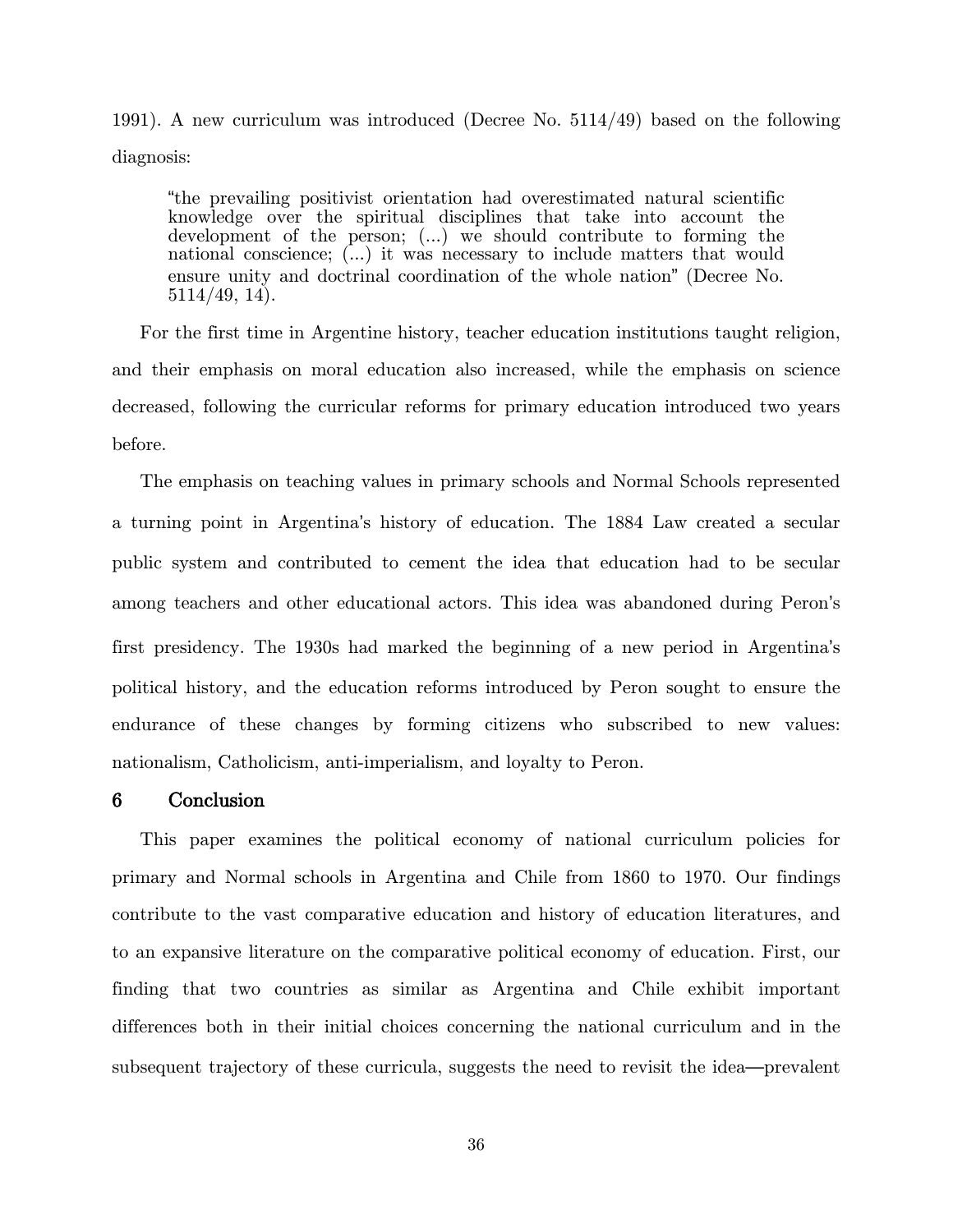in comparative education research—that education policies exhibit remarkable crosscountry isomorphism due to the global diffusion of education best practices. Not only do we find less isomorphism than the global diffusion hypothesis would suggest, but also, we find that domestic forces rather than global imitation were the leading forces behind curricular reform.

Second, our analytical and methodological approach also contributes to the history of education field. Much research tends to study education reforms as if these were driven by education-specific factors only. We encountered this often in our own search for secondary sources for Sections 4 and 5: existing studies would provide detailed descriptions of the content of reforms, but when it came to explaining why they took place, they would often focus only on changes in pedagogical ideas, or changes in who was the Minister of Education, ignoring the larger macro-political context in which these changed were taking place. Alternatively, a few studies focus only on macro-political factors (Narodowski 1996). Our approach attempts to bring together the macro-political level of analysis with the education-specific forces driving education policy choices. This is inherently an interdisciplinary approach that combines the analytical tools from political science with the rich knowledge on the history of education systems. Our approach proves fertile to explain long-term trends in curricular reforms. Further research could explore this pathway to understand the evolution of other types of education policies.

Third, our paper contributes to a growing literature on the comparative political economy of education. We move away from the literature's emphasis on the politics of educational expansion, and examine instead why some countries promote more skills acquisition than others. While this question has received some attention in studies of skills formation in secondary and university education, we focus on the politics behind policy choices that shape skills formation in primary schools and Normal Schools training primary school teachers, because primary schools are the first formal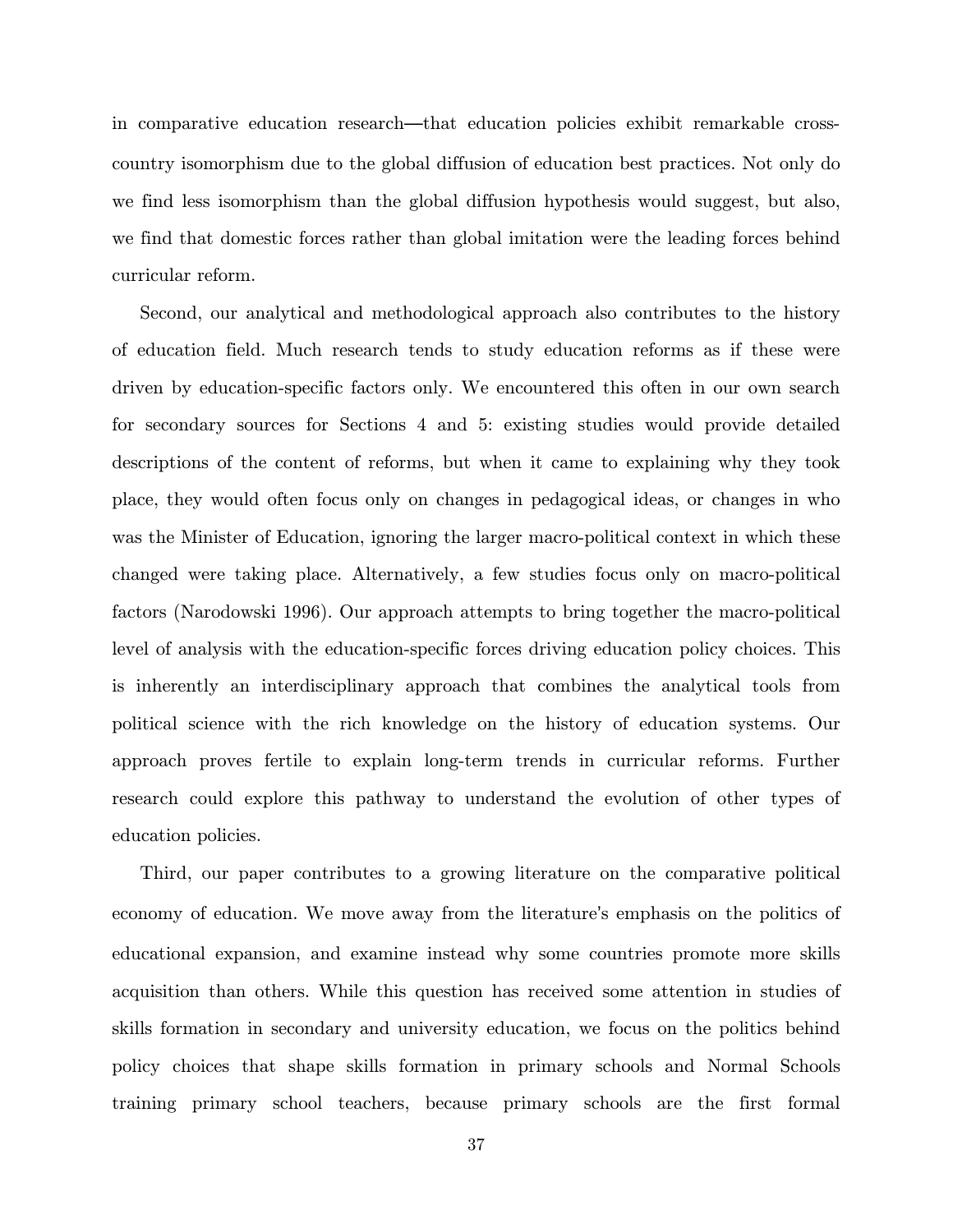educational experience available to most individuals, and contribute the building blocks for subsequent learning.

Our political economy analysis suggests four general lessons. First, policymakers may adopt education policies that place an emphasis on teaching skills for reasons that have nothing to do with promoting the social mobility of the lower classes, or even aggregate economic development. This conclusion stems from the comparison of curriculum policy choices made in nineteenth-century Argentina and Chile. In Argentina, as in Chile, political elites turned to primary education as a means to shape the moral character of the lower classes, their main goal being to promote social order. The reason why the Argentine Congress introduced a national school curriculum that emphasized teaching math and science, and not the heavily Catholic curriculum introduced by the Chilean Congress, was that the liberal elites that dominated the Argentina Congress in 1884 thought that the best way to promote social order was to teach individuals how to think abstractly. It was through logic and reason, they argued, that individuals would be able to understand why refraining from killing or stealing was in their own best interest. Acknowledging that the promotion of skills can be a simple by-product of education policy choices designed with other purposes in mind—here, to promote social order—is an important lesson today, especially for international donors seeking to address the socalled global learning crisis.

Second, the Catholic Church, an actor not relevant in political economy accounts of skills formation in secondary and tertiary education, plays a key role in the formation of skills in primary schools. When the Church depends on primary schools to reach the masses and it enjoys considerable political power at the national level (as in 1860s Chile and 1940s Argentina), then the curriculum is likely to place less relative emphasis on teaching math and science skills than when the Church does not rely on schools to gain new members (1929 Chile) or does not have much political power (1880s Argentina).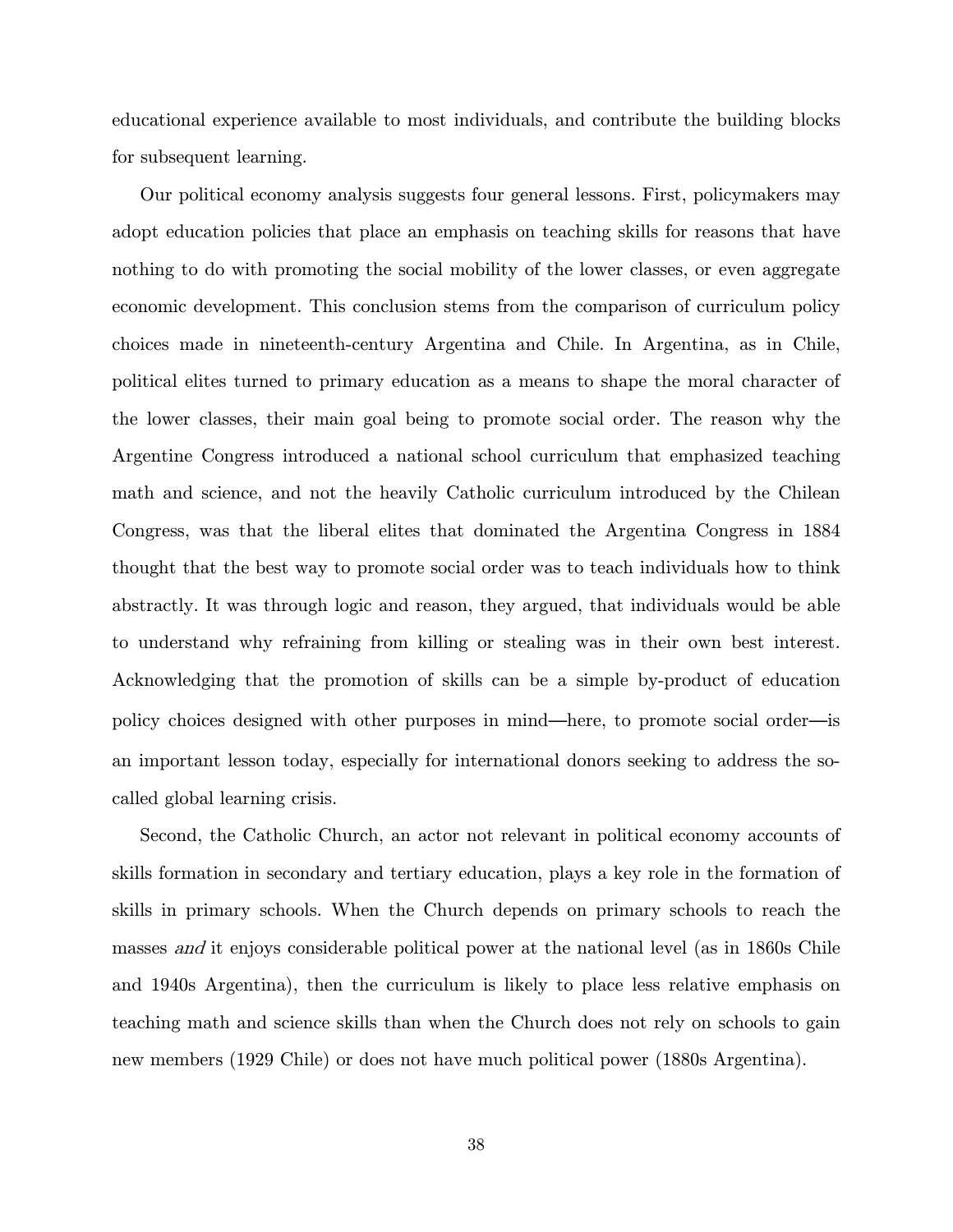Third, labor unions in general, and teacher unions in particular, can sometimes be an important force behind reforms that seek to improve the degree to which schooling translates into the acquisition of productivity-enhancing skills. While it is common for scholars and policymakers to argue that teacher unions tend to block reforms that improve educational quality, our analysis of the reforms taking place in 1927-29 Chile and 1947-48 Argentina suggest a more nuanced story. The Chilean reforms, which increased the emphasis on science and reduced the emphasis on religion and morality, were largely based on reforms proposed by the AGP, a politically-autonomous national teacher union that advocated—like other labor unions—for the material improvement of the working class. By contrast, Argentina lacked a politically-autonomous union to advocate for the working class. The first national teacher union was formed by the Peronist administration in 1947, and its legal recognition was heavily dependent on the union's support for the Peronist educational project, which entailed using primary schools to promote nationalism, anti-imperialism, Catholicism, and loyalty to Peron. Ironically, in Argentina, a government that had ample support from the working class introduced reforms that expanded access to education but reduced schools' historical emphasis on teaching skills.

Fourth, our analysis suggests there is considerable path dependence in education policymaking, and points to conditions that favor reform. In both Argentina and Chile, curriculum policy exhibits a pattern of initial choices that set each country on a decades-long trajectory, interrupted by radical reforms that mark the beginning of a new trajectory that also persists for a long period. We leave it for further research to examine the reasons for this persistence, but want to highlight here that the critical junctures taking place in 1929 Chile and 1947-48 Argentina were both introduced by authoritarian regimes that had strong military presence, a particular concern for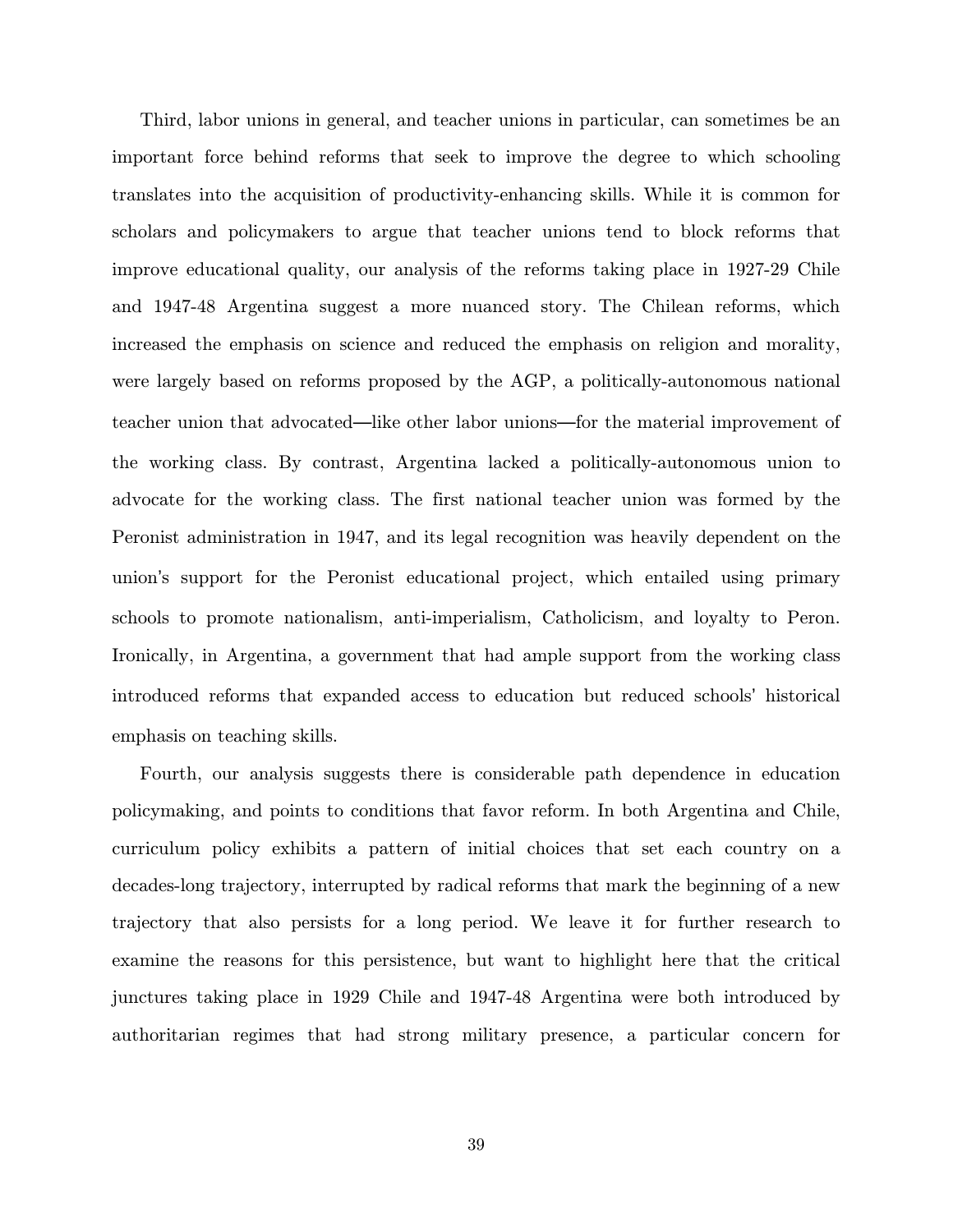advancing nationalism and industrialization, and a diagnosis that the education system they inherited had failed to accomplish this.

More broadly, our work demonstrates the value of adopting a historical lens when studying the comparative political economy of education. Argentina and Chile exhibit important differences in the degree to which their education systems, today, promote the acquisition of skills. We could attempt to explain these differences by referring to the quality-oriented education reforms made in Chile since the 1990s, or the deterioration of educational quality resulting from the decentralization of Argentine education in the 1990s. But we would be missing an important part of the story if we failed to notice that the differences we see today have been brewing since the midtwentieth century. Acknowledging the presence of these deeply-rooted historical forces is an important first step for anyone wanting to transform education systems today.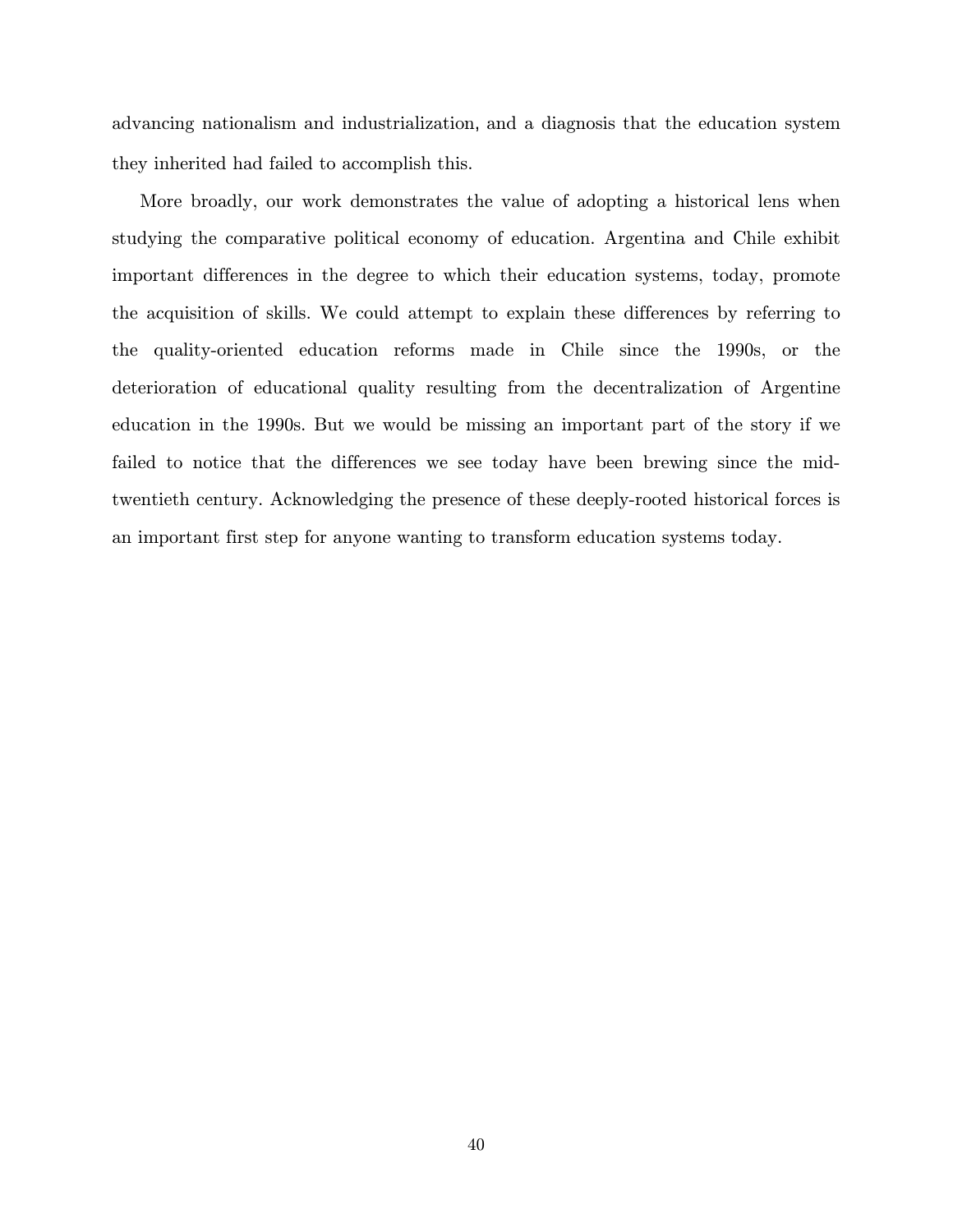#### References

- Aedo-Richmond, R. 2000. La educacion privada en Chile: un estudio historico-analitico desde el periodo colonial hasta 1990. Santiago: RIL Editores.
- Aghion, Philippe, Xavier Jaravel, Torsten Persson, and Dorothee Rouzet. 2012. "Education and military rivalry." Journal of the European Economic Association.
- Alesina, Alberto, and Byony Reich. 2013. "Nation-Building." NBER Working Paper No. 18839.
- Alliaud, Andrea. 2007. Los maestros y su historia. Buenos Aires: Ediciones Granica SA.
- Anderson, Benedict. 1983. *Imagined Communities*. London: Verso.
- Ansell, Ben, and Johannes Lindvall. 2013. "The Political Origins of Primary Education Systems: Ideology, Institutions, and Interdenominational Conflict in an Age of Nation-Building." American Political Science Review 107(3): 505-522.
- Argentina, Diarios de Sesiones de la Camara de Senadores. 1946.
- Argentina, Decreto 5114/49.
- Argentina, Decreto 31.653/47.
- Argentina, Ministerio de Educacion. 1946. El Monitor de la Educacion Comun 65.
- Argentina, Ministerio de Educacion 1948. El Monitor de la Educacion Comun 67.
- Argentina, Ministerio de Educacion de la Nacion. 1952. Labor desarrollada durante la primera presidencia del General Juan Peron. Buenos Aires: Argentina.
- Argentina, Presidencia de la Nacion. 1953. Segundo Plan Quinquenal. Buenos Aires: Subsecretaria de Informaciones.
- Bandiera, Oriana, Myra Mohnen, Imran Rasul, and Martina Viarengo. 2018. "Nation‐ Building Through Compulsory Schooling During the Age of Mass Migration." The Economic Journal.
- Baraona, Maria Loreto Egaña. 2000. La educacion primaria popular en el siglo XIX en Chile: una practica de politica estatal. Vol. 22. Lom Ediciones.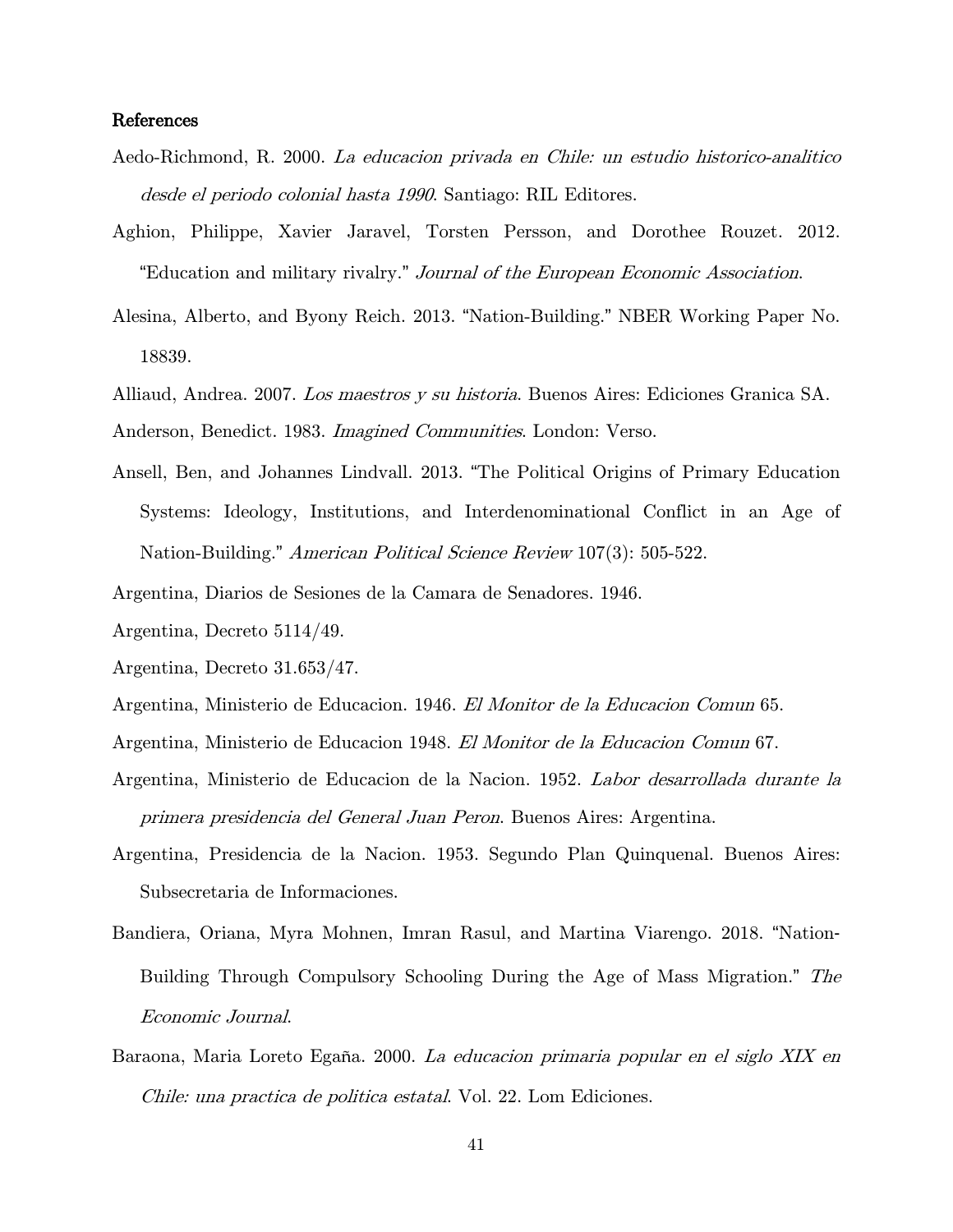- Benavot, Aaron, Yun-Kyung Cha, David Kamens, John W. Meyer, and Suk-Ying Wong. 1991. "Knowledge for the masses: World models and national curricula, 1920- 1986." American Sociological Review: 85-100.
- Benavot, Aaron. 1992. "Curricular content, educational expansion, and economic growth." Comparative Education Review 36(2): 150-174.
- Benavot, Aaron. 2004. "A Global study of intended instructional time and official school curricula, 1980-2000." Paper commissioned for the EFA Global Monitoring Report 2005, The Quality Imperative.
- Bernedo, P. 1989. "Prosperidad economica bajo Carlos Ibañez del Campo, 1927-1929." Historia 24: 5-105.
- Bernetti, J. L., and A. Puiggros. 1993. "Los discursos de los docentes y la organizacion del campo tecnico-profesional." In Peronismo: cultura politica y educacion (1945-1955). Buenos Aires: Galerna.
- Bianchi, S. 1996. "Catolicismo y peronismo: la educacion como campo de conflicto (1946- 1955)." Anuario IEHS: Instituto de Estudios historico sociales 11: 147-178.
- Bianchi, S. 2001. "Catolicismo y peronismo: religion y politica en la Argentina, 1943- 1955." Instituto de Estudios Historico Sociales "Prof. Juan Carlos Grosso."
- Bianchi, S. 2015. "Iglesia catolica y peronismo. La cuestion de la enseñanza religiosa (1946-1955)." Estudios Interdisciplinarios de America Latina y el Caribe 3(2).
- Buchanan, P. G. 1985. "State corporatism in Argentina: Labor administration under Peron and Ongania." Latin American Research Review 20(1): 61-95.
- Caimari, L. 2010. Peron y la Iglesia Catolica. Buenos Aires: Emece.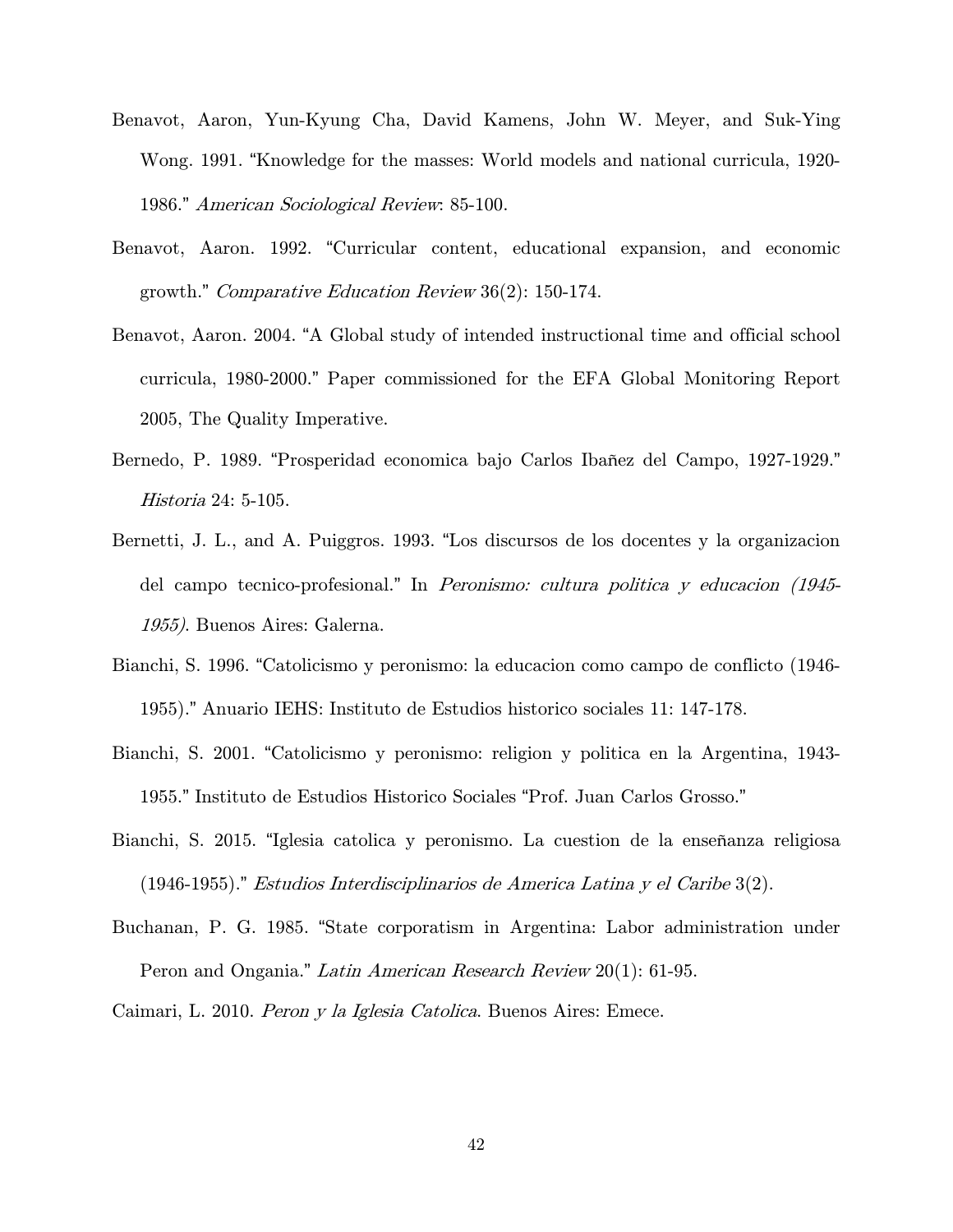- Cammarota, A. 2010. "El Ministerio de Educacion durante el peronismo: ideologia, centralizacion, burocratizacion y racionalizacion administrativa (1949-1955)." Revista Historia de la Educacion Latinoamericana 15: 63-92.
- Cammarota, A. 2011. "Consideraciones sobre la educacion media humanistica bajo el primer peronismo (1946-1955): Expansion de la matricula secundaria, inversion estatal y orden educativo meritorio." Temas de historia argentina y americana 19.
- Cantoni, Davide, Yuyu Chen, David Yang, Noam Yuchtman, and Jane Zhang. 2017. "Curriculum and Ideology." Journal of Political Economy 125(2): 338-392.
- Cariman, B. 2012. "El Desarrollo de la Educacion Tecnica en el Contexto de la Industrializacion (1927-1952)." Politicas publicas 5(2): 35-43.
- Cherniavsky, C. 2014. La religion en letra de molde. Iglesia y practicas de lectura en la Arquidiocesis de Santiago (1843-1899). Santiago: Ediciones UC.
- Chile, Decreto No. 3060. August 6, 1929 [finally published in the Official Gazette with the number of Decree 6.039, of December 19, 1929].
- Chile, Decreto No. 5103. November 13, 1929.
- Chile, Decreto No. 5319. November 2, 1928.
- Chile, Decreto No. 5794. December 10, 1928.
- Chile, Decreto No. 5857. December 17, 1928.
- Chile, Decreto No. 6396. December 31, 1929.
- Chile, Decreto No. 7,500. December 10, 1927.
- Chile, Ley General de Instruccion Primaria. 1860.
- Chile, Leyes de presupuesto del Ministerio de Educacion Publica, 1925-1935.
- Chile, Ministerio de Educacion Publica. 1928. Programas de educacion primaria. Santiago: Establecimientos graficos Balcells and Co.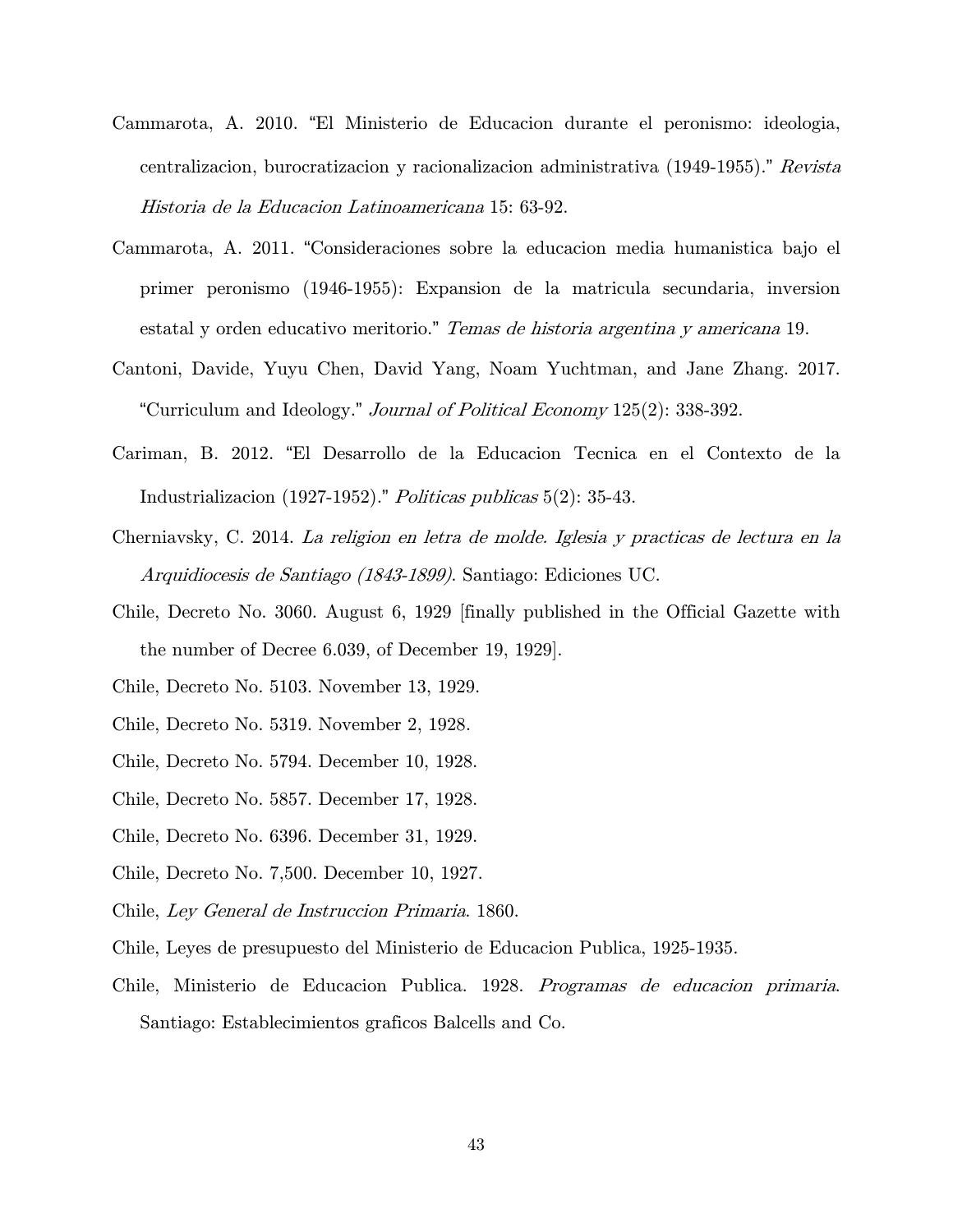- Chile, Ministerio de Educacion Publica. 1929. "La nueva organizacion de los servicios educacionales." Exposicion del Ministro de Educacion Publica don Pablo Ramirez. Santiago: Imprenta y Litografia Universo.
- Collier, S., and W. Sater. 1999. Historia de Chile: 1808-1994. Madrid: Cambridge University Press.
- Congreso de la Nacion Argentina. 1883-84. Diario de Sesiones, Ley 1420. https://www.hcdn.gob.ar/secparl/dgral\_info\_parlamentaria/dip/debates/indexb.html
- Correa, S., C. Figueroa, A. Jocelyn-Holt, C. Rolle, and M. Vicuña. 2015. Historia del siglo XX chileno: balance paradojal. Santiago: Editorial Sudamericana.
- Cucuzza, H. R., and C. Acevedo. 1997. Estudios de Historia de la Educacion durante el primer peronismo (1943-1955). Buenos Aires: Los libros del Riel.
- Darden, Keith, and Anna Grzymala-Busse. 2006. "The great divide: Literacy, nationalism, and the communist collapse." *World Politics* 59(1): 83-115.
- De Luca, R. 2015. "El curriculum de la escuela primaria argentina durante las dos primeras presidencias de Juan Domingo Peron. De la escuela teoricista y fragmentada a la escuela practico-homogenea, 1946-1955." Cadernos de Historia da Educa*çã*<sup>o</sup> 14(1).
- De Swaan, Abram. 1988. In care of the state: Health care, education, and welfare in Europe and the USA in the modern era. Oxford University Press.

Diario Ilustrado, 1925-1929.

El Mercurio, 1925-1929.

Estevez-Abe, Margarita, Torben Iversen, and David Soskice. 2001. "Social protection and the formation of skills: a reinterpretation of the welfare state." Varieties of capitalism: The institutional foundations of comparative advantage 145: 145-183.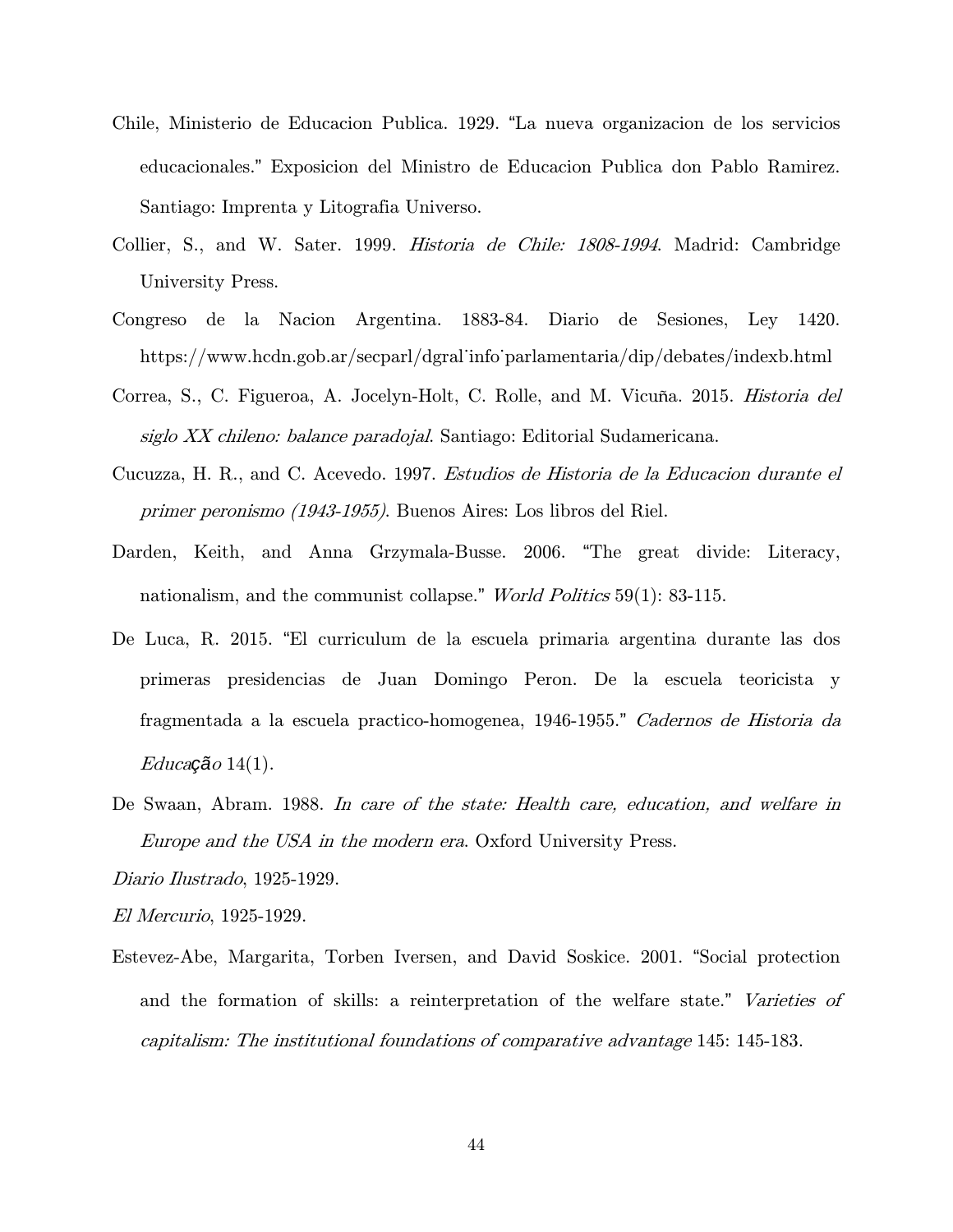- Fiorucci, F. 2012. "Educational field under Peronism 1946-1955." Revista Historia de la Educacion Latinoamericana 14(18): 139-154.
- Fiorucci, F. 2013. "La denuncia bajo el peronismo: el caso del campo escolar." Latin American Research Review 3-23.
- Fonte, L. 2016. "Hacia una nueva configuracion del Magisterio. Las politicas educativas peronistas y la formacion docente (1947-1955)." Cuadernos Chilenos de Historia de la Educacion 6: 10-38.
- Gaete, J. 2009. "El rol del estado chileno en la busqueda del desarrollo nacional (1920- 1931)." Espacio regional 2(6): 119-132.
- Ganimian, Alejandro, and Richard Murnane. 2016. "Improving Education in Developing Countries: Lessons from Rigorous Impact Evaluations." Review of Educational *Research* 86 $(3)$ : 719-755.
- Garcia, E. 2014. "Pastoral educativa y catequesis entre 1925 y 1960." In M. Sanchez (Ed.), Historia de la Iglesia en Chile, vol. IV. Santiago: Editorial Universitaria.
- Gellner, Ernest. 1983. Nationalism and the two forms of cohesion in complex societies. British Academy.
- Gift, Thomas, and Erik Wibbels. 2014. "Reading, Writing, and the Regrettable Status of Education Research in Comparative Politics." Annual Review of Political Science 17: 291–312.
- Gvirtz, S. 1991. Nuevas y viejas tendencias en la docencia (1945-1955). Buenos Aires: Centro Editor de America Latina.
- Gvirtz, S. 2014. "La politizacion de los contenidos escolares y la respuesta de los docentes primarios en los primeros y la respuesta de los docentes primarios en los primeros gobiernos de Peron-Argentina 1949-1955." Estudios Interdisciplinarios de America Latina y el Caribe 10(1).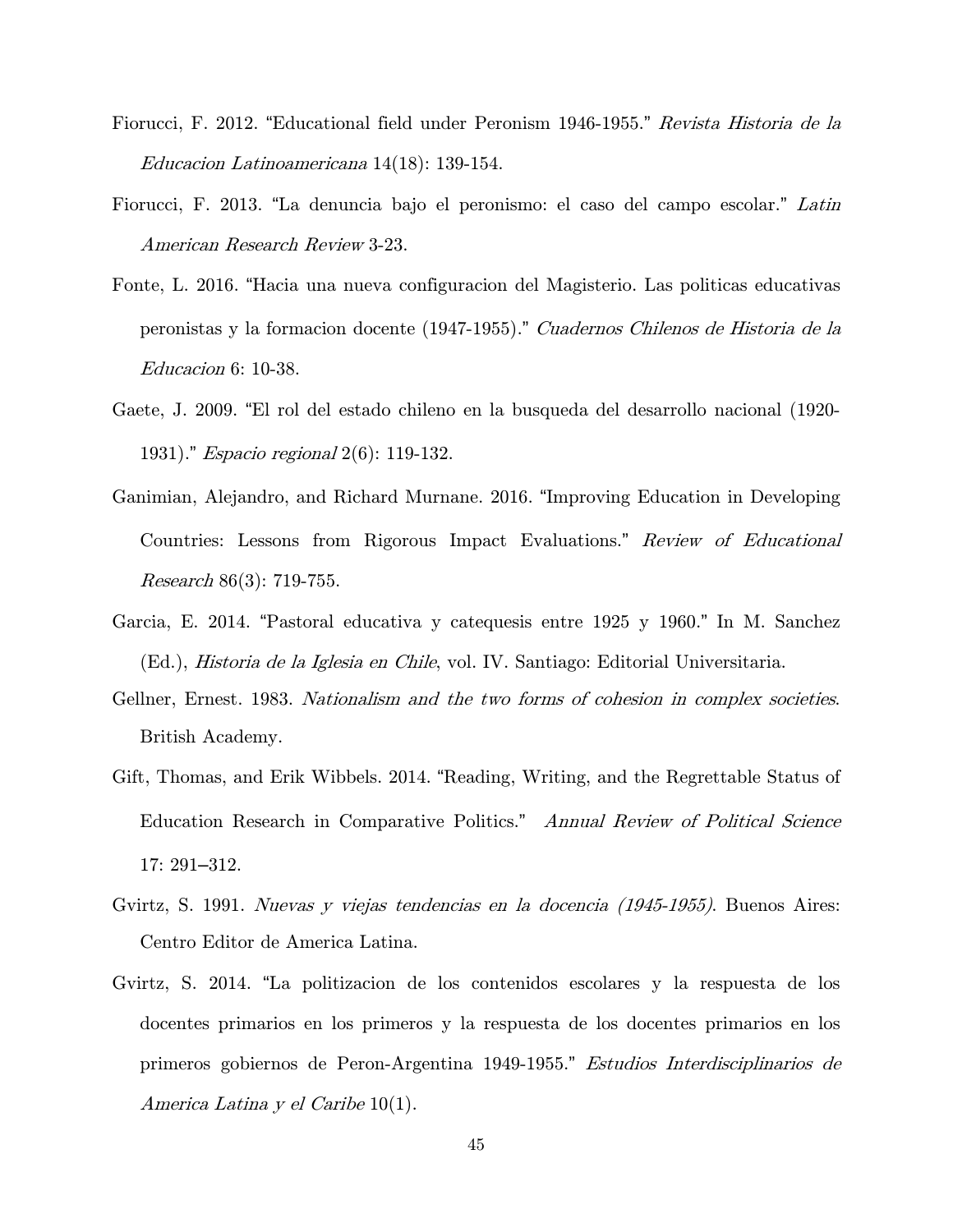- Heise, J. 1982. El periodo parlamentario. 1861-1925, vol. II: "democracia y gobierno representativo en el periodo parlamentario (historia del poder electoral)." Santiago: Editorial Universitaria.
- Huerta, M. A. 1988. La iglesia chilena y los cambios sociopoliticos. Santiago: Pehuen.
- Iglesias, A. 2012. "Interpelando al Magisterio. Un analisis desde El Monitor de la Educacion Comun (1943-1949)." Propuesta Educativa 38: 93-100.
- Juan Domingo Peron. Presidential speech. August 4, 1947.
- La Nacion [Chile]. 1925-1929.
- La Revista Catolica. 1925-1929.
- Laitin, David D. 1992. Language repertoires and state construction in Africa. Cambridge [England]: Cambridge University Press.
- Mascareño, A. 2018. "La Constitucion de 1925. Crisis y legitimacion constitucional en perspectiva sociologica." In Fontaine, A., J.L. Ossa, A. Mascareño, R. Cristi, and J. Trujillo (eds.), Continuidad republicana y legitimidad constitucional: una propuesta. Santiago: Catalonia.
- Mayorga, R. 2014. "Consensos aparentes, peligros ocultos: instruir y educar en la escuela chilena (1930-1960)." Ariadna historica. Lenguajes, conceptos, metaforas 3: 15-34.
- Mc Eneaney, Elizabeth H. 2003. "The worldwide cachet of scientific literacy." Comparative Education Review 47(2): 217-237.
- Meyer, John W., David Kamens, and Aaron Benavot. 2017. School knowledge for the masses: World models and national primary curricular categories in the twentieth century. Routledge.
- Millar, R. 1981. La eleccion presidencial de 1920. Santiago: Editorial Universitaria.
- Narodowski, M. 1996. "La utilizacion de periodizaciones macropoliticas en la historia de la educacion. Algunos problemas". In A. Martinez Boom and M. Narodowski (eds.),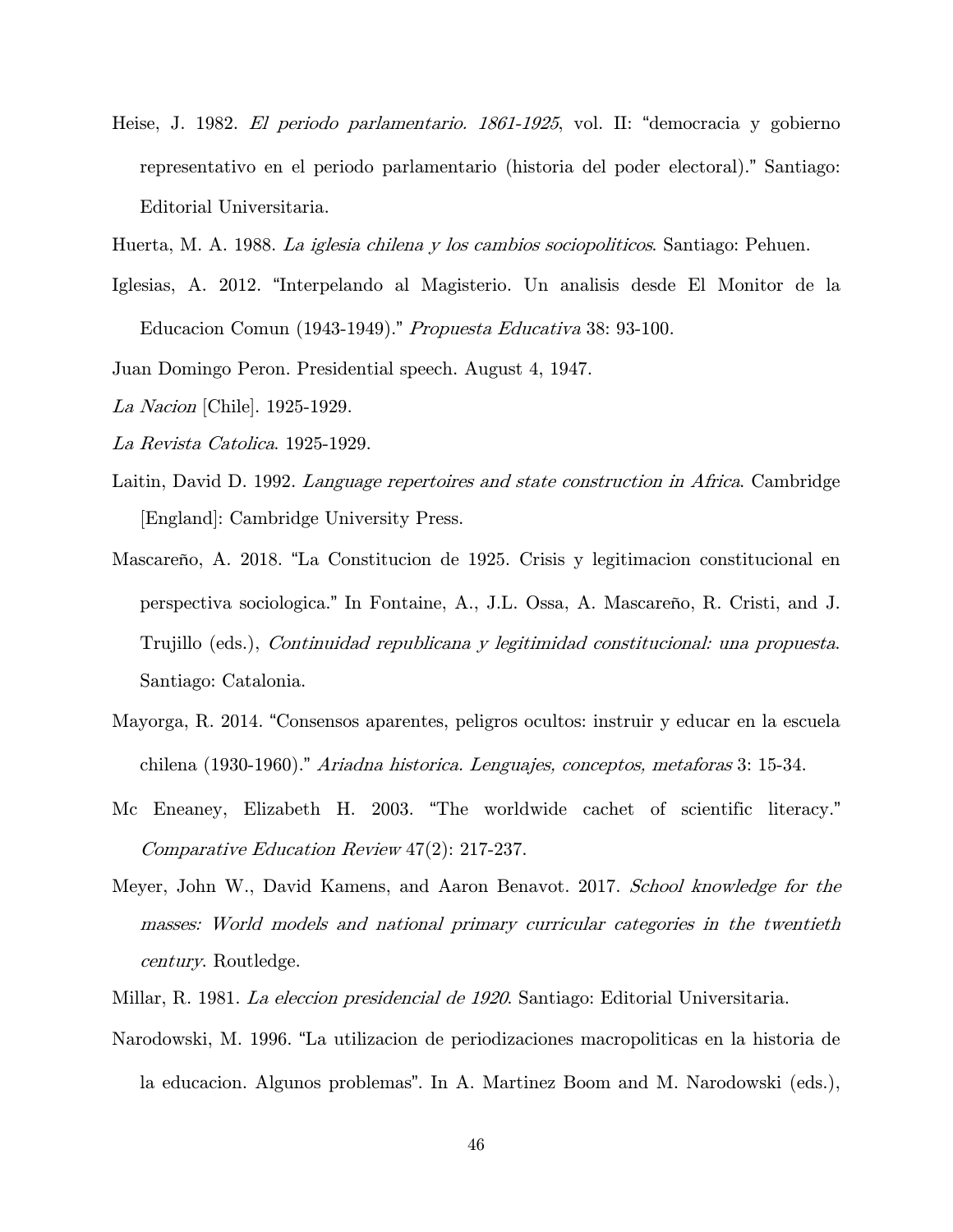Escuela, historia y poder. Miradas desde America Latina. Buenos Aires: Novedades Educativas.

- Nuñez, I. 2011. "El pensamiento de un actor colectivo: los profesores reformistas de 1928. Pensamiento Educativo." Revista de Investigacion Educacional Latinoamericana 34(1): 162-178.
- Nuñez, I. 1986. Gremios del magisterio. Setenta a*ñ*os de historia (1900-1970). Santiago: PIIE.
- Ortega, L. 2012. "La crisis de 1914-1924 y el sector fabril en Chile." Historia 45(2): 433- 454.
- Oszlak, Oscar. 1997. La formacion del estado argentino. Buenos Aires: Editorial Planeta.
- Paglayan, Agustina. 2018. "Democracy and Educational Expansion: Evidence from 200 Years." Paper presented at the LSE 2018 Conference "Long-Run Determinants of Development."

[https://www.dropbox.com/s/sdnsv9in5hj5w7o/Democracy%20and%20Educational%](https://www.dropbox.com/s/sdnsv9in5hj5w7o/Democracy%20and%20Educational%20Expansion_Paglayan_most%20recent.pdf?dl=0) 20Expansion Paglayan most%20recent.pdf?dl=0

- Paglayan, Agustina. 2017. "Civil War, State Consolidation, and the Spread of Mass Education." Paper presented at the 2017 APSA Annual Meeting. [https://docs.wixstatic.com/ugd/a763a0\\_98303806de7242e8b0db05431fca339e.pdf](https://docs.wixstatic.com/ugd/a763a0_98303806de7242e8b0db05431fca339e.pdf)
- Pimstein, M. E. 2005. "Relaciones Iglesia y Estado. Una perspectiva evolutiva desde el derecho chileno del siglo XX." Presented at the V Coloquio del Consorcio Latinoamericano de Libertad Religiosa. Mexico.
- Plotkin, M. B. 1994. Ma*ñ*ana es San Peron: propaganda, rituales politicos y educacion en el regimen peronista (1946-1955). Buenos Aires: Ariel Historia Argentina.
- Precht, J. 2014. "Libertad religiosa, laicidad y laicismo en Chile bajo regimen de Patronato (1810-1925)." Derecho Publico Iberoamericano 5: 15-87.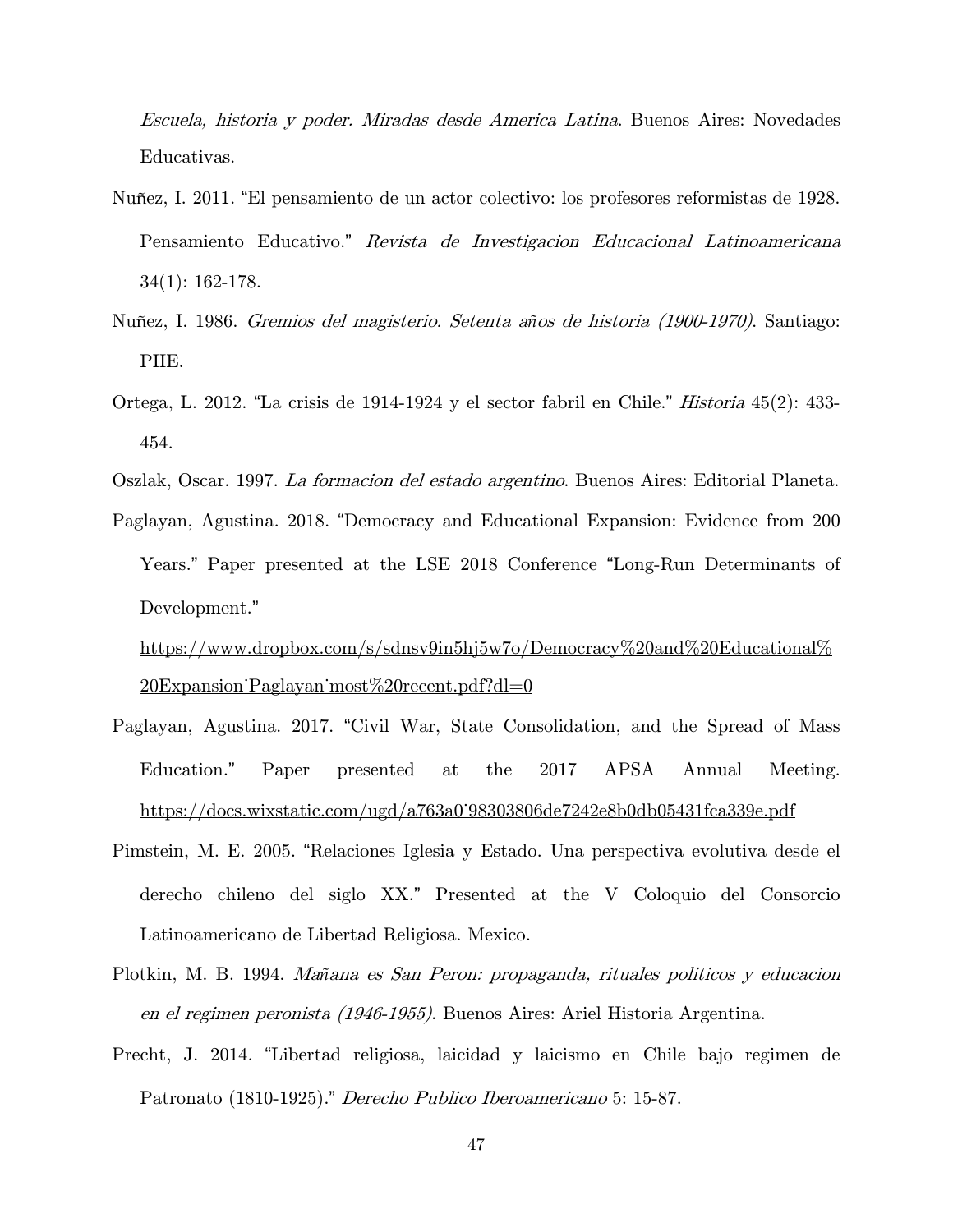- Pritchett, Lant. 2018. "The Politics of Learning: Directions for Future Research." RISE Working Paper. https://www.riseprogramme.org/publications/rise-working-paper-18020-politics-learning-directions-future-research
- Quitral, M., J. Carrasco, J., and J. Urbano. 2015. "La masoneria chilena y la ley de Instruccion Primaria Obligatoria (LIPO)." In B. Silva (ed.), Historia Social de la Educacion chilena, vol. I. Santiago: Ediciones UTEM.
- Reyes, L. 2010. "Profesorado y trabajadores: Movimiento educacional, crisis educativa y reforma de 1928." *Docencia* 40: 40-49.
- Rojas, J. 1993. La dictadura de Iba*ñ*ez y los sindicatos (1927-1931). Santiago: LOM.
- Salazar, G., and J. Pinto. 1998. Historia contemporanea de Chile, vol. I. Santiago: LOM.
- Salinas, C. 2012. "Un primer proyecto de concordato entre Chile y la Santa Sede en 1928." Revista Chilena de Derecho 39(3): 665- 698.
- Salinas, C. 2016. "Derecho y religion en la primera legislacion chilena posterior a la libertad de cultos (1925-1939): del Estado confesional a la laicidad realista." Revista de Estudios Historico-Juridicos 38: 331-355.
- Sarmiento, Domingo F. [1849] 2011. Educacion popular. Buenos Aires: Editorial Universitaria.
- Secretariado Catequistico de la Accion Catolica de Chile. 1940. La ense*ñ*anza de la Religion en las escuelas primarias del Estado. Leyes, Decretos, Programas y Formularios de Solicitudes. Santiago: Escuela tipografica La Gratitud Nacional.
- Serrano, Sol, Macarena Ponce de Leon, and Francisca Rengifo. 2012. Historia de la educacion en Chile (1810-2010). Vol. 1. Santiago de Chile: Taurus.
- Shonkoff, Jack, and Deborah Phillips. 2000. From neurons to neighborhoods: the science of early child development. Washington, D.C.: National Academy Press.